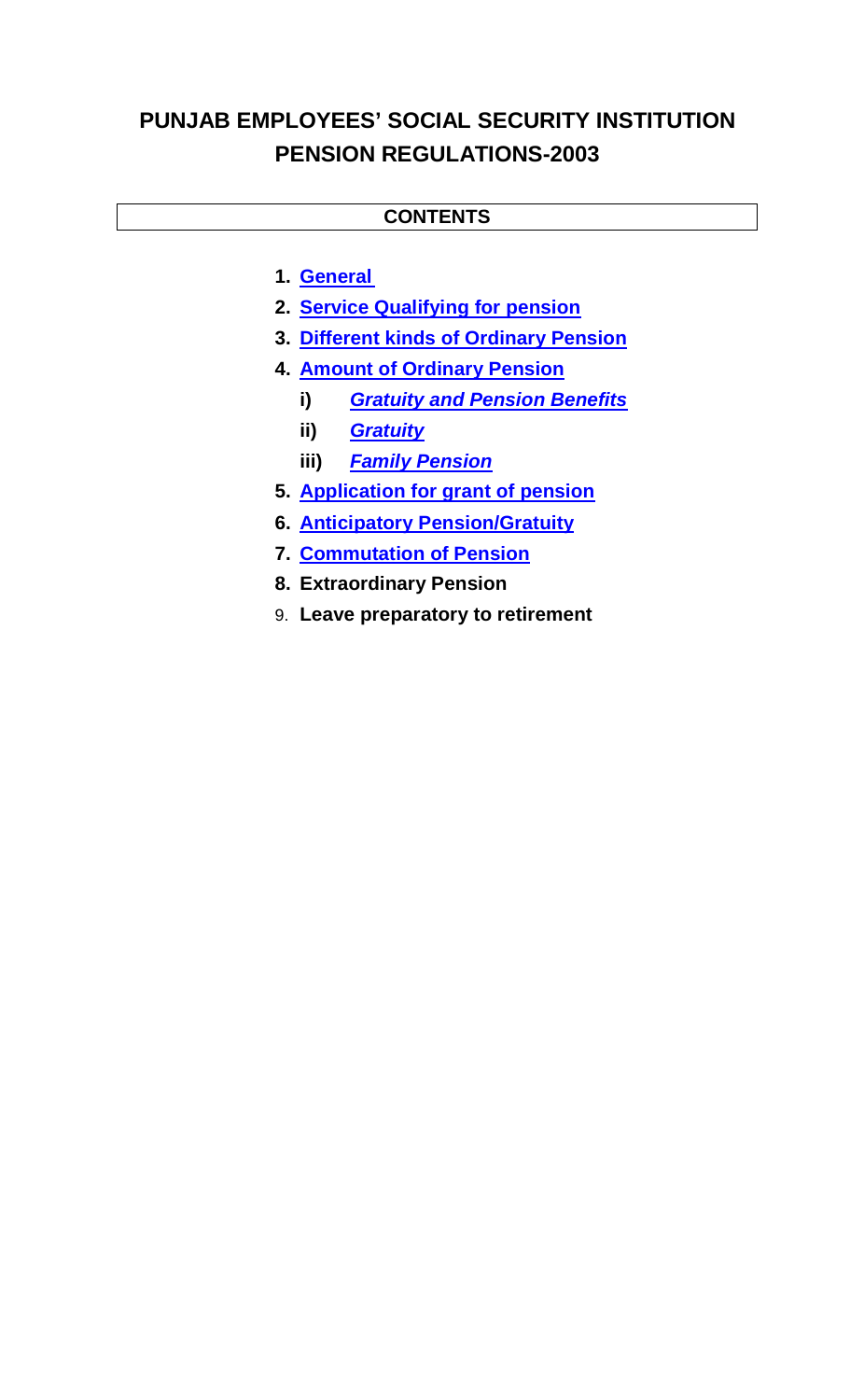### **CHAPTER-I**

### **GENERAL:**

1.1 **SHORT TITLE**: These regulations may b e called the Punjab Employees Social Security Institution (Pension) Regulations, 2003.

1.2 **COMMENCEMENT**: These Regulations shall b e deemed to have come into force from 01-12-2001.

1.3 **APPLICATION:** These Regulations shall only apply to regular employees of the Punjab Employees Social Security Institution except those who;

(a) have opted not join the scheme

(b) are recruited for a specified period

1.4 **DEFINITIONS:** Unless specified otherwise in these Regulations, the terms defined hereunder shall have the meanings hereby respectively assigned to them.

a) "Competent Authority" means the Commissioner and an officer of the Institution duly authorized by the Commissioner to approve pension and gratuity cases of the employees.

b) "Governing Body" means the Governing Body of Punjab Employees Social Security Institution.

c) "Chairman" means the Chairman of the Governing Body PESSI.

d) "Commissioner" means the Commissioner of the PESSI.

e) 'Emoluments' means the emoluments, which an employee was receiving immediately before his retirement and shall include:

- i) Basic pay
- ii) Senior post allowance
- iii) Special pay of all types and nature
- iv) Personal pay
- v) Technical pay
- vi) Indexed pay
- vii) Increment accrued during leave preparatory to retirement
- viii) Any other emoluments which may be specially classed as pay
- ix) Employee retiring on or between Ist June and  $30<sup>th</sup>$  Nov. shall be notionally allowed annual increment provided he has completed six months continuous service at a stage during that year. It will also apply to the employee expiring during that period.

f) 'Employee' means a regular employee of the Institution.

g) 'Deputation' period means the time spent by an employee with any other organization, which is approved as deputation by the Competent Authority. This will include joining times.

h) "Family" means:

i) In the case of a male employee, the wife or wives and children of the employee and the widow or widows and children of a deceased son of the employee, provided that if an employee proves that his wife has been judicially separated from him or has ceased, under the customary law of community to which she belongs, to be entitled to maintenance, she shall no longer be deemed to be a member of his family in matters to which these Regulations relate, unless the employee subsequently indicates in writing to the Institution that she shall continue to be so regarded.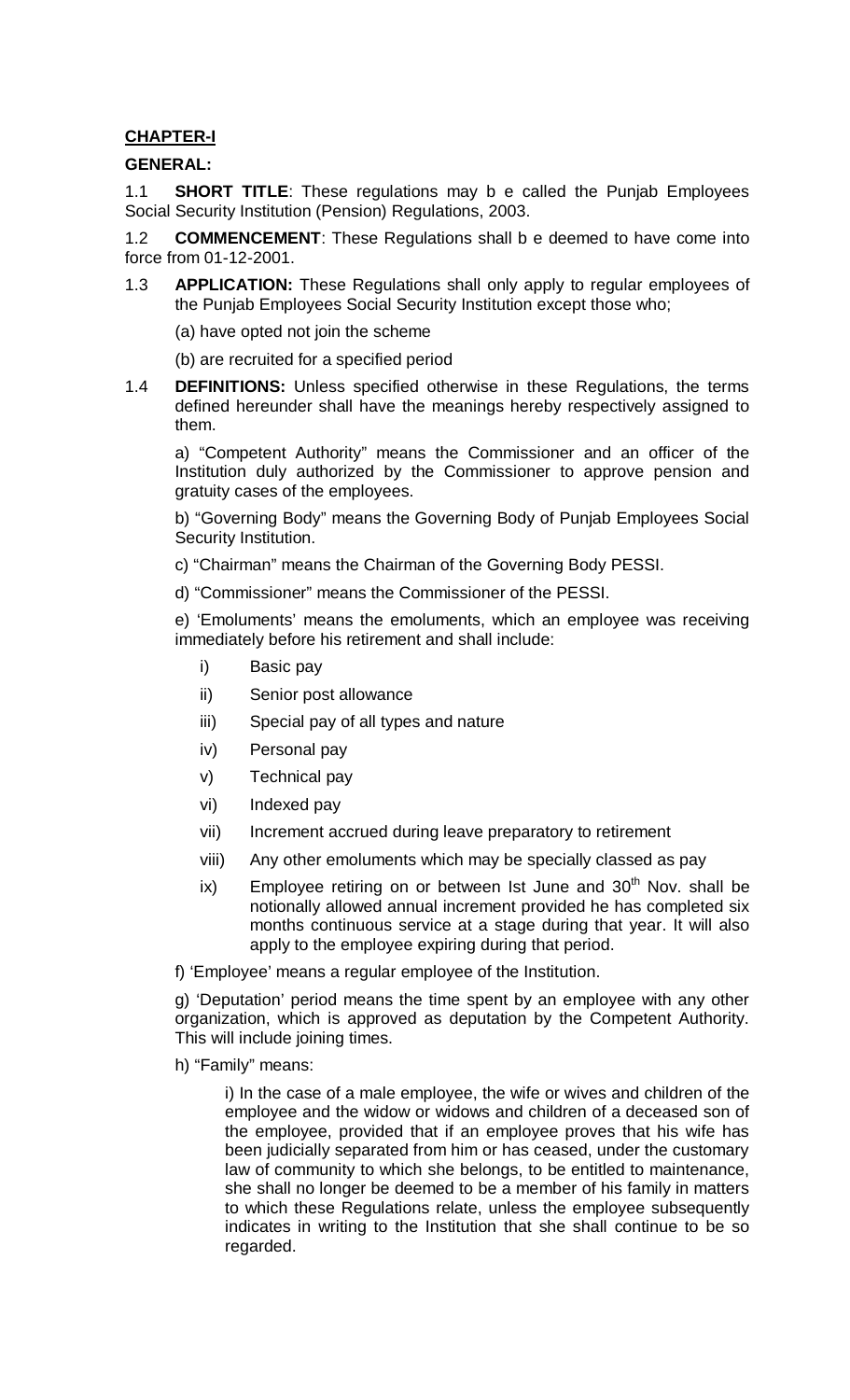ii) In the case of a female employee, the husband and children of the employee and the widow or widows and children of a deceased son of the employee, provided that if a female employee by notification in writing to the Institution expresses her desire to exclude her husband from the family, the husband shall no longer be deemed to be a member of the family in matters to which these regulations relate, unless the female employee subsequently cancels formally in writing her earlier notification excluding him.

Note: (1) "Children" means legitimate children.

 (2) An adopted child will be considered to be a child when the Institution is satisfied that under personal law of the employee concerned adoption is legally recognized as conferring the status of a natural child on the adopted child.

i) "Institution" means 'Punjab Employees Social Security Institution'.

j) "Medical Authorities" means Medical Advisor or Senior Medical Officer or Medical Superintendent or any other doctor or Board of doctors, duly appointed by the Commissioner.

k) "Pension" means the amount of pension admissible under these Regulations.

l) "Service" means the service rendered in the Institution and in other organizations, on deputation with the approval of the Institution.

m) "Nominee" means person nominated by the employee in writing on a form prescribed by the Institution to receive any benefit under these Regulations.

n) "PESSI" means 'Punjab Employees Social Security Institution.'

### 1.5 **OPTION**

- a) The Punjab Civil Services Pension Rules 1963 as adopted by PESSI shall be replaced by the PESSI Pension Regulations 2003. The existing employees who have opted for PESSI Pay Scales and Allowances Regulations 2003 shall be deemed to have opted to be governed by PESSI employees Pension Regulations 2003.
- b) (i) The employees retired under Punjab Civil Service Pension Rules as adopted by PESSI shall in future be governed by PESSI Pension Regulations 2003. Such employees who retired in the scheme of National Pay Scales of the Govt. of Punjab as adopted by PESSI shall within 45 days; exercise an option in writing, either to draw pension in Punjab Civil Service Pension Rules, 1963 or in the PESSI Pension Regulations, 2003. Option once exercised shall be final.

(ii) The employee as aforesaid, who do not exercise and communicate such an option within prescribed time limit, shall be deemed to have opted to be governed by PESSI Pension Regulations, 2003.

c) The employees joining the Institution on or after these Regulations have come into force shall be governed by these Regulations.

### **1.6 CREATION OF PENSION FUND**

There shall be constituted a pension fund to which accumulated balance of PESSI Contribution towards Pension Fund along with interest/profit earned on these sums, as well as PESSI's budget provisions for pension and commutation, shall be transferred. Further contribution to the pension fund shall b e made at the rates as may be approved by the Governing Body from time to time.

### 1.7 **NOMINATION**

As soon as the employee completes five years of service, he shall furnish a nomination conferring on one or more persons, of his family the right to receive any gratuity and pension under these Regulations, clearly specifying the amount of share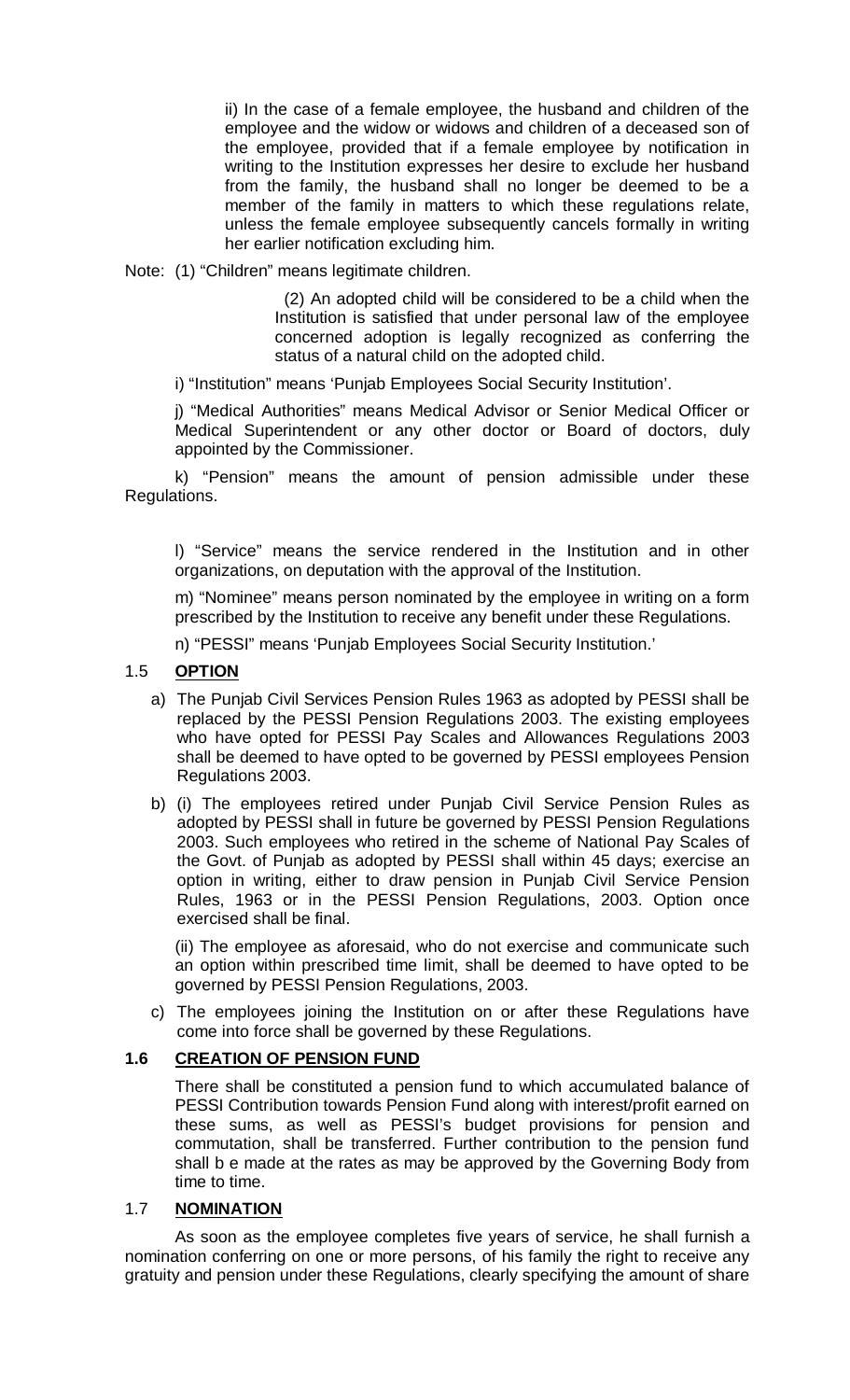payable to each nominee. The nomination can be cancelled (or may become void due to any reason) by sending a notice in writing to the Institution with a fresh nomination. The Head of office indicating the date of its receipt shall countersign the nomination. Nomination shall be pasted in service books in case of employees in Pay Group 1 to 10 and in respect of 11 and above in the personal file of the employee.

#### 1.8 **GENERAL CONDITIONS GOVENRNING ENTITLEMENT TO PENSIONERS.**

- a) Pension is a periodical payment made to the employee in consideration of his continuous past service rendered in a substantive and permanent capacity, in pensionable post. The service so rendered satisfactorily under PESSI entitles him/her to gratuity for service of 5 years or more and to pension-cum commutation for services of 10 years or more.
- b) Good conduct is an implied condition of every kind of pension. Institution may withhold or withdraw a pension or any part of it if the pensioner be convicted of serious crime or be found to have been guilty of grave misconduct either during or after the completion of his service under written orders of the competent authority.
- c) Institution reserves to itself the right of recovery from the pension of a pensioner on account of losses found in a judicial or departmental enquiry to have been caused to Institution by the negligence or fraud of such pensioner during his service, provided that such judicial or departmental proceedings shall not be instituted after a period of more than one year from the date of retirement of the pensioner.
- d) In case the amount of pension granted to an ex-employee be afterwards found to be in excess of his correct entitlement under these regulations, the excess amount already paid shall be recovered from his future pension.
- e) No pension shall be granted to an employee who has been dismissed from service or whose services have been terminated following disciplinary action against him, but if he deserves special consideration he may be granted a compassionate allowance not exceeding  $2/3^{rd}$  of the pension which would have been admissible to him had he retired on invalid pension on the date of such dismissal or removal.
- f) Any of these conditions may for reasons to be recorded in writing be relaxed in individual cases by the competent authority if it is satisfied that a strict application of these conditions will cause hardship to the employee.
- g) If the determination of the amount of pension or gratuity admissible to an employee is delayed beyond one month of the date of his retirement or death, he or his family, as the case may be, shall be paid provisionally such anticipatory pension according to the length of service of the employee which qualifies for pension or gratuity and any over-payment consequent upon such provisional payment shall be adjusted against the amounts of pension or gratuity finally determined as payable to such employee or his family.
- h) In case a pensioner disagree with the amount of his entitlement as pension, he may tender an appeal to the Chairman Governing Body, whose decision shall be final and binding.
- i) In order to eliminate delay in the payment of pension to the employees, the service of the employees would be verified for the purpose of pension, in accordance with the following:
	- i) Once, when employee completes 10 years of service.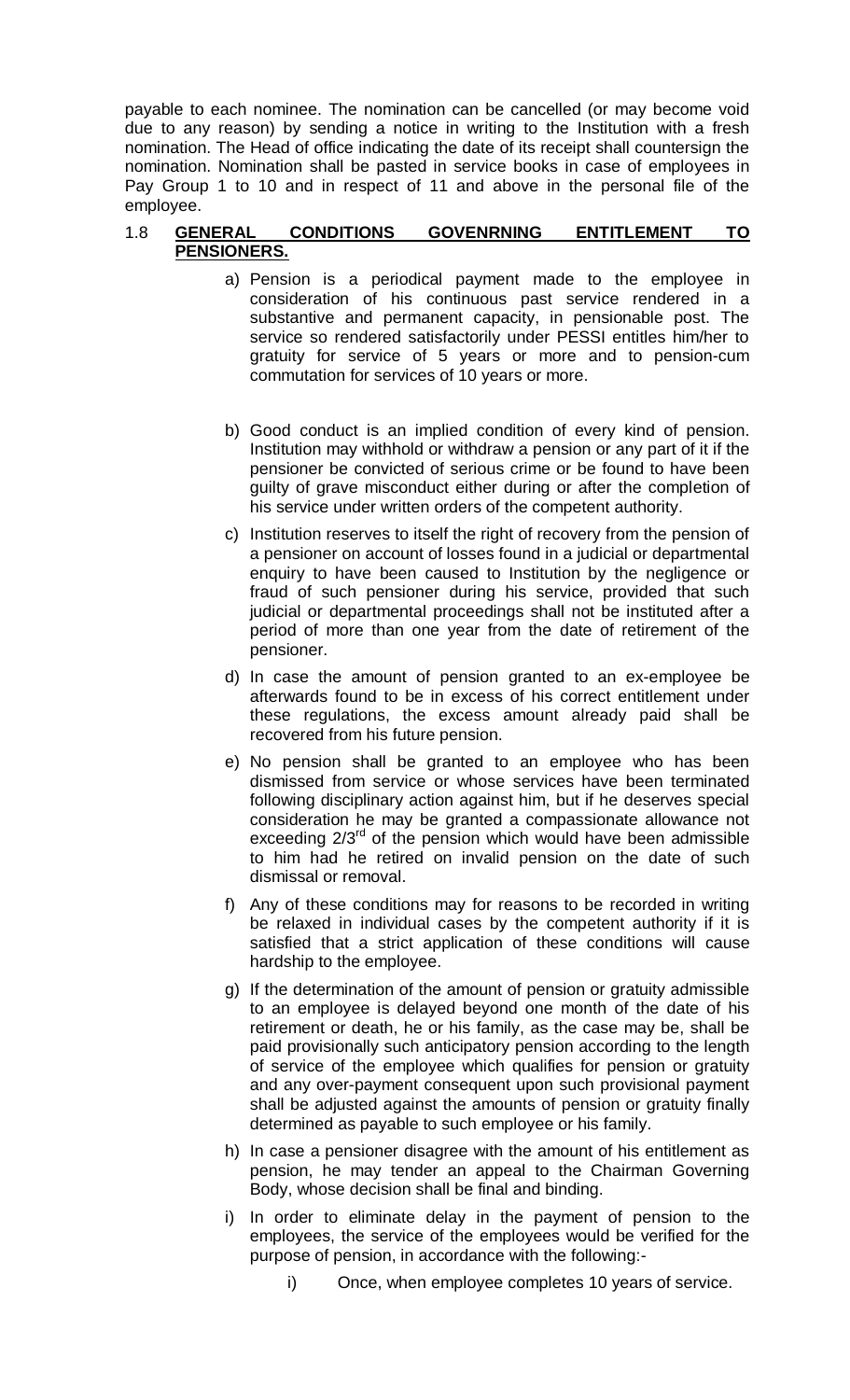- ii) Next, when he completes 24 years of service (i.e., in respect of 14 intervening years since last verification); and
- iii) Finally, in respect of the period after 24 years when he is actually due to retire.

### **1.9 AMENDMENT IN PENSION REGULATIONS**

Amendment to these regulations can only be made with prior approval of the Governing Body.

## **CHAPTER-II**

### **SERVICE QUALIFYING FOR PENSION**

### **2.1 Conditions of Qualification for grant of Pension**

Only that service of an employee shall qualify him/her for pension which is rendered by him/her as a regular employee of the Institution or in any other organization and such service is continuous provided that the Institution accepts the pensionary liability in respect of the employee of such other organization

 $only -$ 

- i) If the former employer had pension scheme: and
- ii) If the former organization is prepared to accept the proportionate liability for the period such employee was in its service.
- 2.2 **Beginning of service:** Subject to any special rules, the service of an employee begins to qualify for pension when he takes over charge of the post to which he is first appointed.

### 2.3 **Leave:**

All leave periods, other than leave without pay, duly sanctioned, shall count as qualifying service for pension.

#### 2.4 **Military Service:**

- i) Military pensionable service, rendered after attaining the age of 20 years, which terminates before a pension has been earned in respect of it, when followed by a civil pensionable service, counts as part of such service provided that any bonus or gratuity received in lieu of pension on or since discharge from military service shall be refunded in lump sum or in monthly installments not exceeding 36. The military service of the individual concerned and the amount of gratuity paid to him should be verified by reference to the Controller of Military Accounts.
- ii) Service rendered in the Armed Forces by an Officer inducted in BS-17 on regular basis shall count towards civil pension.
- iii) Service rendered in the Armed Forces by an officer of the rank of Major and equivalent inducted in B.S.18 after retiring from Armed Forces on completion of the prescribed age or service shall not count towards civil pension. Such officer shall continue to draw his military pension and his service in the civil post shall count towards gratuity or pension, as the case may be.

### 2.5 **Deputation:**

Deputation period shall count as qualifying service for pension, provided that pension contribution for the period of the deputation have been received by the Institution.

#### 2.6 **Suspension:**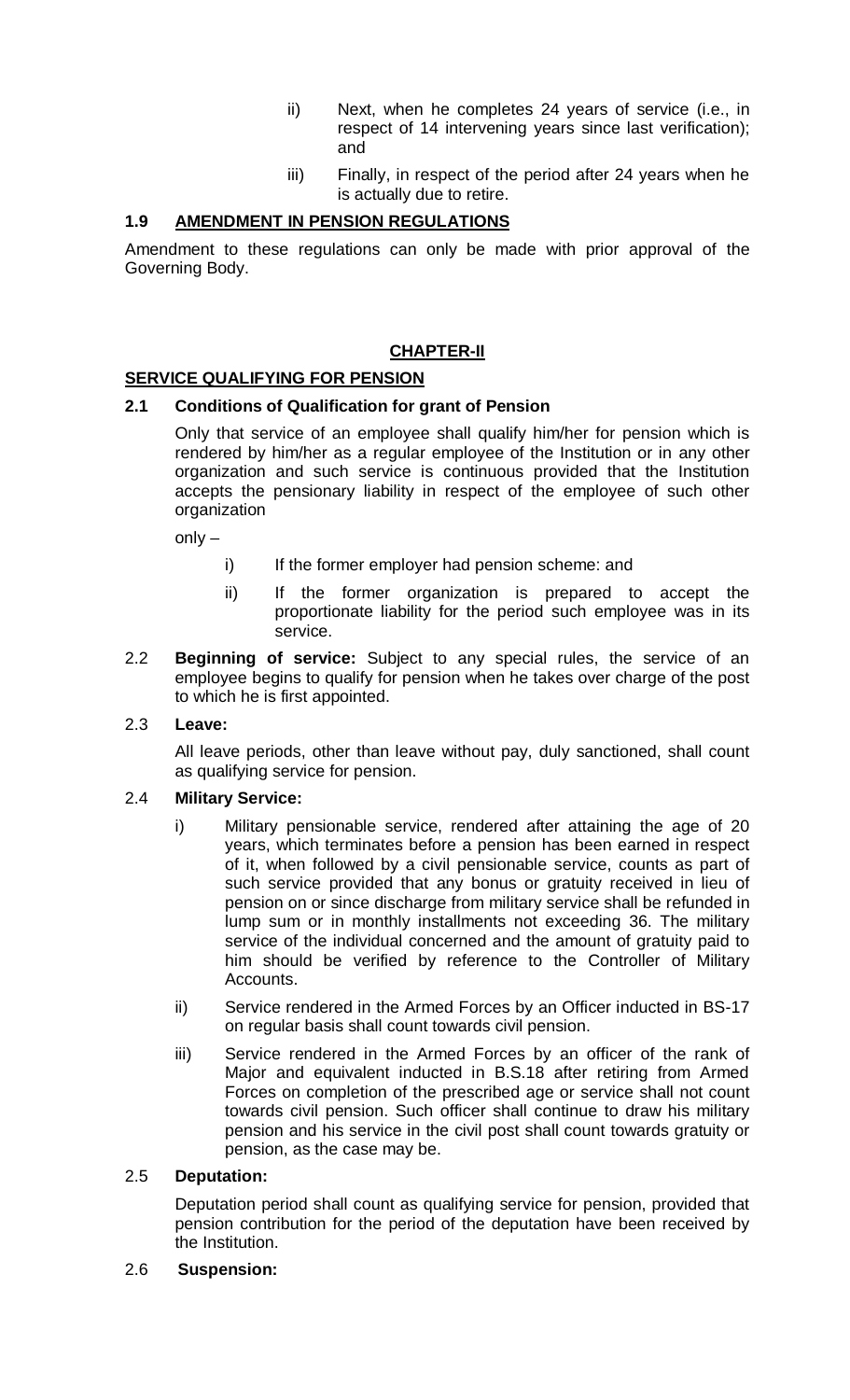If an employee is suspended from service, pending enquiry against him/her, the period of suspension shall count towards qualifying service for pension if the suspension is followed by re-instatement or retirement with pensionery benefits.

## 2.7 **Forfeiture of past service:**

The employee forfeits his past service in the following cases :-

- a) Resignation of a post unless it is to take up another post, service of which counts for pension;
- b) Removal or dismissal from service;
- c) Absence from duty without leave.

Note $\odot$ 1) The authority which sanctions pension may commute retrospectively periods of absence without leave into extraordinary leave.

### 2.8 **Deficiencies:**

- a) A deficiency of six (6) months or less in the qualifying service of an employee shall be deemed to have been condoned automatically.
- b) A deficiency of more than six (6) months but less than twelve (12) months in the qualifying service of an employee may be condoned by the Institution if the following conditions are satisfied:
	- i) If the employee dies while in service or retires under circumstances beyond his control, such as invalidation or abolition of his post, and but for such contingency, he would have completed another year of qualifying service, and
	- ii) The service rendered by the employee was meritorious.
- c) A deficiency of one full year or more shall not be condoned.

## **CHAPTER-III**

### **DIFFERENT KINDS ORDINARY PENSION**

### **AND CONDITIONS F0R THEIR GRANT**

**3.1 CLASSIFICATION OF PENSION:** Pensions are divided into four classes:

## **a) COMPENSATION PENSION:**

If the post held by a permanent employee is abolished, and if another post offered to him by the Institution is not acceptable to him, he will have the option of taking a compensation pension or to accept another appointment even on lower pay if offered and continuing to count his previous service for pension., provided he has completed the required number of years of service entitling him to a pension and /or gratuity.

### **b) INVALID PENSION**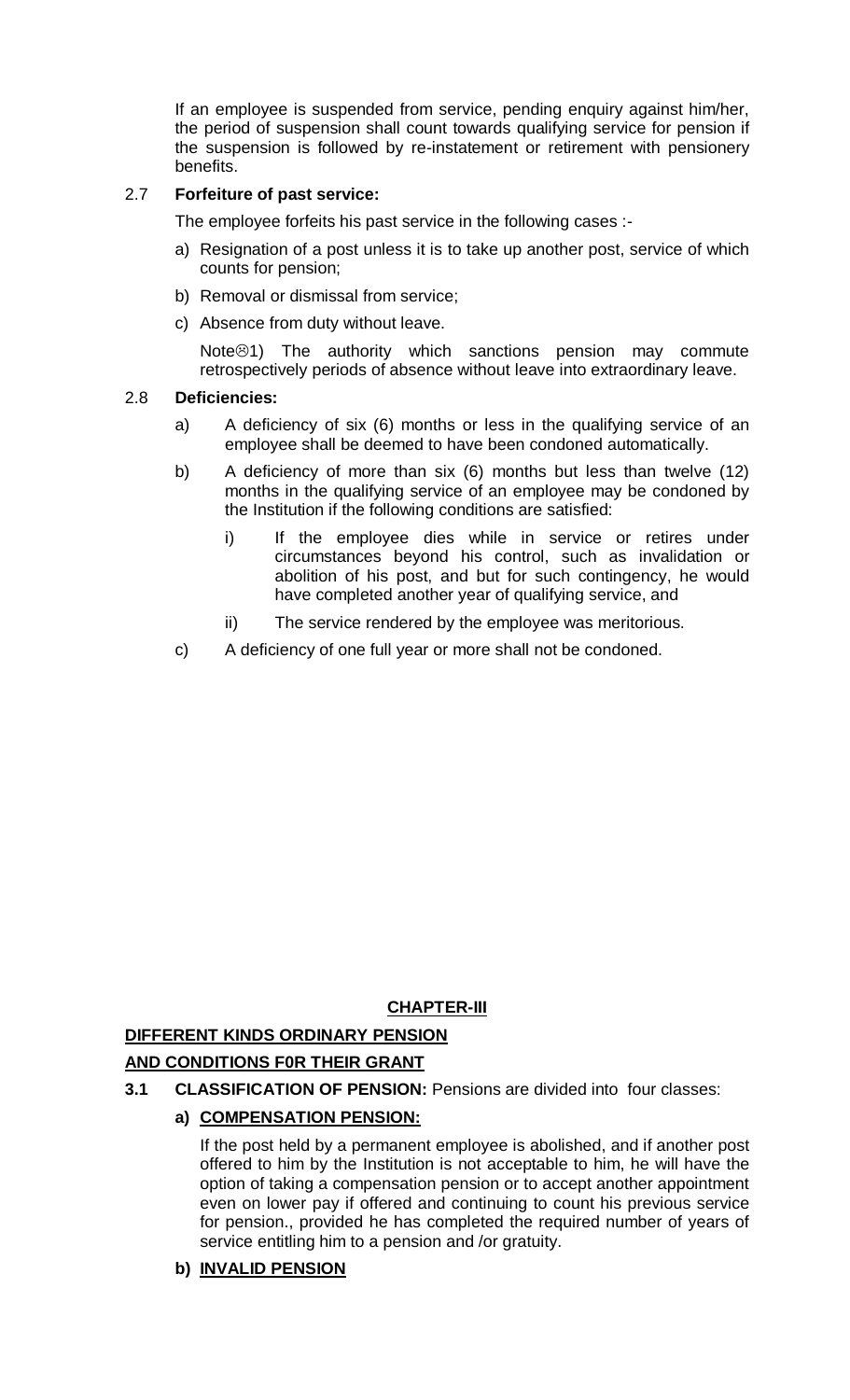If an employee, due to bodily or mental infirmity is permanently incapacitated for further service before reaching the age of superannuation, he may apply to the Competent Authority for retirement. On receipt of such an application the Competent Authority will direct the employee to present himself before the Preliminary Medical Board headed by the Medical Supdt S.S. Hospital. The initial recommendations will be forwarded to the Commissioner for examination by the Standing Medical Board whose Chairman will be Medical Advisor. If after examining the employee, the Standing Medical Board issues a Medical Certificate of incapacity for further service in the Institution, in the following form, the Competent Authority shall allow such an employee to retire from the service of PESSI on Invalid Pension from a specified date, provided the employee has completed the required number of years of service entitling him to a pension.

"Certified that we have carefully examined Mr./Miss/Mrs. \_\_\_\_\_\_\_\_\_\_

|                      | οf                      |                                                                                                                                                                    |
|----------------------|-------------------------|--------------------------------------------------------------------------------------------------------------------------------------------------------------------|
| Name                 | Designation             | Pay group                                                                                                                                                          |
|                      |                         | , on _______________________. His age on this day, according to                                                                                                    |
| his                  |                         |                                                                                                                                                                    |
| Name of office       | date                    |                                                                                                                                                                    |
| οf                   |                         | Service record is ___________ years. We consider him/her to be completely and<br>permanently incapacitated for further service of any kind in PESSI in consequence |
|                      | (Name of disease/cause) |                                                                                                                                                                    |
|                      |                         |                                                                                                                                                                    |
| Name of Med. Advisor |                         | Name of Med. Supdt. SS Hosp. Lhr.                                                                                                                                  |
|                      |                         |                                                                                                                                                                    |

Name of Splst. of concerned disease Name of SMO(HQ.)

The invalid pension is allowed from the date of invalidation and if, the employee is on regular long leave, the pension will be allowed from the date after expiry of such leave.

#### **c) SUPERANNUATION PENSION**

A superannuation pension is granted to an employee who retires on attaining the age of sixty years.

#### **d) RETIRING PENSION**

A retiring pension is granted to an employee who, not being eligible for superannuation pension -

i) Opts to retire after completion of 25 years qualifying service; or

(ia) is, compulsorily retired, by the competent Authority after 20 years qualifying service;

- ii) is, compulsorily retired from service by the competent authority competent to remove him from service on grounds of in-efficiency, misconduct or corruption.
- iii) No LPR will be admissible if qualifying service is less than 25 years. However, if due to late joining of service, the age of superannuation (60 years) reaches, the condition of 25 years will not be considered.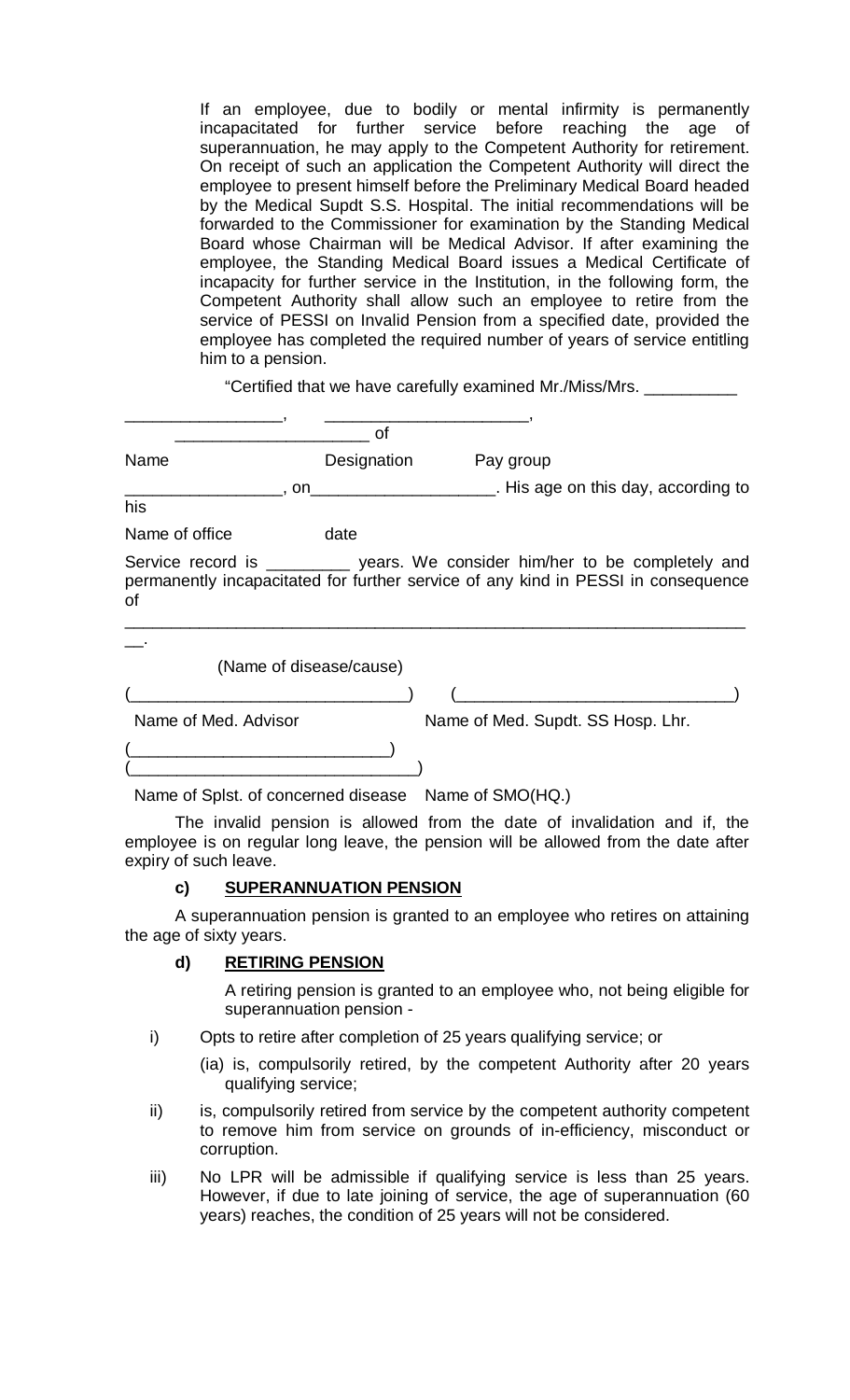# **CHAPTER-IV AMOUNT OF ORDINARY PENSION**

### **4.1 RATES AND SCALE OF PENSION:**

Pension shall be calculated at the rate of 70% of average emoluments on completion of 30 years qualifying service. When qualifying service is less than 30 years but not less than 10 years, proportionate reduction in percentage shall be made according to Pension Table, regulating all the four pensions – Compensation Pension, Invalid Pension, Superannuation Pension and Retiring Pension.

| <b>Completed years of</b><br><b>Qualifying service</b> | Scale of pension expressed as fraction of<br>average emoluments |
|--------------------------------------------------------|-----------------------------------------------------------------|
| 10                                                     | 70/300                                                          |
| 11                                                     | 77/300                                                          |
| 12                                                     | 84/300                                                          |
| 13                                                     | 91/300                                                          |
| 14                                                     | 98/300                                                          |
| 15                                                     | 105/300                                                         |
| 16                                                     | 112/300                                                         |
| 17                                                     | 119/300                                                         |
| 18                                                     | 126/300                                                         |
| 19                                                     | 133/300                                                         |
| 20                                                     | 140/300                                                         |
| 21                                                     | 147/300                                                         |
| 22                                                     | 154/300                                                         |
| 23                                                     | 161/300                                                         |
| 24                                                     | 168/300                                                         |
| 25                                                     | 175/300                                                         |
| 26                                                     | 182/300                                                         |

#### **PENSION TABLE**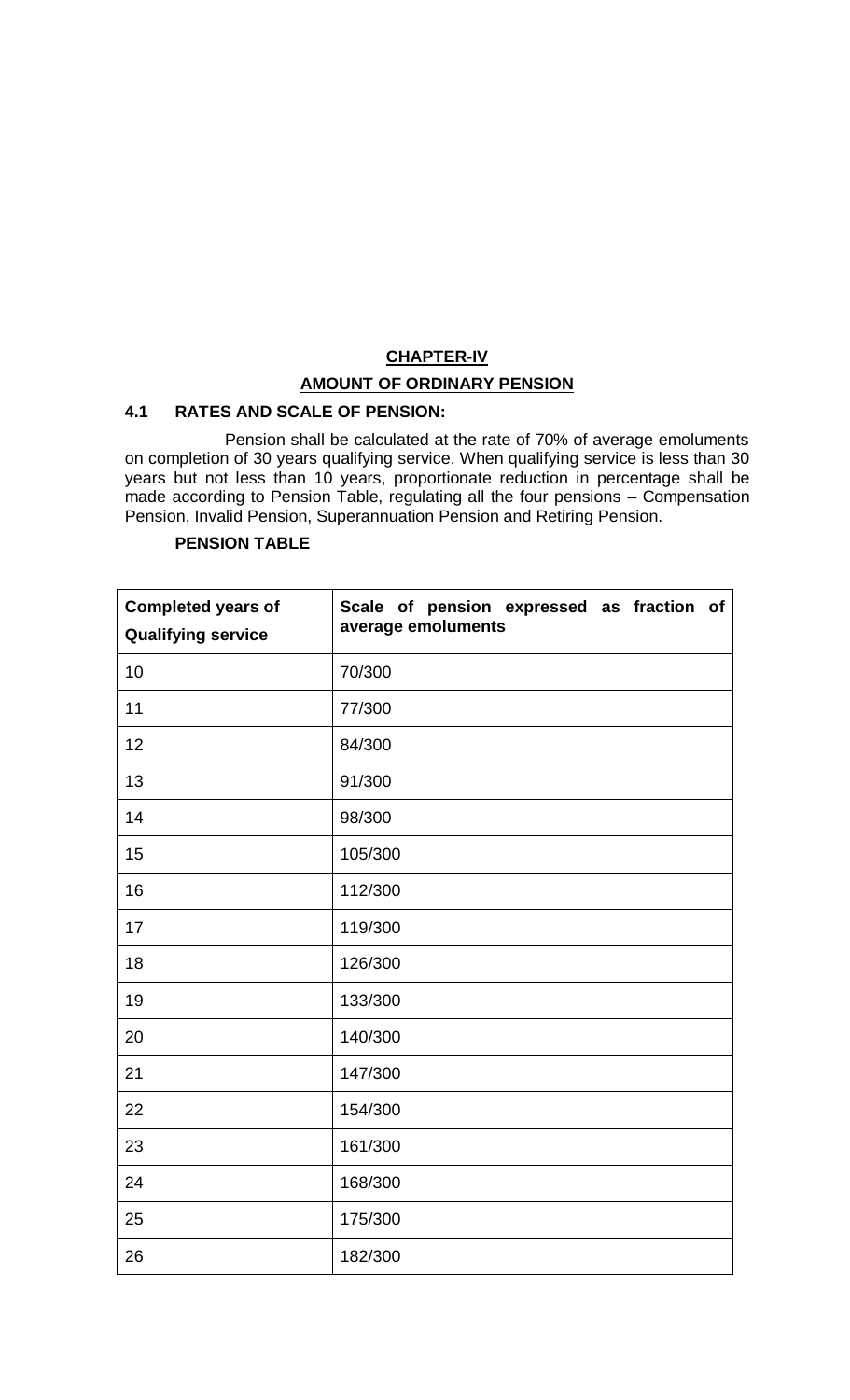| 27          | 189/300 |
|-------------|---------|
| 28          | 196/300 |
| 29          | 203/300 |
| 30 or above | 210/300 |

- (a) Provided that no full pension (inclusive of increases in and indexation of pension sanctioned from time to time) shall be less than Rs.300 per month
- (b) The above rates shall be subject to revision with the prior approval of the Governing Body PESSI.
- (c) The term "average emoluments" means:
	- (i) the last pay/emoluments drawn at the time of retirement if the post from which the employee has retired has been held by him on a regular basis; and
	- (ii) in other cases, the average of the pay that the employee drew, or would have drawn, had he not been on leave with leave salary or on joining time or under suspension which is not adjudged as a penalty during the last twelve months of service. If during the last twelve months of his service an employee has been absent from duty on leave without pay, or has been under suspension as a kind of penalty, the periods so spent shall be disregarded in the calculation of the average emoluments and an equal period before the twelve months shall be included; provided that in case the pay of an employee is reduced, otherwise than as a penalty under the (Efficiency and Discipline) Rules, the average pay, at the option of the pensioner, be calculated on the basis of the emoluments admissible during the last three years of service.

*Note (1):* The term "average emoluments" also includes the senior posts allowance (where admissible).

*Note (2):* The term "pay" does not include the pay drawn by an employee as additional pay for performance of additional duties of another post.

### **4.2 GRATUITY AND PENSION BENEFITS:**

- (1) If an employee retires or selected for discharge owing to the abolition of his permanent post, after completing qualifying service of 05 years or more but less than 10 years, he may be granted a gratuity not exceeding one month's pay for each year of qualifying service. If, however, retirement is due to invalidation or if an employee dies in service, the rate of gratuity shall 1  $\frac{1}{2}$  months pay for each completed year of service.
- (2) In the event of death of an employee who has rendered qualifying service for 10 years or more:-

(a) If he dies before retirement, his family shall be paid (i) gratuity equal to the commuted value of  $1/4^{th}$  of his full pension calculated as in sub rule(4) on the basis of age next birthday of the deceased, and in addition (ii) pension at the rate of 50% of the full pension for a period of 10 years;

(b) If he dies after but within 10 years of retirement, payment shall be made to his family at the rate of 50% of his pension (net or full, as the case may be) for the un-expired period of 10 years;

Provided that the family pension granted under clauses(a) and (b) above shall not be less than Rs.150/- p.m.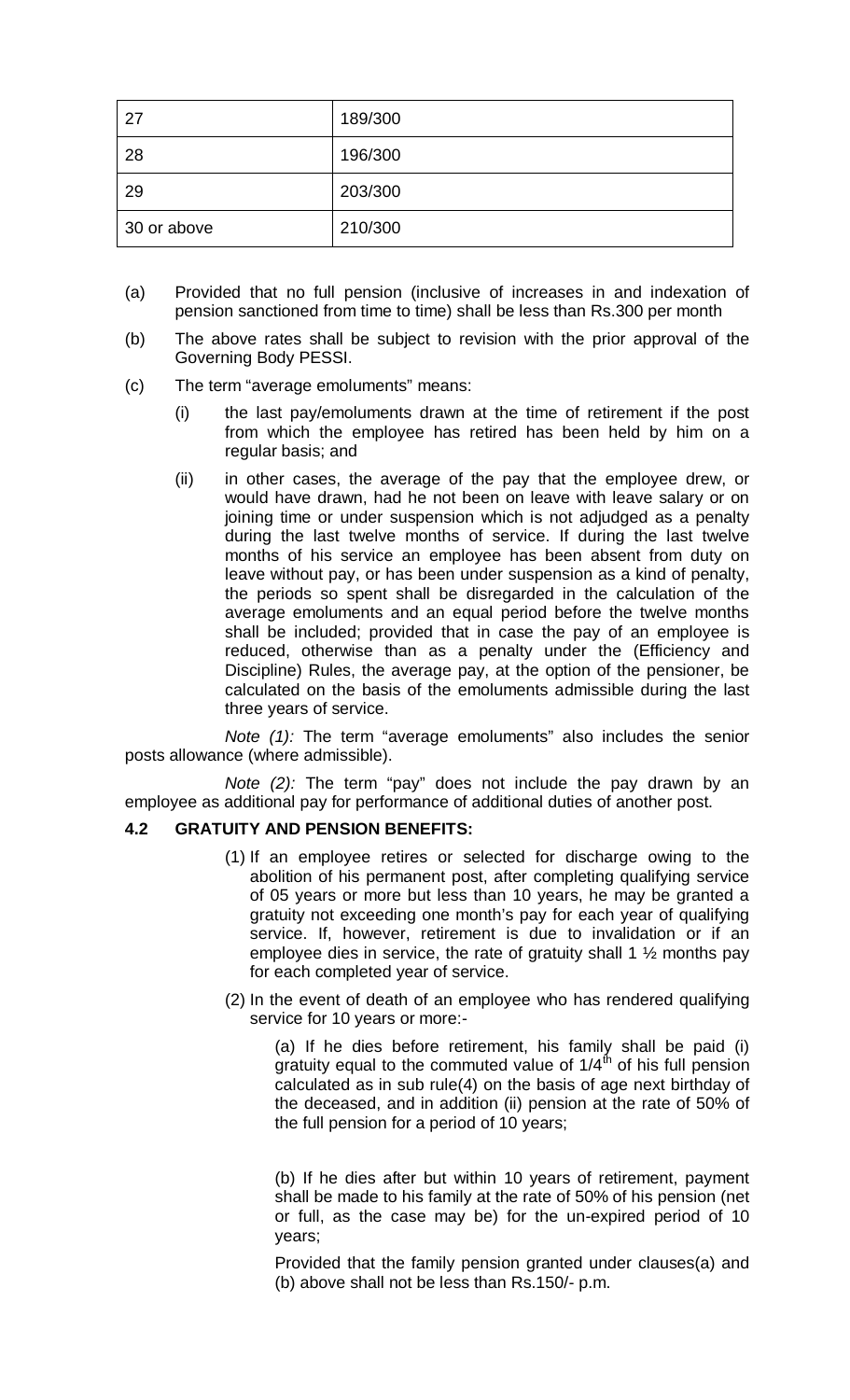(3) Notwithstanding anything contained in sub rule (2) above and Regulation 4.5, if the beneficiary of family pension is the widow or widows of the deceased employee/pensioner, the family pension be paid to the widows for life or until re-marriage. In the event of death of the widow, her family pension shall be divided equally among the surviving sons not above 24 years and un-married daughters of the deceased employee/pensioner from the deceased widow.

4) In the event of death before retirement, pension will be calculated as if the employee retired on in valid pension on the date of his/her death but the family pension would be payable from the day following the date of death.

Notes:(i) For the definition of the term "family" and procedure for making nominations for and payment of gratuity and/or pension in the event of employee's death before or after retirement, see Sections I and II of this Chapter.

(ii) In the case of widow only the family pension has been made payable for life or till her remarriage. In case of others it is ten years or un-expired portion of ten years.

(iii) The 'pension' used in regulation 4.2 is intended to denote monthly pension.

### **SECTION-I GRATUITY**

- 4.3 (1)The term 'family' for the purpose of payment of death-cum-retirement gratuity under this section shall include the following relatives of the employee;
	- a) Wife or wives in the case of a male employee;

b)Husband in the case of a female employee;

- c) Children of the employee;
- d)Widow or widows and children of deceased son of the employee.

NOTES (i)A child means legitimate child. An "adopted child" will be considered to be a child when the Institution is satisfied that under the personal law of the employee concerned, adoption is legally recognized as conferring the status of a natural child, but in this case only.

- ii) If it is proved that the wife has been judicially separated from the employee or has ceased under the customary law of the community to which she belongs to be entitled to maintenance, she shall no longer be deemed to be member of the family unless the employee has himself intimated in writing to the Institution that she shall continue to be so regarded.
- iii) In the case of female employee, if she intimates in writing to the Institution that her husband should not be included as a member of the family, then he shall no longer be considered a member of the family unless she subsequently cancels in writing her intimation excluding him.
- (2) An employee shall make a nomination conferring on one or more members of his/her family, or if he/she has no family, on one or more persons, the right to receive any gratuity that may be sanctioned under this regulation and any gratuity which having become admissible to him/her has not been paid to him/her before death.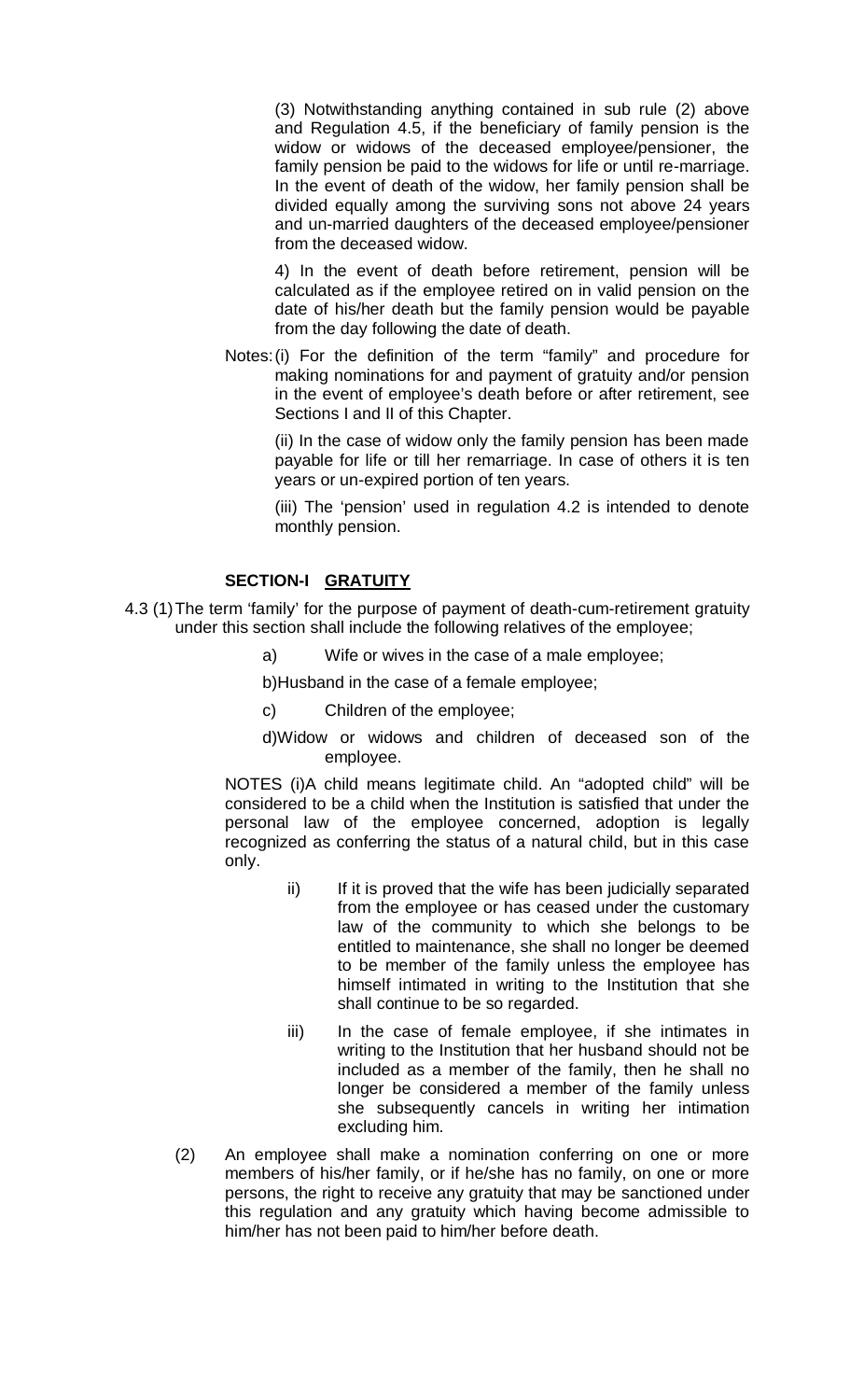- (3) A nomination in favour of a person not a member of the family made when the employee had a family shall lapse on the employee acquiring family.
- (4) If an employee nominates more persons than one under clause (2) above, he/she shall specify in the nomination the amount or share payable to each nominee.
- (5) An employee may provide in a nomination:

(a)in respect of any specified nominee, that in the event of his/her predeceasing the employee the right conferred upon that nominee in clause (2) above shall pass to such other member or members of the employee's family as may be specified in the nomination; and

(b)that the nomination shall become void in the event of the happening of a contingency specified therein.

- (6) Every nomination shall be in Form II (pen) or Form III (Pen) at Appendix –A as may be appropriate in the circumstances of the case.
- (7) An employee may, at any time cancel a nomination by sending a notice in writing to the Competent Authority, provided that the employee shall alongwith such notice send a fresh nomination in accordance with this regulation.
- (8) Immediately on the death of a nominee in respect of whom no special provision has been made in the nomination under sub-regulation 5(a) above or on the occurrence of any event by reason of which the nomination becomes void by reason of sub-regulation 5(b) above, the employee shall send to the appropriate authority, a notice in writing formally canceling the nomination together with a fresh nomination made in accordance with this regulation.
- (9) Every nomination made, and every notice of cancellation given, by the employee shall be sent to the competent authority and it will take effect from the date on which it is received by the Authority noted above.

4.4(a) When the amount of gratuity has become payable, it shall be paid to his/her nominee or nominees in the proportion specified in the nomination.

b) If nomination relates only to a part of the amount of gratuity, the part to which it does not relate shall be distributed equally only among the members of the family other than the nominees;

c)If no valid nomination subsits, the whole amount of gratuity shall become payable to the members of his/her family in equal shares;

Provided that in case of (b) or (c) above no share shall be payable to:

- i. Sons who have attained the age of 24 years;
- ii. Sons of a deceased son who have attained the age of 24 years;
- iii. Married daughters whose husbands are alive; and
- iv. Married daughters of a deceased son where husbands are alive;

If there is any member of the family other than those specified in sub clause(i),(ii), (iii) and (iv) above;

Provided further that the widow or widows and the child or children of a deceased son shall receive between them in equal parts only the share which that son would have received if he had survived that employee and had been exempted from the operation of the first provision.

d) When a beneficiary is a minor, and has no regularly appointed manager or guardian, the sanctioning authority may allow the payment of pension or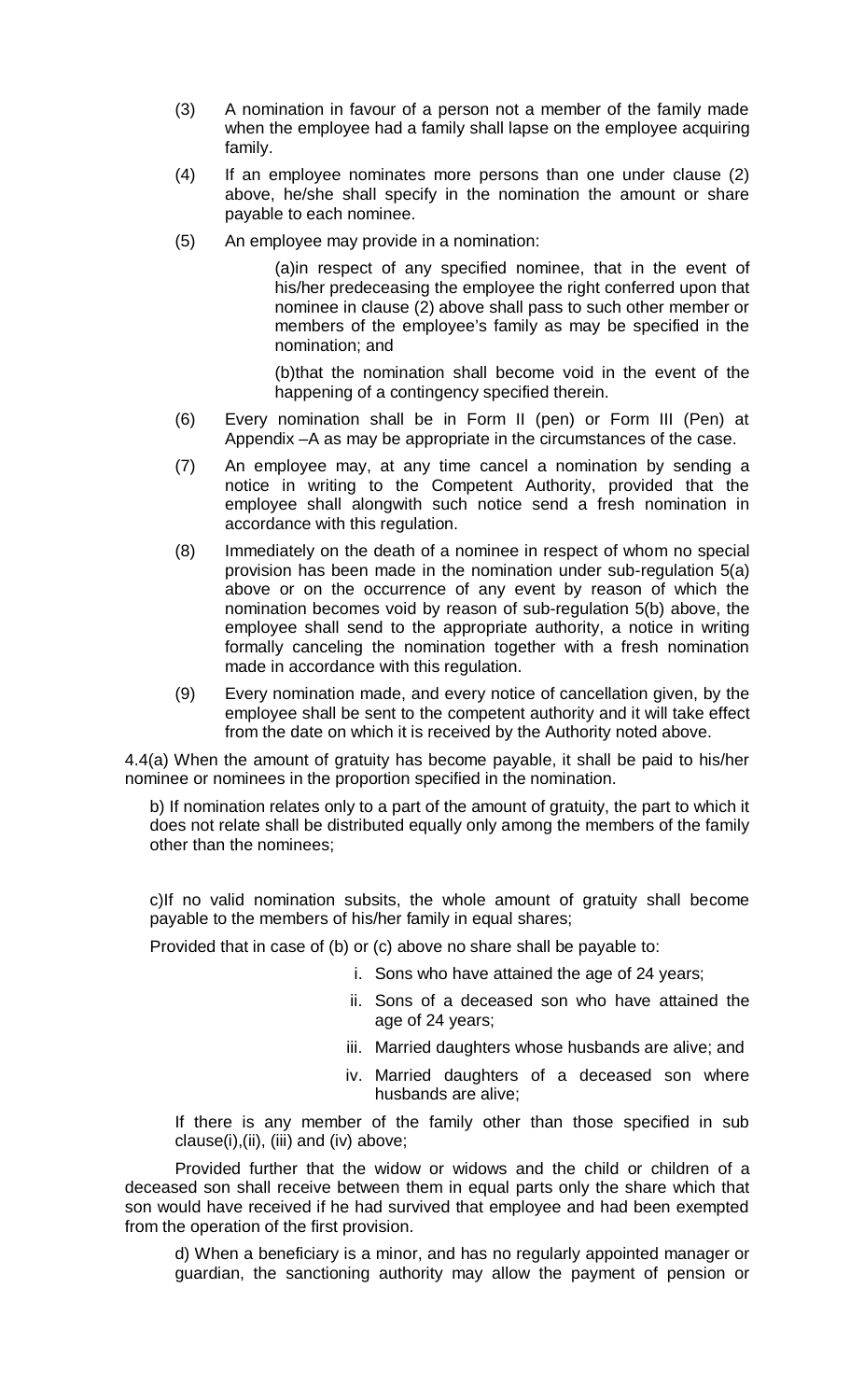share of gratuity of minor children of a deceased employee to their mother. In case the mother is not alive or was judicially separated from the employee in his life time, the sanctioning authority may nominate any suitable person to be the guardian of such minor children for the purpose of receiving payment of pension and/or shares of gratuity on their behalf.

In case when the deceased employee is a female, the sanctioning authority may, under the circumstances stated above, allow the payment of pension or share of gratuity of minor children of the deceased, to their father.

e) When the employee leaves no family and the whole or part of the gratuity is not covered by a valid nomination the amount of gratuity shall be payable to the following surviving relatives, if any, of the employee in equal shares:

- 1. Father; and
- 2. Mother
- 3. Brother below the age of 21 years;
- 4. Un-married and widowed sisters;

#### **Note: -**

i) Judicially separated or divorced mother who has remarried does not fall in this category.

ii) In the absence of any other eligible claimant gratuity would be payable to the sons and daughters of the deceased employees in equal shares even if the sons are over 24 years old and the daughters are married and their husbands are alive.

4.5 No gratuity will be payable by the Institution after the death of an employee if he/she does not leave a valid nomination or a family as defined in sub rule(1) of regulation 4.3 or an eligible dependent relative or relatives specified in clause(e) above.

### **SECTION-II FAMILY PENSION**

4.6 (1) Family for the purpose of payment of pension at 50 per cent of gross or net pension as the case may be has the same meaning as defined in sub-rule(1) of Regulation 4.3. It will also include the employee's relatives as mentioned in subclause (e) of Regulation 4.4 above.

(2)(A) A family pension sanctioned under this section shall be allowed as under:

> i) (a) To the widow of the deceased, if the deceased is a male employee for life or until re-marriage. A widow who may herself be an employee becomes entitled to Family Pension. In the case of death of the widow, family pension is admissible, to the dependent sons until they attain the age of 24 years or till they are gainfully employed, whichever is earlier and to unmarried daughters till their marriage or their acquiring regular source of income whichever is earlier. Further pension to dependent disabled/retarded children will be admissible for life without any age limit. Payment of pension to these children will be subject to the production of a certificate from the Medical Board that the children is physically/mentally retarded permanently and not able to be gainfully employed or to the husband, if the deceased is a female employee. The widower of deceased female employee will be entitled to family pension for life or until re-marriage.

(b) If the employee had more than one wife, and the number of his surviving widows and children does not exceed 4, the pension shall be divided equally among the surviving widows and eligible children. If the number of surviving widows and children together is more than 4, the pension shall be divided viz each surviving widow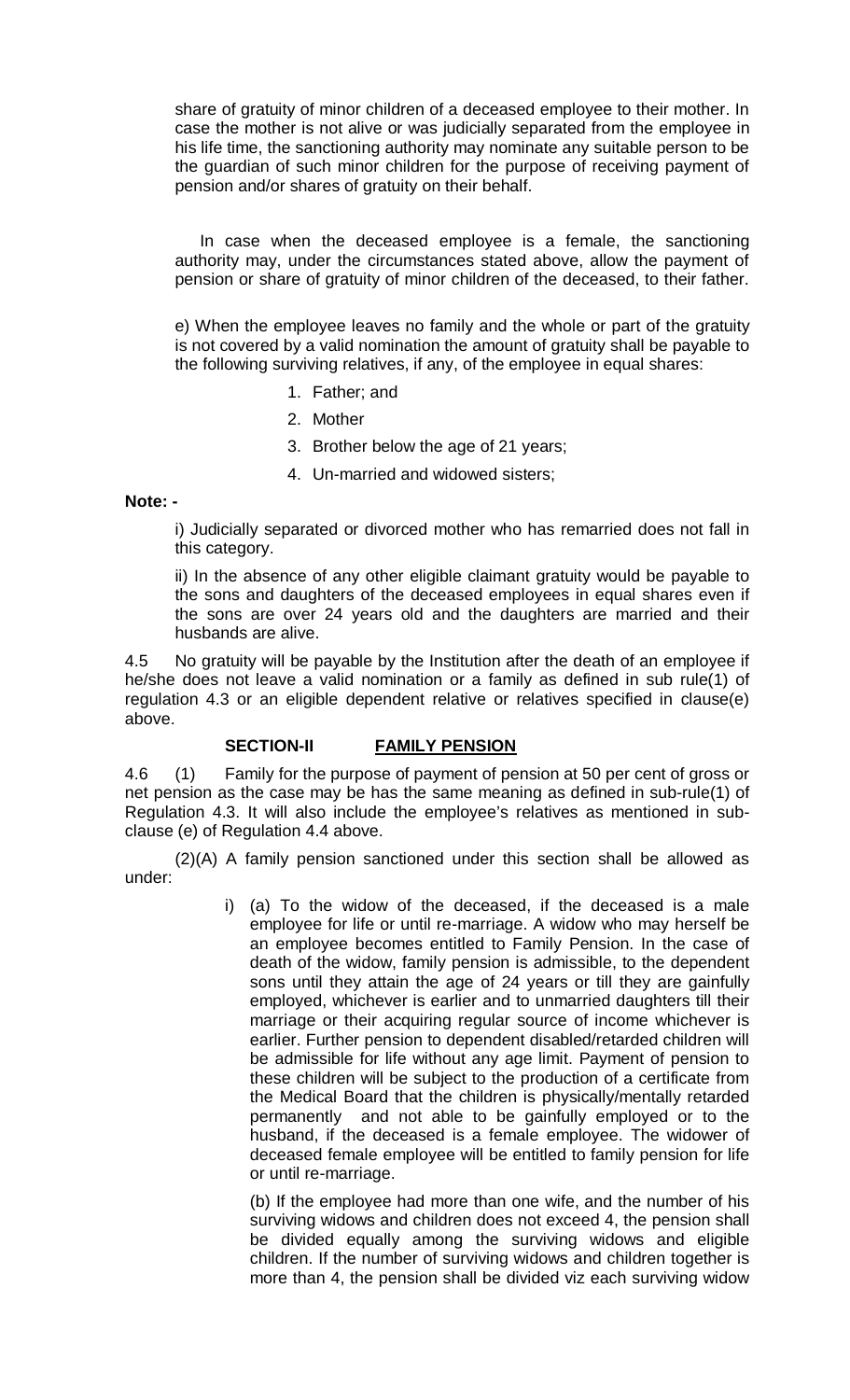shall get  $1/4<sup>th</sup>$  of the pension and the balance if any shall be divided equally among the surviving eligible children(un-married and below 24 years of age). Distribution in the above manner shall also take place whenever the employee leaves behind surviving children of a wife that has predeceased him in addition to the widow and her children, if any.

(c) In the case of female employee leaving behind children from a former marriage in addition to her husband and children by her surviving husband the amount of pension shall be divided equally among the husband and all eligible children. In case the total number of beneficiaries exceeds four, the husband shall be allowed  $1/4<sup>th</sup>$  of the pension and the remaining amount distributed equally among the eligible children.

ii) Failing a widow or husband, as the case may be the pension shall be divided equal among the surviving sons not above 24 years and unmarried daughters for 10 years or un-expired portion of 10 years.

iii) Failing (i) and (ii), to the eldest widowed daughter for 10 years or un-expired portion of 10 years.

iv) Failing (i) to (iii) to the eldest widow of the deceased son of the employee for 10 years or un-expired portion of 10 years.

v) Failing(i) to (iv) to the eldest surviving son below 24 years of age of a deceased son of the employee for 10 years or un-expired portion of 10 years.

vi) Failing(i) to (v) to the eldest unmarried daughter of a deceased son of the employee for 10 years or un-expired portion of 10 years.

vii) Failing these, to the eldest widowed daughter of a deceased son of the employee for 10 years or un-expired portion of 10 years.

(B) In the event of no pension being payable under clause (A), the family pension may be granted for a period of 10 years or un-expired portion of 10 years;

- i) to the father, for life
- ii) failing father to the mother, for life.
- iii) failing father & mother, to the eldest surviving brother below age of 21 years
- iv) failing(i) to (iii), to the eldest surviving unmarried sister, if the eldest sister married or dies then the next eldest.
- v) failing (i) to (iv) to the eldest surviving widowed sister.

3) No family pension shall be payable under this section:

- a. to a person mentioned in clause (B) of sub section (2) above without production of reasonable proof that such person was dependent on the deceased employee for support.
- b. to an unmarried female member of an employee' family in the event of her marriage;
- c. to a widowed female member of the employee's family in the event of her re-marriage;
- d. to the employee's brother on attaining the age of 21 years.
- e. to a person who is not member of an employee's family.

4) A family pension awarded under this section shall not be payable to more than one member of the employees' family at the same time except as provided for in sub-clause(A) (i) and (ii) of sub rule(2) above.

5) If a pension awarded under this section ceases to be payable before the expiry of the period upto which it is admissible on account of death or marriage of the recipient or other causes, it will be re-granted to the person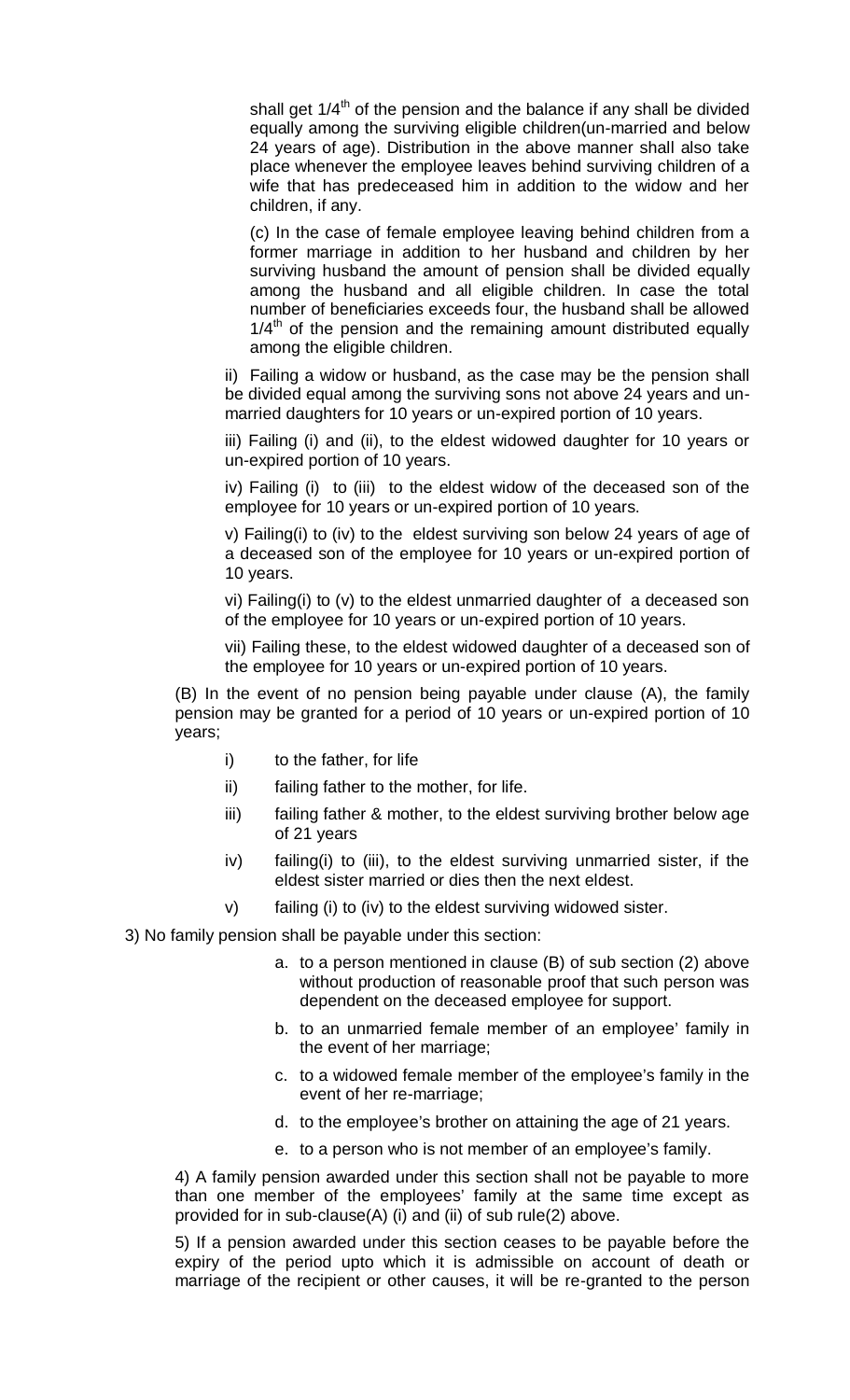next lower in order mentioned in sub-regulation (2) above. In case family pension of the widow ceased to be payable from the date of her remarriage, the next legal beneficiary shall be allowed to draw the pension with effect from the date on which it ceased to be paid to the widow.

6)The Institution has discretion to make such modifications in the mode of allotment or conditions of tenure set forth in sub regulation(2) to (5) above as it may consider desirable to suit the special circumstances of the beneficiaries.

7)A family pension sanctioned under this section shall be payable in addition to any extraordinary pension or gratuity that may be granted to the members of an employees' family under any other rules in force for the time being.

8)As the case of a grant of an ordinary pension, future good conduct of the recipient is an implied condition of every grant of a pension under this section.

### **CHAPTER-V**

### **APPLICATION FOR GRANT OF PENSION**

- 5.1 All concerned Officials dealing with applications for pensions under these Rules should bear in mind that delay in the payment of pension involves severe hardship to ex-employees. It is, therefore, essential to ensure that the ex-employee begins to receive his pension on the date on which it becomes due.
- 5.2 Responsibility for initiation and completion of pension papers is that of concerned incharge of the administration wing. The action in this regard must be initiated 06 months before an employee is due to retire, so that pension due to him/her may be sanctioned at least a month before the date of his/her retirement. For this purpose, every employee may be asked to submit his pension application on Form-II(Pen)at Appendix-B six months in advance of the date of his/her retirement, provided that:-

a)In cases in which the date of retirement cannot be foreseen six months in advance, the employee may be asked to submit his/her pension application immediately after the date of his/her retirement is known; and

b)An employee proceeding on leave preparatory to retirement may be asked to submit his/her application at the time of proceeding on such leave.

5.3 The following certificate shall be recorded by the employee in the pension application:

"I hereby declare that I have neither applied for nor received any pension or gratuity in respect of any portion of the service included in this application and in respect of which pension or gratuity is claimed herein, nor shall I submit an application hereafter without quoting a reference to this application and to the order which may be passed thereon."

5.4One of the main reasons for the delay in the timely sanction of pension is incomplete entries and lack of periodic checks of the Service Books. The responsibility for supervising the maintenance of service books should be clearly defined and assigned. The entries in the service books should be clearly defined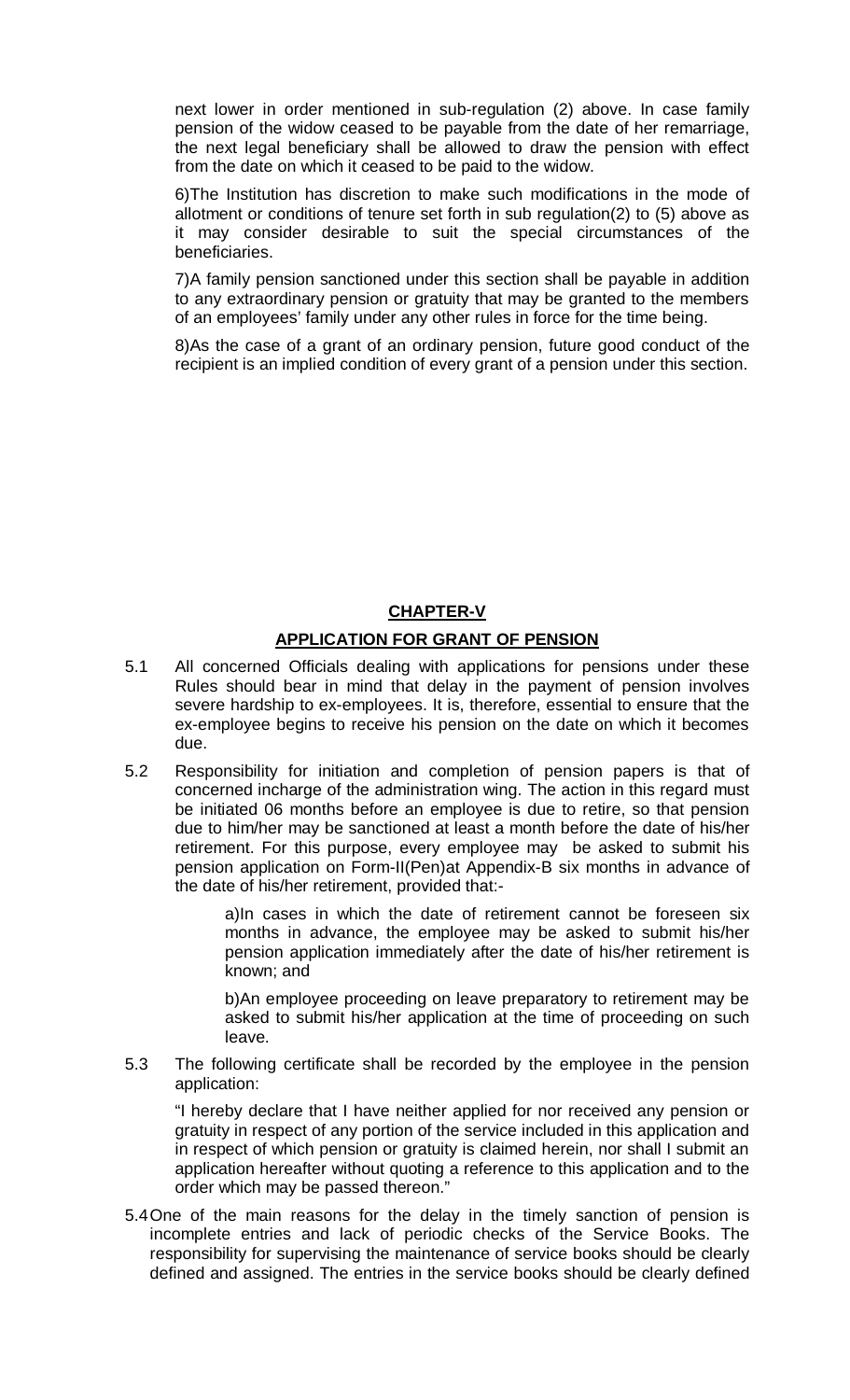and assigned. The entries in the service books should be clearly made, verified and attested by the officers so designated, and he should record an annual certificate in the service book in token of the correctness of the entries made therein.

5.5The Head of office should also record a consolidated certificate in respect of the entire period in the following form: -

| Service  | from | to   |
|----------|------|------|
| Verified |      | from |

There is no known disqualifying spell during the above service except as detailed below: -

(The period and nature of spell(s) to be indicated)

| $\blacksquare$<br>jθ<br>. . |  |
|-----------------------------|--|
| jj)                         |  |
| iii)                        |  |

The Audit Office shall accept it as proof of verification of service.

- 5.6 Action in respect of condonation of interruptions and deficiencies in service under Reg. 2.9 should be completed by the Competent Authority.
- 5.7 The service book should be maintained in duplicate, the duplicate copy being kept in the custody of the employee. Entries in the duplicate service book shall as far as possible, be made simultaneously with those in the original service book. However, this duplicate service book would serve as a means of contemporary evidence, if any.
- 5.8 In case of transfer of an employee, the original service book, duly completed to the date of transfer, should be transferred to the new head of department/office and a copy of the entries relating to the office from which transfer takes place shall be maintained in that office, a certificate to this effect shall invariably be recorded in the covering letter under which the service book is transferred.
- 5.9 All periods of leave without pay, suspension etc. which are not reckoned as service qualifying for pension shall be carefully recorded on the form.
- 5.10 The service of an employee in the application form shall be verified by the administrative Head of office concerned from official records.
- 5.11 If it be found impossible to verify the service otherwise, a written statement of the applicant shall be taken on plain paper and such collateral evidence as may be procurable shall be collected. The power to admit service certified under this regulation may be exercised by all authorities empowered to sanction pension.
- 5.12 If the application is for invalid pension, the requisite medical certificate shall be attached to the application.
- 5.13 In the case of employee who dies while in service, the application on Form-III (PEN) at Appendix-C shall be used.
- 5.14 The concerned Administrative Head shall certify on the relevant page of the pension application form whether the character, conduct, and past service of the employee concerned are such as to entitle him/her to the favourable consideration of the competent authority. He should also record therein his own opinion whether the service claimed has been established and should be admitted or not.
- 5.15 As good conduct is a condition and pre-requisite for the grant of every kind of pension, pension is not to be granted to an employee of the Institution who did not take keen interest in his/her work, or was indisciplined or indulged in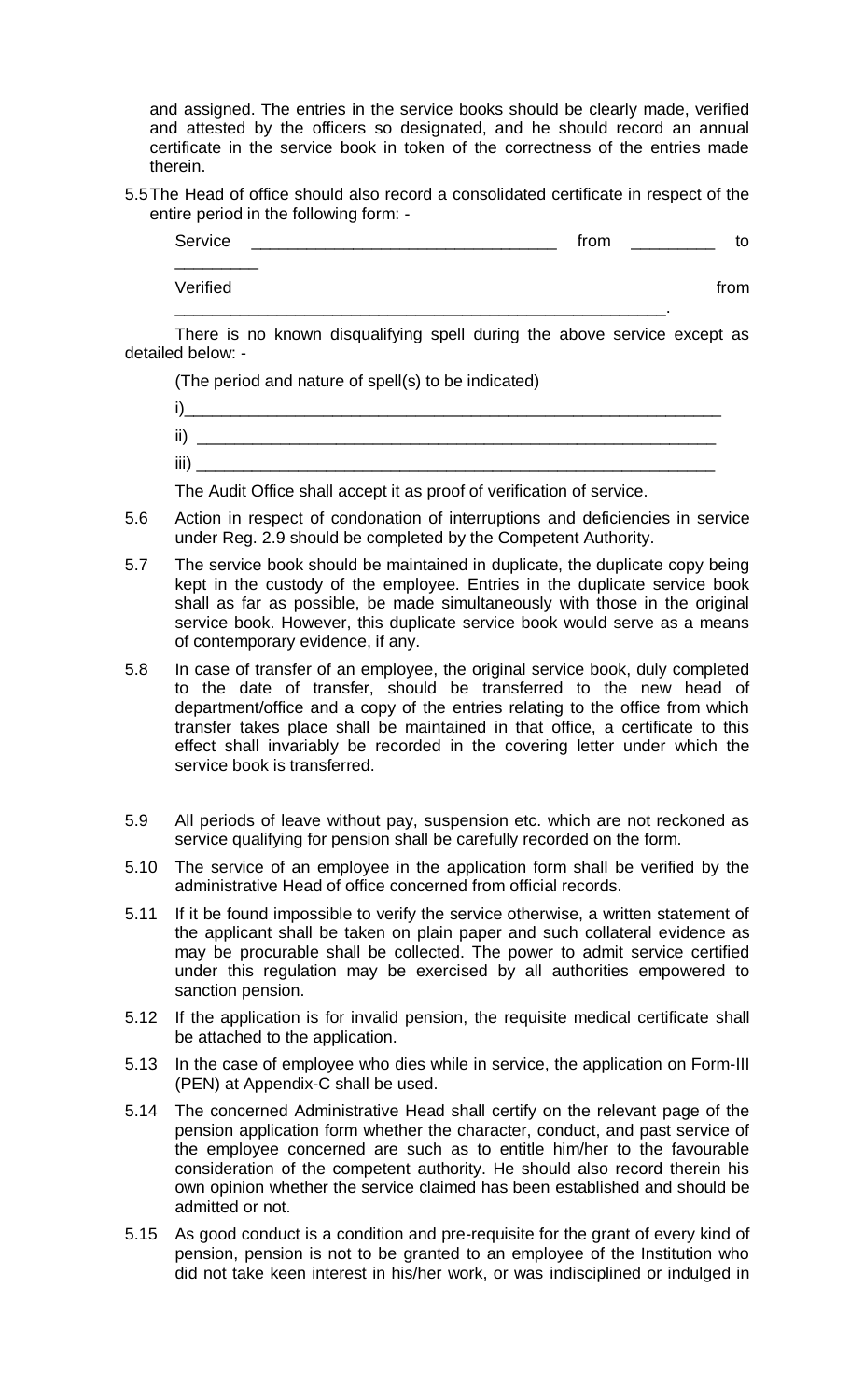absenteeism or took part in politics or committed misconduct as defined in the PESSI (service Regulations) as applicable at the time. The competent authority, in case of non-admittance of pension , after due consideration of the facts of the case, shall record the reasons for non admittance in its orders.

- 5.16 After completing the application in the prescribed manner, the Director (Administration) or Director General(M&T), as the case may be will forward alongwith all documents relied upon for verification of service claimed, in such a manner that they can be conveniently consulted, and submit them together with the employee's personal file and statement on the relevant page of the pension application form to the Director(Funds) for processing and calculation of the amount of gratuity/commutation and pension.
- 5.17 On receipt of the pension papers, the Director (Funds) shall have the papers checked from Director(Audit) and obtain the orders of the Competent Authority. If the Competent Authority accords sanction, the Director (Funds) will have the pension payment orders prepared and forward the same to Director (Finance) for issue of cheque.
- 5.18 *Date of Commencement of Pension –* Apart from special orders, pension shall be payable from the date on which the pensioner ceases to be in service*.*
- *5.19 Place of payment –*Pension will be payable in any of the offices of the Institution where it has account.

## **CHAPTER VI:**

### **ANTICIPATORY PENSION/GRARTUITY**

6.1 When an employee is likely to retire before his/her pension can be finally assessed and settled, action shall be taken for grant of anticipatory pension. For this purpose the concerned Administrative Head shall furnish to pension sanctioning authority all the particulars of service in respect of the retiring employee. The sanctioning authority shall direct the Director (Funds) to arrange the disbursement of pension, to which, after the most careful summary investigation that he can make without delay, he believes the employee to be entitled. Such disbursements shall be made only after the following declaration has been signed by the retiring employee:-

\_\_\_\_ "WHEREAS the Competent Authority (Designation) has consented provisionally to advance to me a pension of Rs.\_\_\_\_\_\_\_\_\_\_\_\_\_\_\_ per month and commuted value of Rs. The same in anticipation of the completion of the enquiries necessary to enable the Institution to fix the amount of my pension and commuted value, I hereby acknowledge that in accepting this advance, I fully understand that my pension and commuted value are subject to the revision on the completion of the necessary formal enquiries, and I promise to have no objection to such revision on the ground that the provisional pension and commuted value now to be paid to me exceeds the pension and commuted value to which I may be eventually found entitled. I further promise to repay any amount advanced to me in excess of the pension and commuted value to which I may be eventually found entitled."

- 6.2 If the Institution considers it likely that the employee would be entitled to a gratuity only, one sixth of the amount of such probable gratuity should, upon a similar declaration, be disbursed monthly until the amount is finally settled.
- 6.3. The payment of anticipatory pension should be so arranged that it is not delayed beyond the first day of the month following the month in which the employee is due to retire.
- 6.4 Anticipatory pension will also be admissible to the family of an employee in the event of his/her death before retirement. In such case the gratuity admissible to the family under these regulations will be calculated on 25 per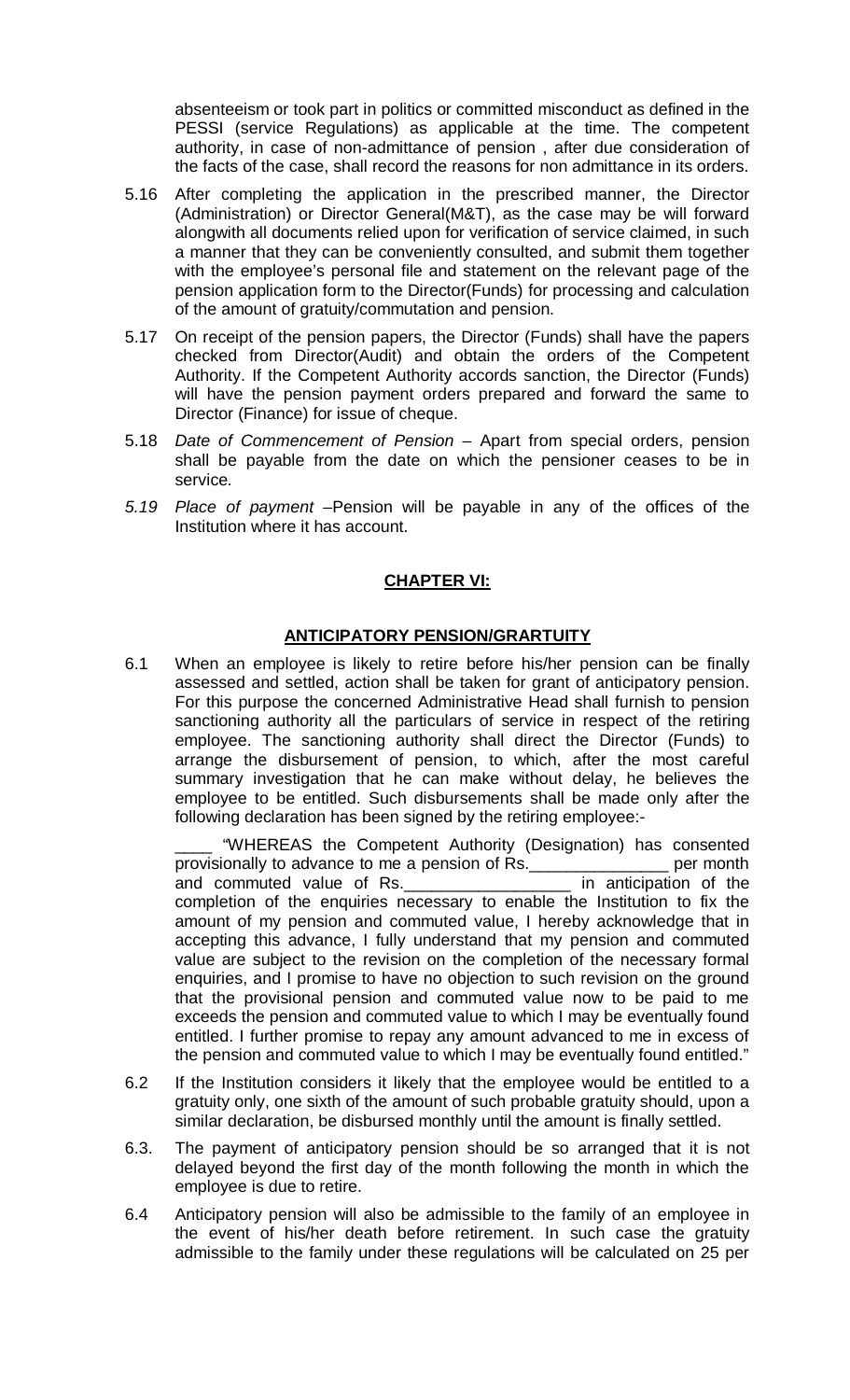cent of the amount of pension on which the anticipatory pension to the family is based.

- 6.5 The authority sanctioning anticipatory pension shall ensure that pension is finally sanctioned as soon as possible.
- 6.6 If, upon completion of regular investigation, it be found that pension thus summarily assigned differs from the pension finally settled, the difference must be adjusted in the first subsequent payment. Further, if anticipatory gratuity proves to be larger than the amount found actually due upon completion of the enquiries, the employee shall be required to refund any excess actually paid to him.

#### **CHAPTER: VII**

#### **COMMUTATION OF PENSION**

- 7.1 An employee to whom these Regulations apply may request for commutation upto 40 percent of his/her gross pension.
- 7.2 The application for commutation of pension should be made on the form given in Appendix D to these Regulations, addressed to the Competent Authority who will forward to the Director (Funds) for calculating the commuted value.
- 7.3 The commutation of pension may be allowed to the employee at the rates given in the following table. This commutation shall not be subject to production of medical certificate if the application for commutation is submitted within a period of one year from the date of retirement. The commutation will become absolute on the date of application. If commutation is applied after one year of retirement it becomes subject to medical examination.
- 7.4 In the case of premature retirement, on medical grounds the requirement of medical examination shall not be waived, even if the application for commutation is submitted within one year of the date of retirement.
- 7.5 If an employee dies while in service, gratuity in lieu of  $1/4<sup>th</sup>$  of gross pension will be allowed which will be worked out on the basis of age next birth day in accordance with the commutation table annexed below.
- 7.6 If an employee dies after retirement and his pension case is not finalized and he has opted for commutation during his life time, his family shall be entitled to commutation.
- 7.7 The gross pension upto a maximum of 40% shall be commuted. It will be allowed from the date of application or from the date of retirement whichever is later but shall be specially applied for. The following is the formula:

#### **40% Gross pension x Rate applicable at age next birthday x 12**

- 7.8 The lump sum payable on commutation shall be calculated in accordance with the table prescribed in these Regulations, which may also be subject to revision with the prior approval of the Governing Body PESSI.
- 7.9 If the employee applies for commutation of pension while in service will be entitled to get commuted value of pension at the rate applicable to him on 60 years of the age (instead of 61 years). In all other cases the commuted value of pension shall continue to be admissible under the formula of age next birthday.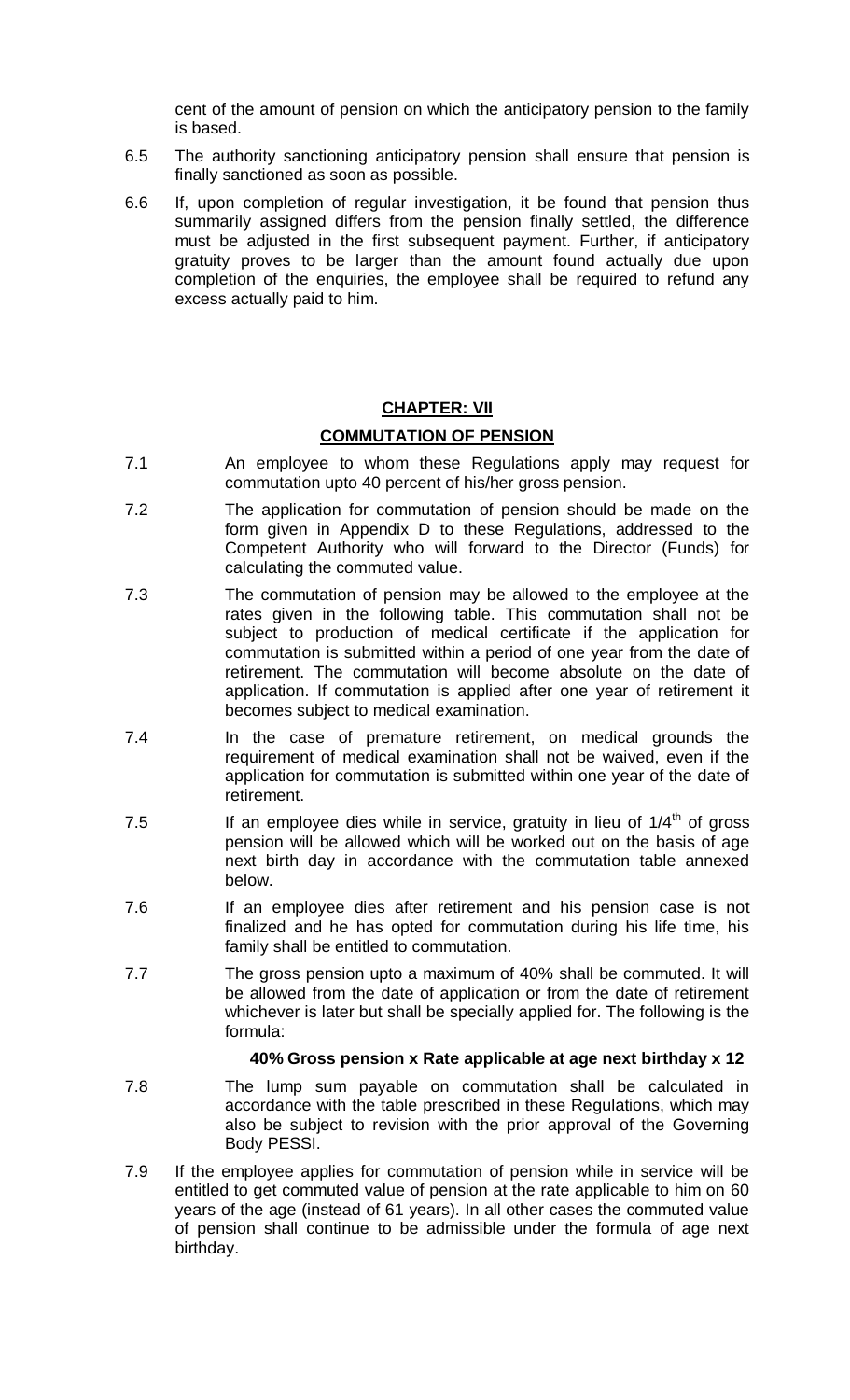7.10 The family of the employee retired on superannuation expired before he could sign his pension papers shall be entitled for the commuted value of pension.

# **COMMUTATION TABLE**

| AGE NEXT<br><b>BIRTHDAY</b> | <b>PURCHASED</b> | NO. OF YEARS AGE NEXT NO. OF YEARS<br><b>BIRTHDAY</b> | <b>PURCHASED</b> |
|-----------------------------|------------------|-------------------------------------------------------|------------------|
| 20                          | 40.5043          | 51                                                    | 17.6526          |
| 21                          | 39.7341          | 52                                                    | 17.0050          |
| 22                          | 38.9653          | 53                                                    | 16.3710          |
| 23                          | 38.1974          | 54                                                    | 15.7517          |
| 24                          | 37.4307          | 55                                                    | 15.1478          |
| 25                          | 36.6651          | 56                                                    | 14.5602          |
| 26                          | 35.9006          | 57                                                    | 13.9888          |
| 27                          | 35.1372          | 58                                                    | 13.4340          |
| 28                          | 34.3750          | 59                                                    | 12.8953          |
| 29                          | 33.6143          | 60                                                    | 12.3719          |
| 30                          | 32.8071          | 61                                                    | 11.8632          |
| 31                          | 32.0974          | 62                                                    | 11.3684          |
| 32                          | 31.3412          | 63                                                    | 10.8872          |
| 33                          | 30.5869          | 64                                                    | 10.4191          |
| 34                          | 29.8343          | 65                                                    | 9.9639           |
| 35                          | 29.0841          | 66                                                    | 9.5214           |
| 36                          | 28.3362          | 67                                                    | 9.0914           |
| 37                          | 27.5908          | 68                                                    | 8.6742           |
| 38                          | 26.8482          | 69                                                    | 8.2697           |
| 39                          | 26.1009          | 70                                                    | 7.8778           |
| 40                          | 25.3728          | 71                                                    | 7.4983           |
| 41                          | 24.6406          | 72                                                    | 7.1314           |
| 42                          | 23.9126          | 73                                                    | 6.7766           |
| 43                          | 23.1840          | 74                                                    | 6.4342           |
| 44                          | 22.4713          | 75                                                    | 6.1039           |
| 45                          | 21.7592          | 76                                                    | 5.7858           |
| 46                          | 21.0538          | 77                                                    | 5.4797           |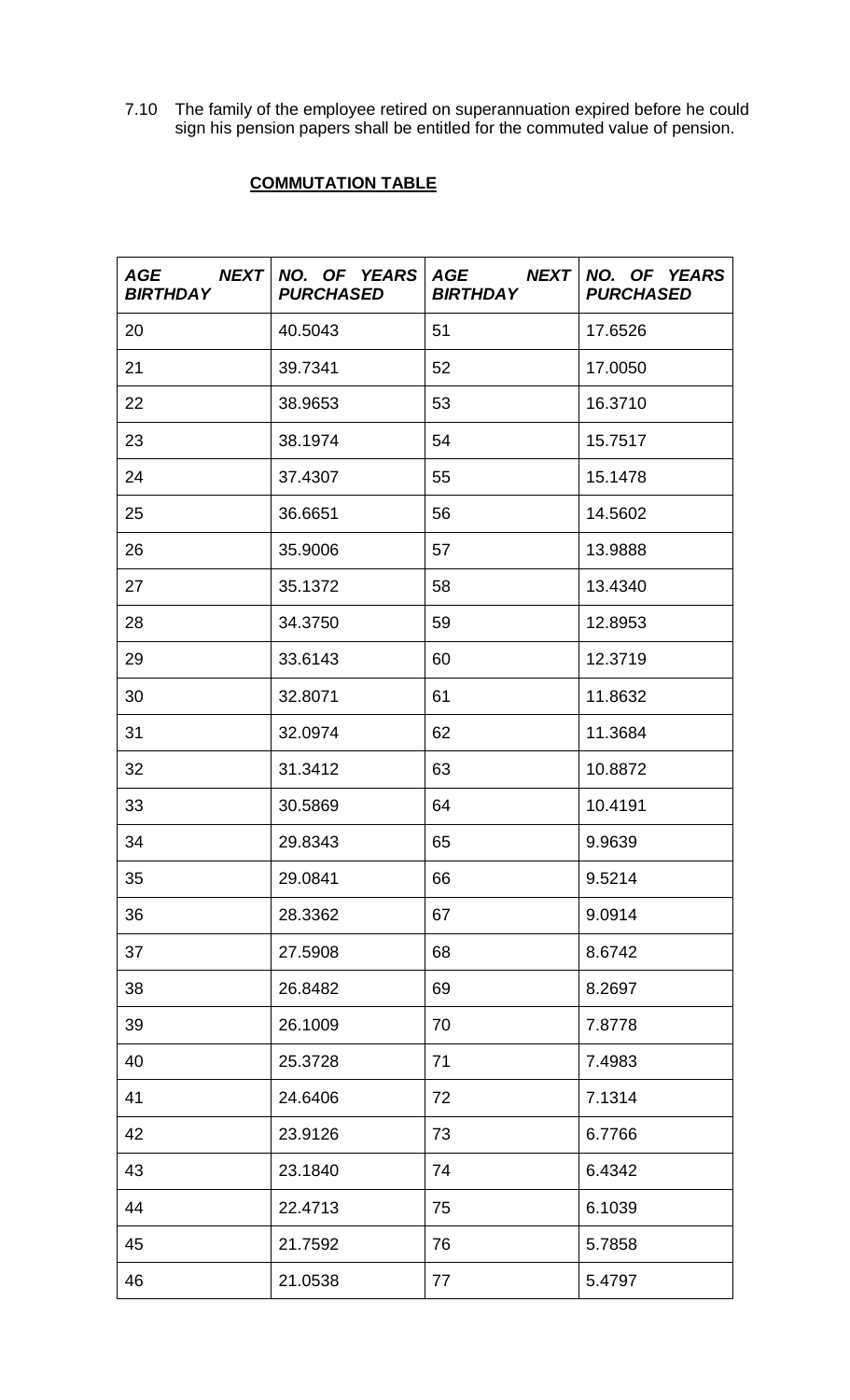| 47 | 20.3555 | 78 | 5.1854 |
|----|---------|----|--------|
| 48 | 19.6653 | 79 | 4.9030 |
| 49 | 18.9841 | 80 | 4.6321 |
| 50 | 18.3129 |    |        |

## **CHAPTER: VIII**

## **EXTRA-ORDINARY PENSION:**

8.1 Where an employee is injured, killed or dies of injuries received during the execution of official duty, a pension or gratuity may be granted to him or to his family in accordance with the Rules given below. The Extra-ordinary pension or gratuity is to be granted by the Commissioner himself and the audit report shall be given by the Director Audit.

## (a)(i) *Class 'A' Disability*

- 1. Loss of hand and a foot or loss of use of two or more Limbs.
- 2. Total loss of eye-sight.
- 3. Total loss of speech.
- 4. Total deafness of both ears.
- 5. Paraplegia or hemiplegia.
- 6. Lunacy.
- 7. Very severe facial disfigurement.
- 8. Advanced cases of incurable diseases.
- 9. Wounds, injuries or diseases resulting in disability due to which an employee becomes incapacitated.
- 10.Emasculation.

**Note:** Wounds, injuries or diseases of a limb resulting in damage to nerves, joints, or muscles making the whole of a limb useless would mean loss of that limb. Cases in which a partial function is retained will not be included in this class. However, if the partial retention of function does not help in walking in case of leg, or does not help in holding an object even with partial efficiency, it should be considered as total loss of function. Those cases will also be included in this class where the earning capacity of the employee has been totally impaired due to the invalidating disability.

- *(ii) Class 'B' Disability*
	- 1. Loss of a thumb or at least three fingers of hand.
	- 2. Partial loss of one or both feet at or beyond tarsometatarsal joint.
	- 3. Loss of vision of one eye.

### *(iii) Class 'C' of Disability:*

- 1. Limited restriction of movement of joint due to injuries.
- 2. Disease of a limb restricting performance of duties.

(b) When the wound, injury or illness causing the disability is not entered in the above schedule, the disability shall be assessed by the Medical Board constituted for this purpose by the Competent Authority, and included in the classification most closely corresponding to those given above.

(c) The rate and scale of disability/death pension and gratuity shall be as follows:-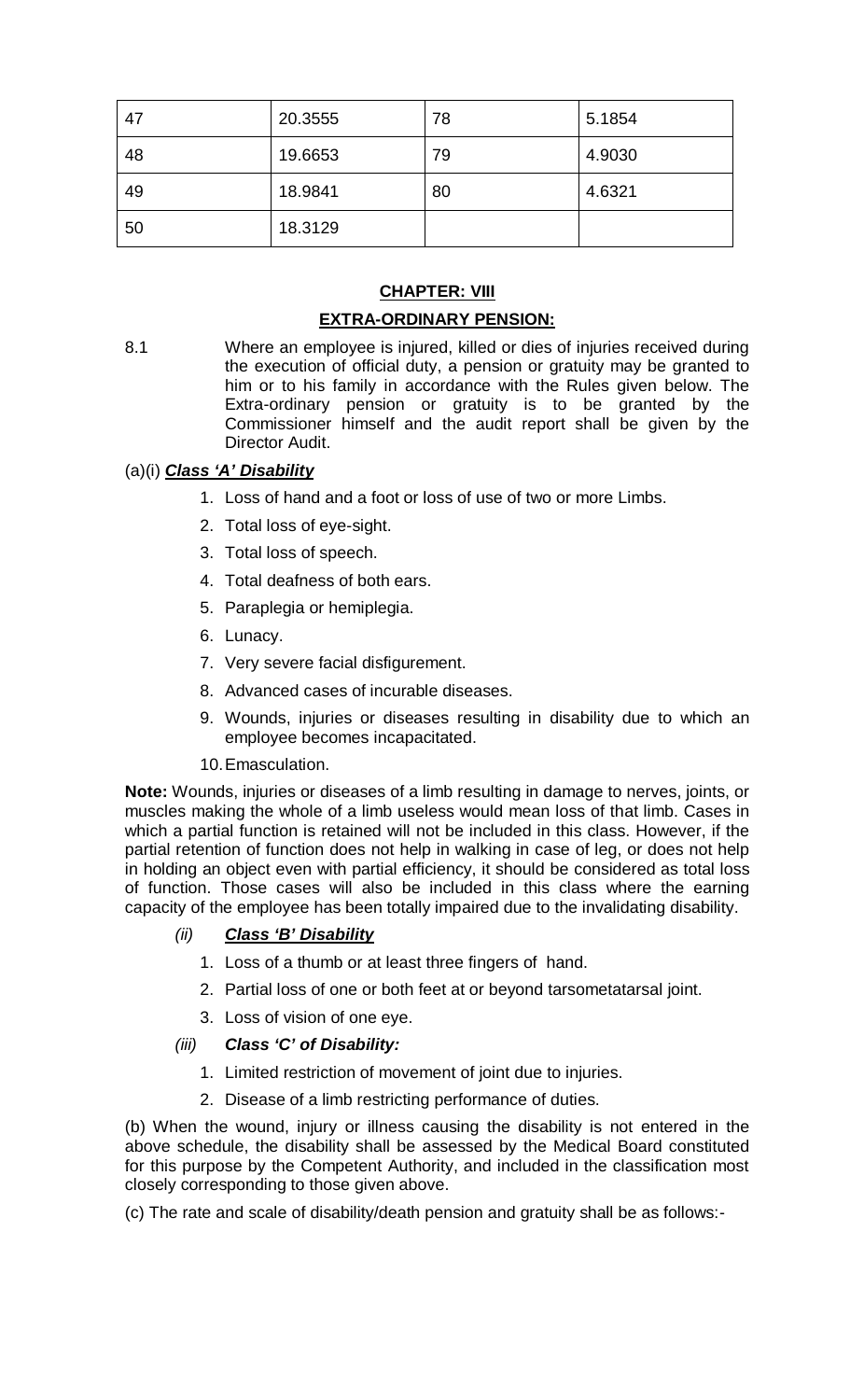| Class of Injury | Pension                                                                                                            | Gratuity     |                                                                                                                                                     | <b>Children's Pension</b>                                                                                                                          |  |  |
|-----------------|--------------------------------------------------------------------------------------------------------------------|--------------|-----------------------------------------------------------------------------------------------------------------------------------------------------|----------------------------------------------------------------------------------------------------------------------------------------------------|--|--|
|                 |                                                                                                                    |              | Children<br>without<br>own<br>mother                                                                                                                | Children<br>with<br>mother<br>own<br>living.                                                                                                       |  |  |
| A               | 20% of pay,<br>subject to<br>a<br>maximum<br>of<br>Rs.600/-<br>and<br>minimum<br>of<br>Rs.100/-<br>per<br>month.   | 6 months pay | 5%<br>of<br>pay,<br>subject to<br>a<br>of<br>maximum<br>Rs.100/-<br>and  <br>minimum<br>of <sub>1</sub><br>Rs.50/-<br>per<br>month<br>per<br>child. | 2 $\frac{1}{2}$ %of<br>pay<br>subject<br>to<br>maximum<br><b>of</b><br>Rs.50/-<br>and<br>minimum<br>Οf<br>Rs.25/-<br>per<br>month<br>per<br>child. |  |  |
| B               | 15% of pay,<br>subject to a<br>maximum<br>οf<br>Rs.450/-<br>and<br>minimum<br><b>of</b><br>Rs.75/-<br>per<br>month | Nil          | 4%<br>0f<br>pay,  <br>subject to a<br>maximum<br>οf<br>Rs.80/-<br>and<br>minimum<br>of I<br>Rs.40/-<br>per<br>month<br>per<br>child.                | $2\%$ of<br>pay,<br>subject<br>to<br>- a<br>maximum<br>of<br>Rs.50/-<br>and<br>minimum<br>of<br>Rs.25/-<br>per<br>month<br>per<br>child.           |  |  |
| $\mathsf{C}$    | 15% of pay,<br>subject to<br>a<br>maximum<br><b>of</b><br>Rs.450/-<br>and<br>minimum<br>Rs.75/-<br>per<br>month.   | Nil          | <b>Nil</b>                                                                                                                                          | Nil                                                                                                                                                |  |  |
|                 | ii) DEATH (SPECIAL FAMILY) PENSION/GRATUITY                                                                        |              |                                                                                                                                                     |                                                                                                                                                    |  |  |
|                 | 20% of pay,<br>subject to a<br>maximum<br>οf<br>Rs.600/-<br>and<br>minimum<br>of<br>Rs.100/-<br>per<br>month.      | 6 months pay | 5% of<br>pay,<br>subject to a<br>maximum<br>οf<br>Rs.100/-<br>and $\vert$<br>minimum<br>of <sub>l</sub><br>Rs.50/-<br>per<br>month<br>per<br>child. | 2 $\frac{1}{2}$ %of<br>pay<br>subject<br>to<br>maximum<br>οf<br>Rs.50/-<br>and<br>minimum<br>Οf<br>Rs.25/-<br>per<br>month<br>per<br>child.        |  |  |

NOTE: The pensions/gratuities mentioned in the above paras (a), (b) and (c) shall be in addition to the pension and /or gratuities, for which, he may be eligible under the Regulations.

- 8.2 Principles and procedures for determining attributability of disability to service:
- (a) Casualties due to wound or injury:
	- i) It should be established in such cases that the cause of the casualty was the result of duty in service.
	- ii) Where the injury resulted from the risk inherent in service, attributability to service shall b e conceded.
	- iii) An individual is on duty for 24 hours a day except when on study leave or on leave without pay.
	- iv) An individual shall be deemed to be in the performance of duty when:
		- (i) He is physically present in his headquarters;
		- (ii) He is traveling on leave at Institution's expenses;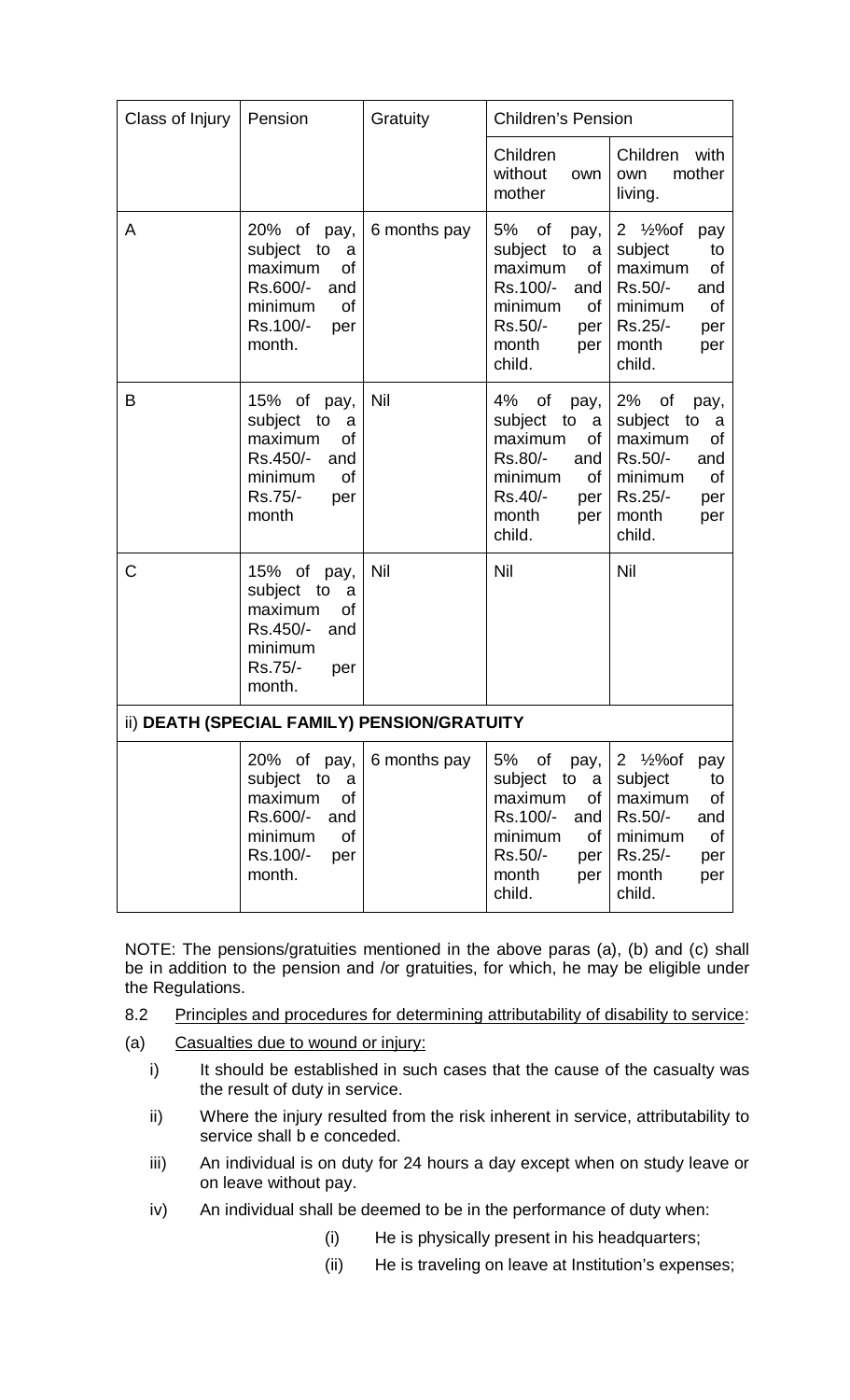- (iii) When traveling to or from duty (e.g. from residence to place of duty and back, but not whilst he is in his residence);
- (iv) Whilst traveling on duty i.e. where it is established that but for the duty he would not have been traveling at all.
- v) Disability resulting from purely personal acts, such as shaving or similar private pursuits, would not normally be treated as attributable to service.
- vi) Disability resulting from violence provoked by performing of duty will be viewed as attributable to service unless the circumstances of the case warrant a different conclusion.
- vii) If circumstances are such that service played no part in the causation of disability, attributability to service will be not be conceded. For example, if an employee driving a motorcycle on duty collides with a truck, the injury received may be attributed to service, but if he is out for a walk and sustains injury from a passing truck, his case will not qualify for the concession.

b)Casualties due to disease:

- i) The cause of disability resulting from a disease will be regarded as attributable to service only when it is directly due to risks which may be regarded as peculiar to the circumstances of duty in service. In determining attributability in such cases, due regard should be paid to the question whether service in a particular region, or of a particular type, involved exposure to exceptional risk of contraction of, or infection by, a disease, as well as to the actual circumstances of the case.
- ii) Attributability will not be conceded if, though contracted during the period of actual performance of duty, the disease, is in the opinion of Medical Authorities concerned, due to risks which cannot be regarded as peculiar to such duty in service.
- iii) Where a disease or its aggravation resulted from the risk of duty, attributability/aggravation will be conceded.
- iv) All cases of tuberculosis and bronchial asthma will be accepted as attributable to or aggravated by service where the medical opinion is in favour of the acceptance.
- v) Attributability/aggravation in all cases of Cardiac disease will be determined in accordance with the guide lines mentioned in para regulation 8.3 below.
- vi) Where Medical or other supporting documents are incomplete, cases will be dealt with on merits with due regard to medical opinion and other evidence, In all such cases the decision of the Competent Authority shall be final.

## 8.3 *Guide lines for determining attributability/ aggravation in cases of Cardiac diseases:*

**Guide Lines:**

(i) There are many pre-disposing factors which may precipitate an attack of coronary occlusion. No single factor can be pinpointed as being responsible for such an attack. It is, therefore, not easy to lay any hard and fast rule for awarding attributability/aggravation to service in such cases. For the guidance of medical and administrative authorities, some of the factors which may precipitate the attack of heart disease are enumerated below:-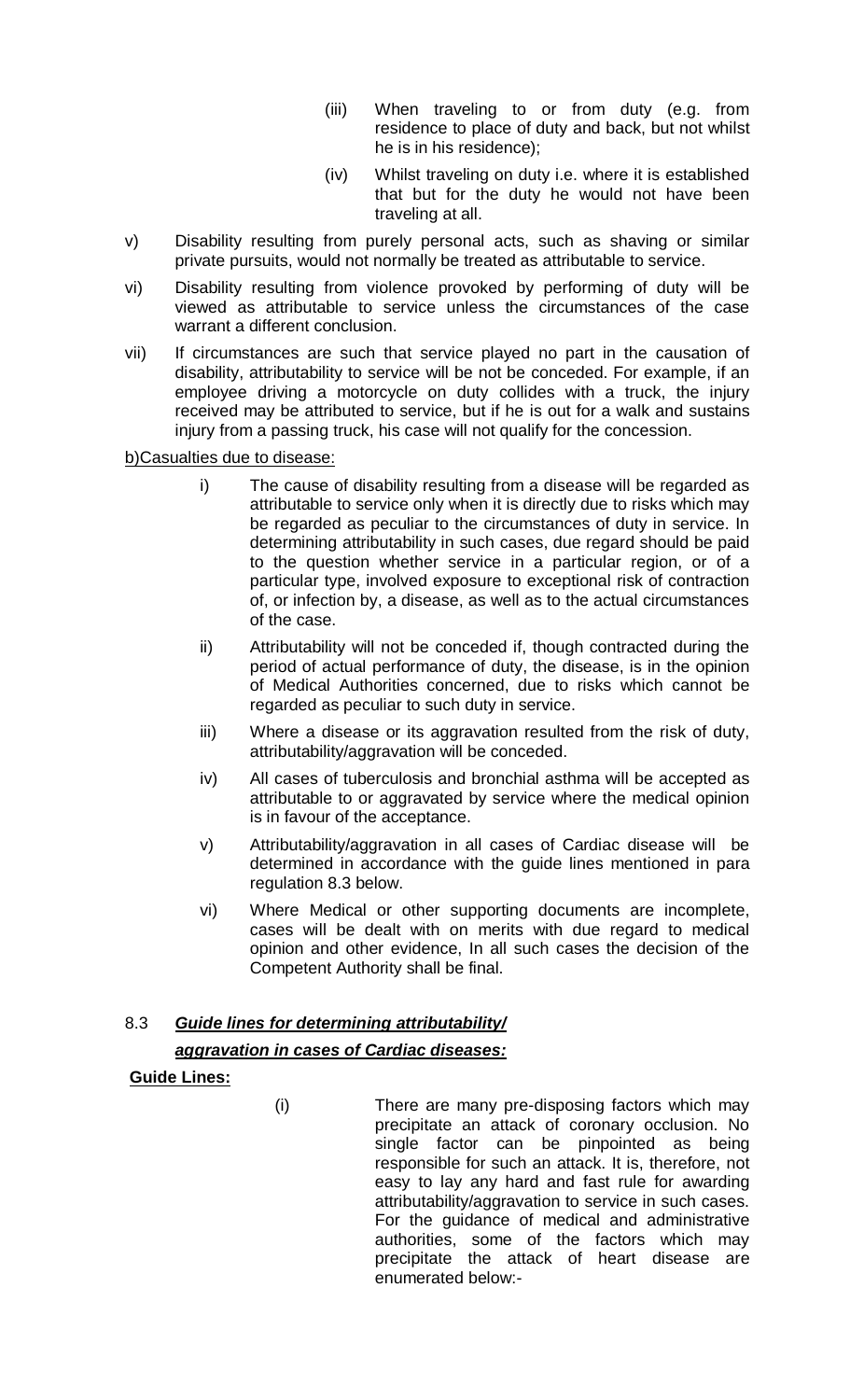## a) **Physical Exertion:**

Coronary occlusion is known to have precipitated during or immediately following physical exertion. Physical exertion may not necessarily be of an unusual character i.e., lifting of heavy objects, pushing a stalled vehicle or an up-hill climbing, but such exertions have in many instances been followed by an attack of Coronary occlusion. The effects of exertion are worse if the individual is unduly fatigued, has lack of sleep or is under an emotional stress. Attributability to service shall be conceded if an employee undergoing stress and strain, pressure and counter pressure, by virtue of the nature of his duties, develops psychiatric problems.

### b) **Emptional strain:**

The Occurrence of Coronory disease in persons who had been under an unusually severe and protracted emotional strain, points to a probable relationship between the two. Separation from families, uncongenial atmosphere, frequent moves, all add to mental strain and psychological trauma.

- ii) The question of attributability/aggravation to service of heart diseases on occurrence in otherwise a normal individual who is subjected to the above mentioned factors will, therefore, have to be considered and decided in the light of known history and merits of each case.
- iii) While dealing with such cases due precaution will be exercised by all concerned to carefully bring out detailed merits of the case as award of attributability/aggravation to service will depend on their candid opinion.
- iv) In all cases of attributability/aggravation to service, the decision of the Competent Authority shall be final.

## **CHAPTER:IX**

## **LEAVE PREPARATORY TO RETIREMENT**

(i) The employee will be entitled to the grant of leave preparatory to retirement for a maximum period of 365 days, if he has an equal or more amount of leave at credit in his leave account. The balance of leave if any, shall expire on the day, the employee proceeds on LPR. If otherwise, LPR equal to the amount of leave due in his leave account will b e granted.

(ii) The employee can ask for retirement only after completion of 25 years qualifying service. The employee proceeding on retiring pension shall, unless he has been retired under the E&D rules, has the right to avail of such leave preparatory to retirement as may be admissible to him. However, the LPR shall not be allowed to him until he has completed 25 years service qualifying for pension. If the employee proceeds on retirement before actually completing 25 years of qualifying service, he may be deemed to have proceeded on retirement with effect from the date he completes 25 years of qualifying service and the leave enjoyed by him before completing 25 years of service may be treated as leave of the kind due to him.

(iii) The employee shall be entitled to get all allowances during LPR. Only conveyance allowance shall not be admissible during LPR.

iv) If the employee does not wish to avail of the LPR; he will be entitled to receive encashment for 180 days salary. The necessary conditions for grant of leave encashment are:

> a) On superannuation or on completion of 30 years of service. It shall not be admissible in case where service qualifying for pension is less than 25 years. Such employees shall continue to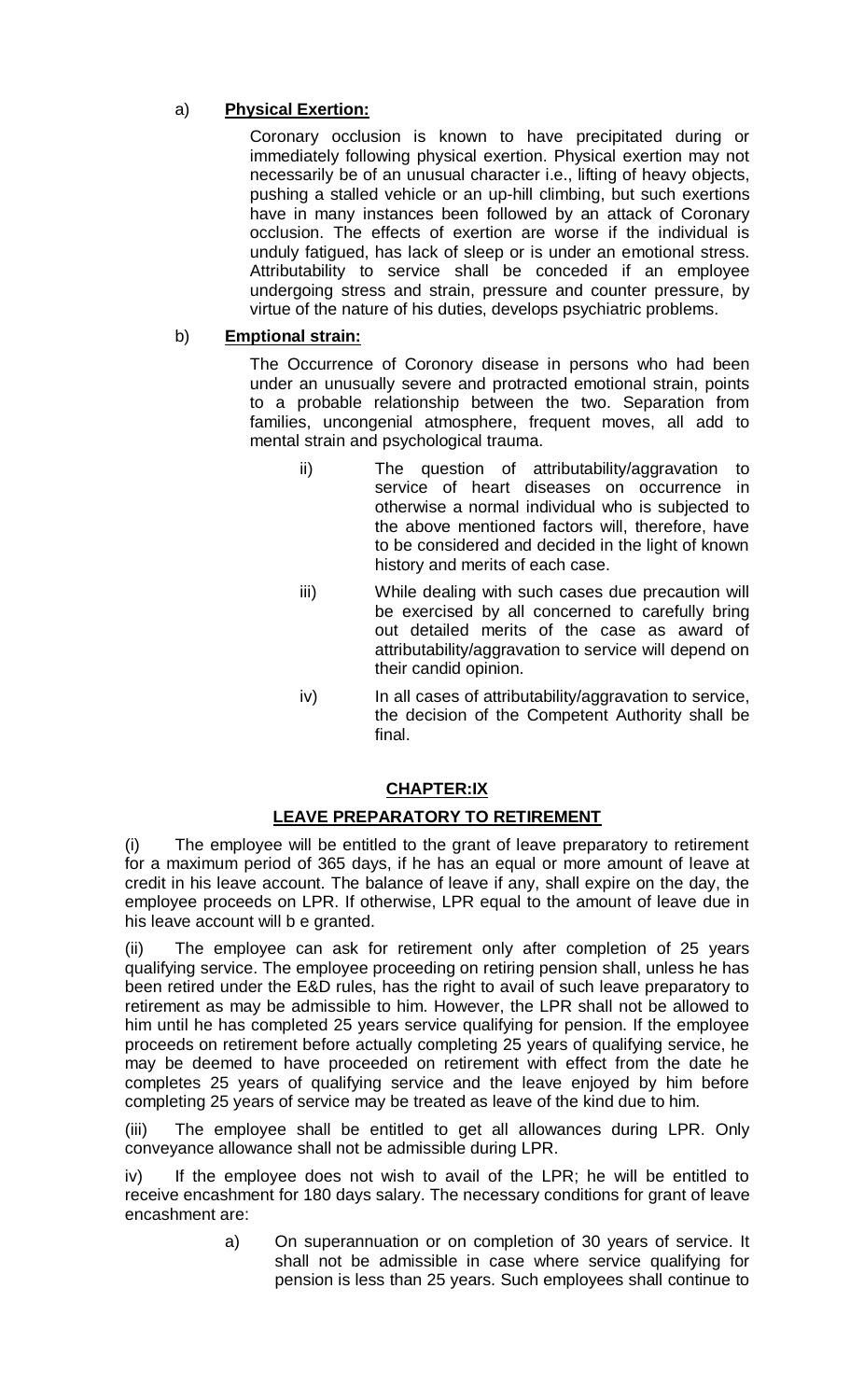serve for 365 days after qualifying service of 25 years for the purpose of encashment of LPR.

- b) There must be at least 180 days leave in his leave account. If balance is less than 180 days encashment of the balance amount of leave shall be paid.
- c) The option for encashment should come 03 months before the scheduled date of LPR.
- d) It is granted by the officer who is competent to sanction leave.
- e) The employee should have to forego all the amount of leave due on the day he was due to proceed on LPR. He cannot avail of any portion of LPR in that case. If, however, for reasons beyond his control, had to take leave during the period of LPR surrendered by him for the purpose of encashment, the Competent Authority, may, where it is satisfied that the leave applied for by him is unavoidable or is fully justified e.g., in cases of illness, supported by medical certificates or for performance of Hajj etc., grant leave to an employee during this period. In such a case, however, the amount of cash compensation shall be reduced by an amount equal to the leave pay for half of the period of leave taken. For example, if an employee who has opted for encashment of LPR takes 60 days of such leave, his cash compensation equal to 30 days leave pay will be forefeited.
- (f) Pay for the purpose of encashment of LPR includes Basic Pay, Special Pay, Technical Pay, Personal Pay or any other emoluments which may be specifically classed as, pay by the Competent Authority. Senior post allowance will from part of the pay for the purpose of encashment LPR. No other allowance forms part of pay for this purpose. Encashment of LPR may be calculated in accordance with the formula i.e.  $180x12 \times$  Monthly rate of pay.
- (g) It can be drawn monthly or in lump sum after retirement at the discretion of the employee. The amount of leave pay would, however, be determined on the basis of pay which would have been admissible on the date, on which LPR applied for would have commenced.
	- b) The Competent Authority can allow an employee to serve elsewhere during LPR on submission of a request by the employee.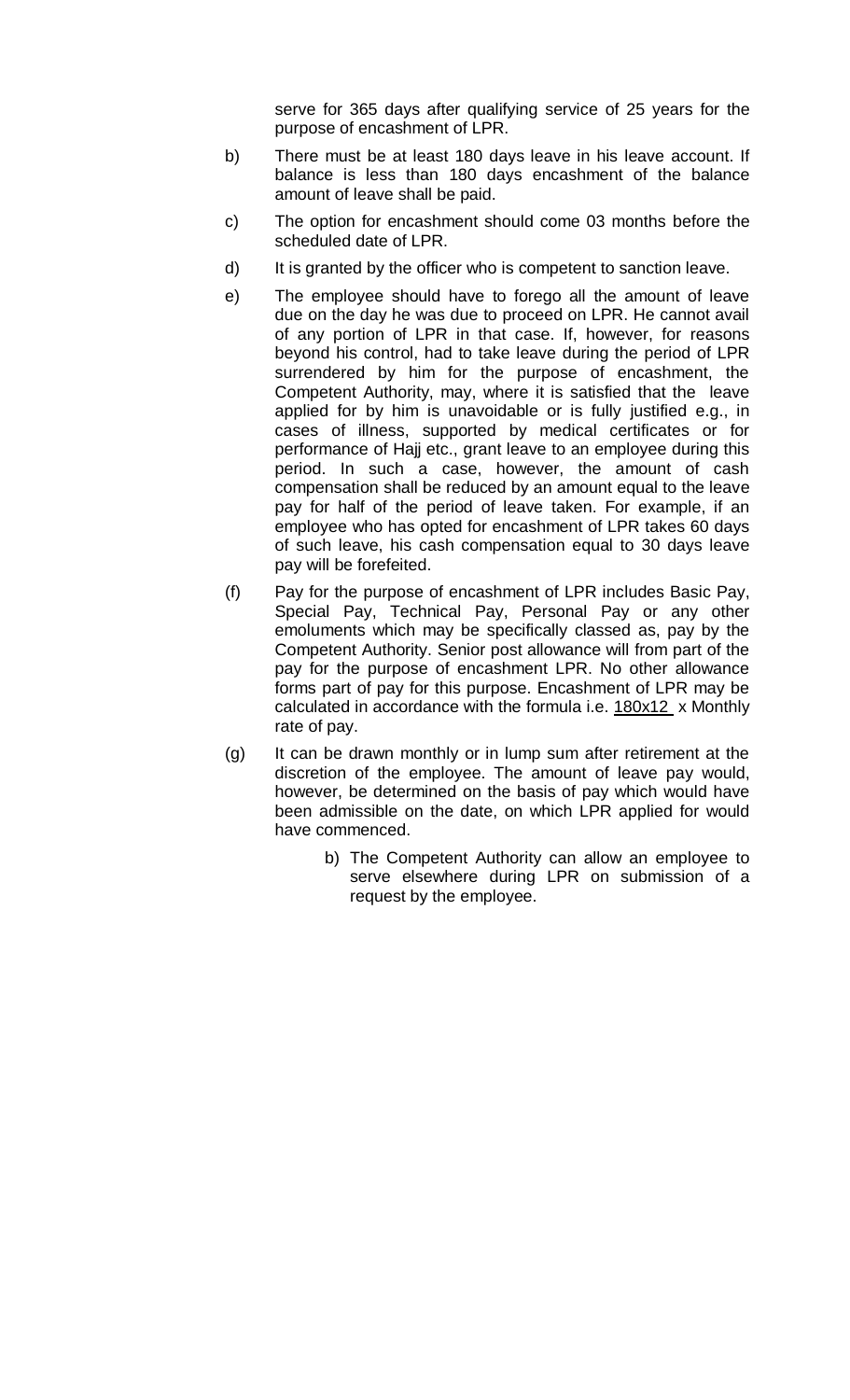1. Where the Punjab Employees Social Security Institution Pension Regulation 2003 are silent, the corresponding provision of Pension Rules/Regulations/Instructions applicable to Civil Servants of the Punjab Government shall, *mutatis mutandis*, apply to the employees of the Institution.

# **PUNJAB EMPLOYEES SOCIAL SECURITY INSTITUTION**

\_\_\_\_\_\_\_\_\_\_\_\_\_\_\_\_\_\_\_\_\_\_\_\_\_\_\_\_\_\_\_ \_\_\_\_\_\_\_\_\_\_\_\_\_\_\_\_\_\_\_\_\_\_\_\_\_\_\_\_\_\_\_ \_\_\_\_\_\_\_\_\_\_\_\_\_\_\_\_\_\_\_\_\_\_\_\_\_\_\_\_\_\_\_

**\_\_\_\_\_\_\_\_\_\_\_\_\_\_\_\_\_\_\_\_\_\_\_\_\_\_\_\_\_\_\_\_\_\_\_\_\_\_\_\_\_\_\_\_\_\_\_\_\_\_\_\_\_\_\_\_\_\_\_\_\_\_**

## **PENSION PAPERS OF**

Mr./Mrs./Miss

**\_**

### **INSTRUCTIONS**

- 1. The Director (Admn.)/Director General(M&T) in Head Office and Director/SMO in Local Office and M.S. in the hospital i.e. officers responsible for initiating the case, should start filling in section(3) of the working copy of the form one year before the expected date of retirement. In case of death of an employee, while in service, the said officer Incharge should get the papers completed instead of waiting for the submission of claim by family members.
- 2. Six months before the date of retirement, the employee concerned should be asked to fill in and sign Part-I in a fresh copy of the form and submit it along with the required enclosures mentioned in the last paragraph of the application for pension.
- 3. The signed copy should be forwarded to Director (Funds) after filling in and signing Section (2) and enclosing the 'No Enquiry Certificate" and 'No demand certificate'. The working copy will be retained in the initiating office as an office copy. If any extra enclosures such as list of family members, death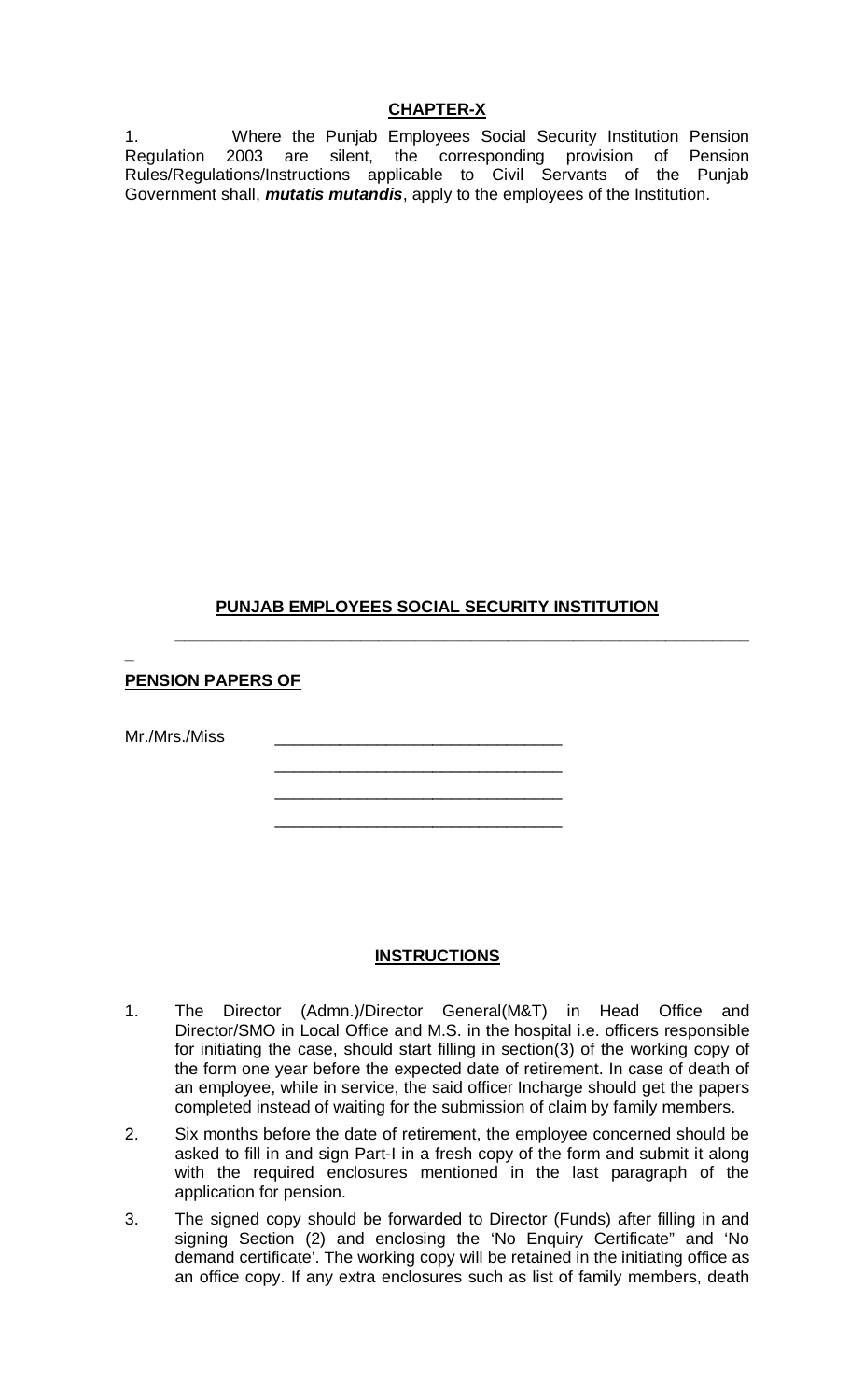certificate, invalid certificate etc. are required by the special nature of the case, these should be attached with the form sent to Director(Funds).

- 4. After section(5) of part-II has been filled in the form will be sent to Director(Audit) for filling section (6) of the part-II. The Director(Audit) will return the form to Director (Funds) for obtaining orders of the competent authority.
- 5. After sanction of the Competent Authority in section (7), the Form will be sent to Director (Finance) for payment action.
- 6. After filling in Part-III of the Form by Director Finance, the Director (Funds) will inform the employee concerned of the final amount of commutation/pension payable to him/her, in the form of an office order, copies of which will be marked to Director(Admn.) and concerned administrative heads of PESSI office.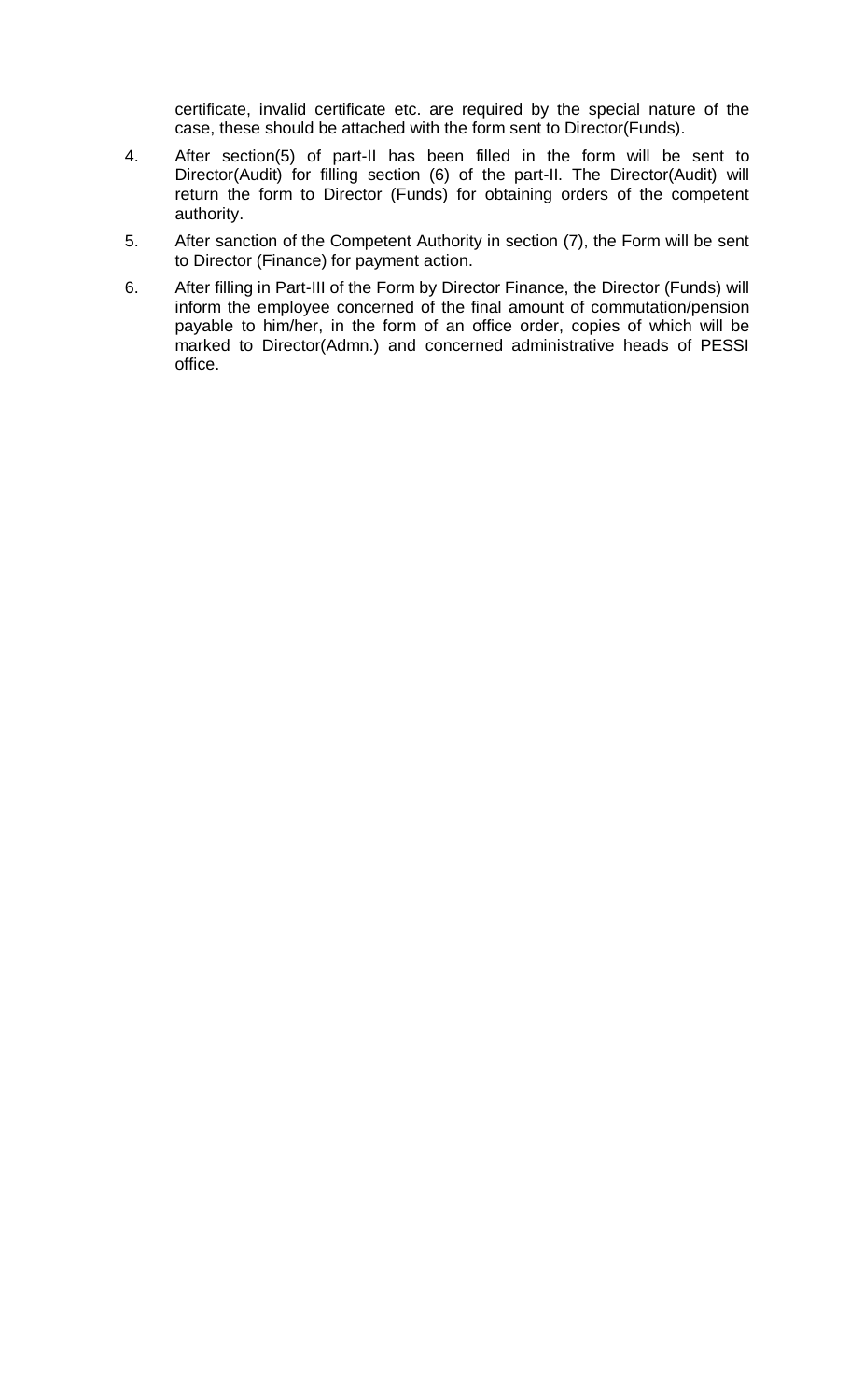**PENSION FORMS**

| 1.           | Form-II(Pen)          | Application for pension                                                             | Appendix-B                       |       |
|--------------|-----------------------|-------------------------------------------------------------------------------------|----------------------------------|-------|
| 2.           |                       | Option for commutation of pension<br>Appendix-D                                     |                                  |       |
| 3.           |                       | Service Book (Where necessary)                                                      |                                  |       |
| 4.           |                       | The last pay certificate showing him paid upto ____________                         |                                  |       |
| 5.           |                       | A certificate that Leave salary/pension contribution                                |                                  |       |
|              |                       | for the period from $\frac{1}{2}$ to $\frac{1}{2}$ to $\frac{1}{2}$                 |                                  |       |
|              |                       | was duly recovered and credited to the Institution.                                 |                                  |       |
| 6.           |                       | No Demand Certificate of the Institution                                            | Form SS.I (Pen)                  |       |
| 7.           |                       | An undertaking from the retiring/retired                                            |                                  |       |
|              |                       | employee/entitled member of his/her family for refund                               |                                  |       |
|              |                       | of PESSI dues from pension.                                                         | Form                             | SS.II |
| (Pen)        |                       |                                                                                     |                                  |       |
| 8.           |                       | No Enquiry Certificate                                                              | SS-III (Pen)                     |       |
| 9.           |                       | Leave A/C Certificate                                                               | SS-IV (Pen)                      |       |
| 10.          |                       | Non-drawal certificate                                                              | SS-V (Pen)                       |       |
| 11.          |                       | <b>Anticipatory Certificate</b>                                                     | SS-VII (Pen)                     |       |
| 12.          |                       | Death Certificate in original                                                       |                                  |       |
| 13           |                       | <b>List of Family Members</b>                                                       | SS-VI (Pen)                      |       |
| 14.          | IN CASE               | Descriptive roll of the widow/family members                                        | SS-VIII(Pen)                     |       |
| 15.          |                       | Specimen signature/thumb impression of the                                          | SS-IX(Pen)                       |       |
|              |                       | Widow duly attested.                                                                |                                  |       |
| 16           | Q <sub>F</sub>        | A certificate to the effect that the widow was                                      |                                  |       |
|              |                       | not judicially separated during life time of her                                    |                                  |       |
|              |                       | husband and that she has not re-married.                                            |                                  |       |
| 17.          |                       | In the absence of nomination for gratuity,                                          |                                  |       |
|              |                       | necessary sanction authorizing some body to receive                                 |                                  |       |
|              |                       | the share of minor child/children, if any, may be                                   |                                  |       |
|              |                       | issued in terms of clause(d) of Regulation 4.4.                                     |                                  |       |
| 18.<br>(Pen) | <b>FAMILY PENSION</b> | d Certificate in original - (In case of invalid pension)                            | SS-X                             |       |
| 19.          |                       | Three photographs duly attested.                                                    |                                  |       |
| 20.          |                       | Office Order/Notification regarding retirement.                                     |                                  |       |
|              |                       |                                                                                     | <b>Appendix-A</b><br>Form-I(PEN) |       |
|              |                       | PUNJAB EMPLOYEES' SOCIAL SECURITY INSTITUTION                                       |                                  |       |
|              |                       | <b>OPTION</b>                                                                       |                                  |       |
|              |                       |                                                                                     |                                  |       |
|              | Name                  | (Designation)                                                                       | (Group)                          |       |
|              |                       |                                                                                     |                                  |       |
|              |                       | Employees Social Security Institution (Pension) Regulations, 2003 in lieu of Punjab |                                  |       |
|              |                       | Civil Services Pension Rules, as adopted by PESSI and amended from time to time.    |                                  |       |

# **PUNJAB EMPLOYEES' SOCIAL SECURITY INSTITUTION OPTION**

| Name           | (Designation)                                                                       | (Group)                         |
|----------------|-------------------------------------------------------------------------------------|---------------------------------|
| now serving at |                                                                                     | do hereby, on this ____________ |
|                |                                                                                     |                                 |
|                | Employees Social Security Institution (Pension) Regulations, 2003 in lieu of Punjab |                                 |
|                | Civil Services Pension Rules, as adopted by PESSI and amended from time to time.    |                                 |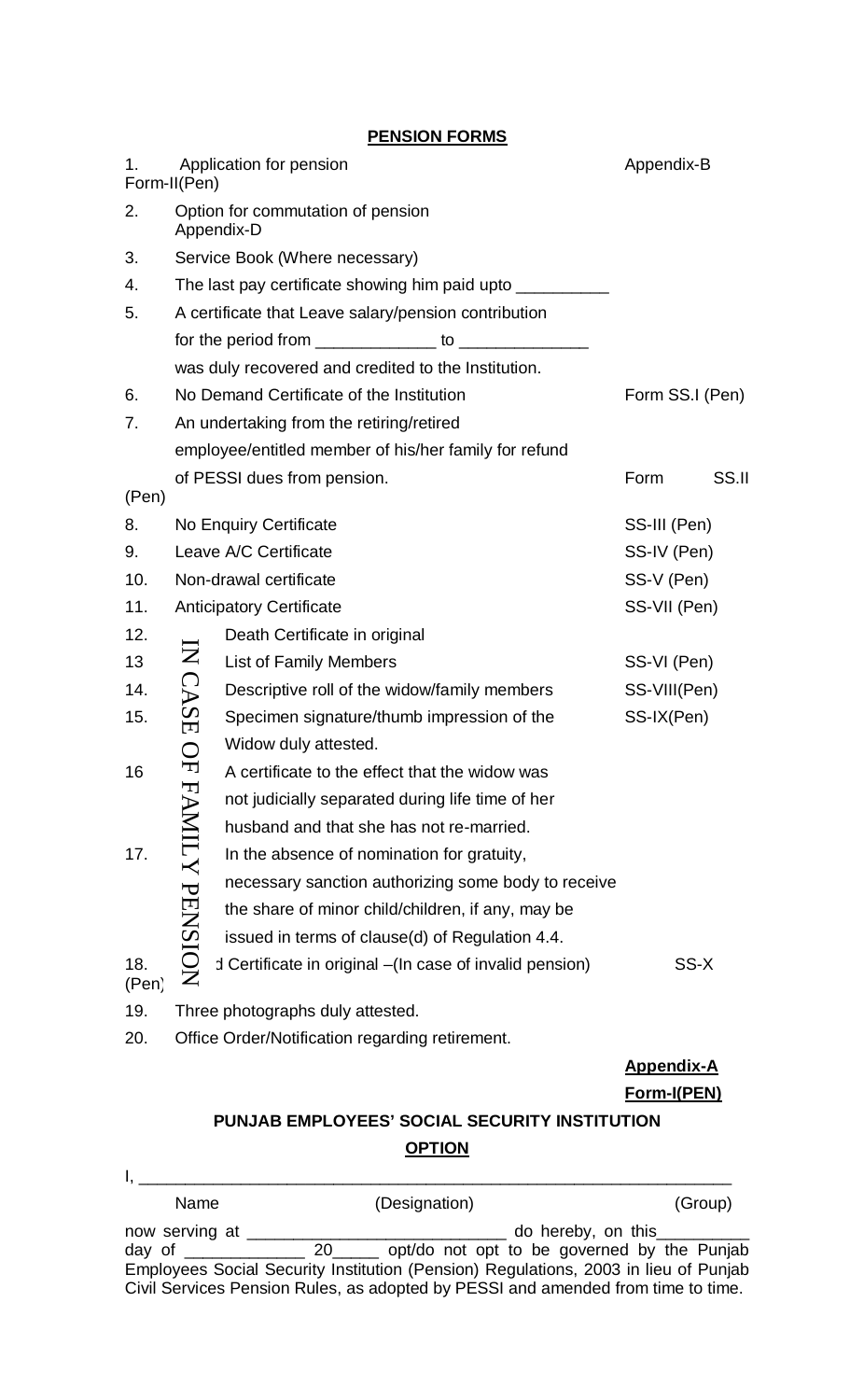Signature of optee.

\_\_\_\_\_\_\_\_\_\_\_\_\_\_\_\_\_\_

### **Witness:**

1.Signature \_\_\_\_\_\_\_\_\_\_\_\_\_\_\_\_\_ 2.Signature \_\_\_\_\_\_\_\_\_\_\_\_\_\_\_\_\_

Name, designation and address. Name, designation and address.

# **Appendix-A Form-II (PEN) NOMINATION FOR DEATH-CUM-RETIREMENT GRATUITY /PENSION/PAY AND ALLOWANCES**

 $\overline{a}$ 

(When the employee has a family and wishes to nominate one member thereof.)

I, hereby, nominate the person mentioned below, who is a member of my family and confer on him the right to receive, any gratuity and the pension that may be sanctioned by the Institution and arrears of my pay and allowances due to me, in the event of my death while in service, and the right to receive gratuity, pension and pay &allowances on my death which having become admissible to me on retirement may remain unpaid at my death.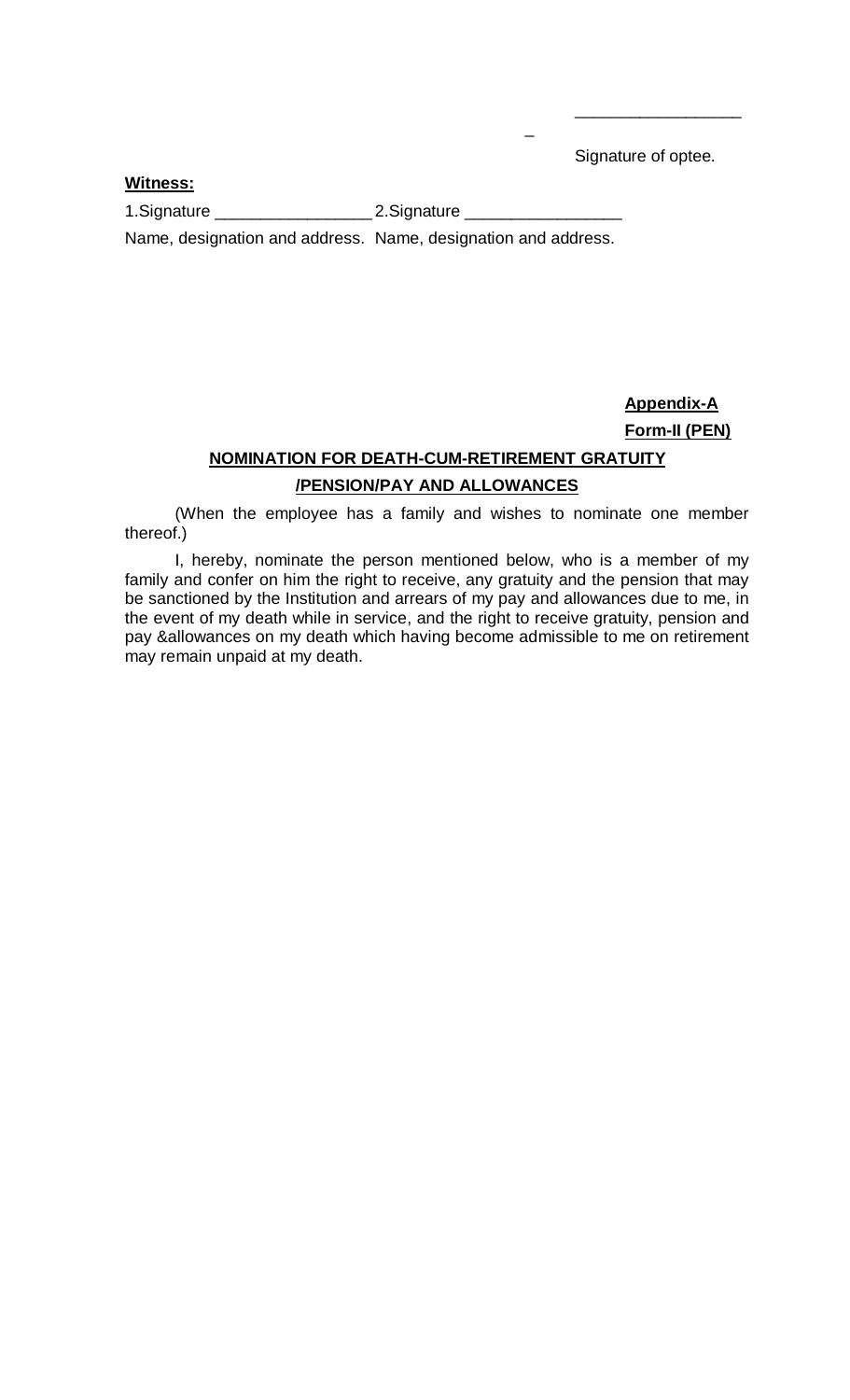| Name<br>and<br>address<br>of<br>nominee | Relationship<br>the<br>with<br>employee                                                                                                                                                                                              | Age | Contingencies<br>on<br>the happening<br>of<br>which<br>the<br>nomination<br>shall<br>become invalid. | Name,<br>address<br>and<br>relationship<br>of<br>the<br>if<br>person<br>to<br>any,<br>whom<br>the<br>right<br>conferred<br>the<br>on<br>nominee<br>shall pass<br>in the event<br><b>of</b><br>the<br>nominee<br>pre-<br>deceasing<br>the<br>employee. |             |
|-----------------------------------------|--------------------------------------------------------------------------------------------------------------------------------------------------------------------------------------------------------------------------------------|-----|------------------------------------------------------------------------------------------------------|-------------------------------------------------------------------------------------------------------------------------------------------------------------------------------------------------------------------------------------------------------|-------------|
| 1                                       | $\overline{2}$                                                                                                                                                                                                                       | 3   | $\overline{4}$                                                                                       | 5                                                                                                                                                                                                                                                     |             |
|                                         |                                                                                                                                                                                                                                      |     |                                                                                                      |                                                                                                                                                                                                                                                       |             |
|                                         |                                                                                                                                                                                                                                      |     | Dated this _____________________ day of _________________ 20 ___________ at                          |                                                                                                                                                                                                                                                       |             |
|                                         | <b>Witnesses to Signature</b>                                                                                                                                                                                                        |     |                                                                                                      | Signature of Employee                                                                                                                                                                                                                                 |             |
|                                         | 2. $\qquad \qquad$                                                                                                                                                                                                                   |     |                                                                                                      |                                                                                                                                                                                                                                                       |             |
|                                         |                                                                                                                                                                                                                                      |     |                                                                                                      |                                                                                                                                                                                                                                                       |             |
| Nomination                              | by                                                                                                                                                                                                                                   |     | (To be filled in by the Head of office in the case of employee in Pay Group 1 to 10.                 | Signature of Head of                                                                                                                                                                                                                                  | Office      |
| Designation                             |                                                                                                                                                                                                                                      |     |                                                                                                      |                                                                                                                                                                                                                                                       |             |
|                                         |                                                                                                                                                                                                                                      |     |                                                                                                      |                                                                                                                                                                                                                                                       | Designation |
|                                         | <u> 1980 - Johann John Harry Harry Harry Harry Harry Harry Harry Harry Harry Harry Harry Harry Harry Harry Harry Harry Harry Harry Harry Harry Harry Harry Harry Harry Harry Harry Harry Harry Harry Harry Harry Harry Harry Har</u> |     |                                                                                                      |                                                                                                                                                                                                                                                       |             |

**Caution** – This nomination can be cancelled at any time by sending a notice in writing to the appropriate authority with a fresh nomination.

> **Appendix-A Form-III (PEN)**

**NOMINATION FOR DEATH-CUM-RETIREMENT GRATUITY /PENSION/PAY AND ALLOWANCES**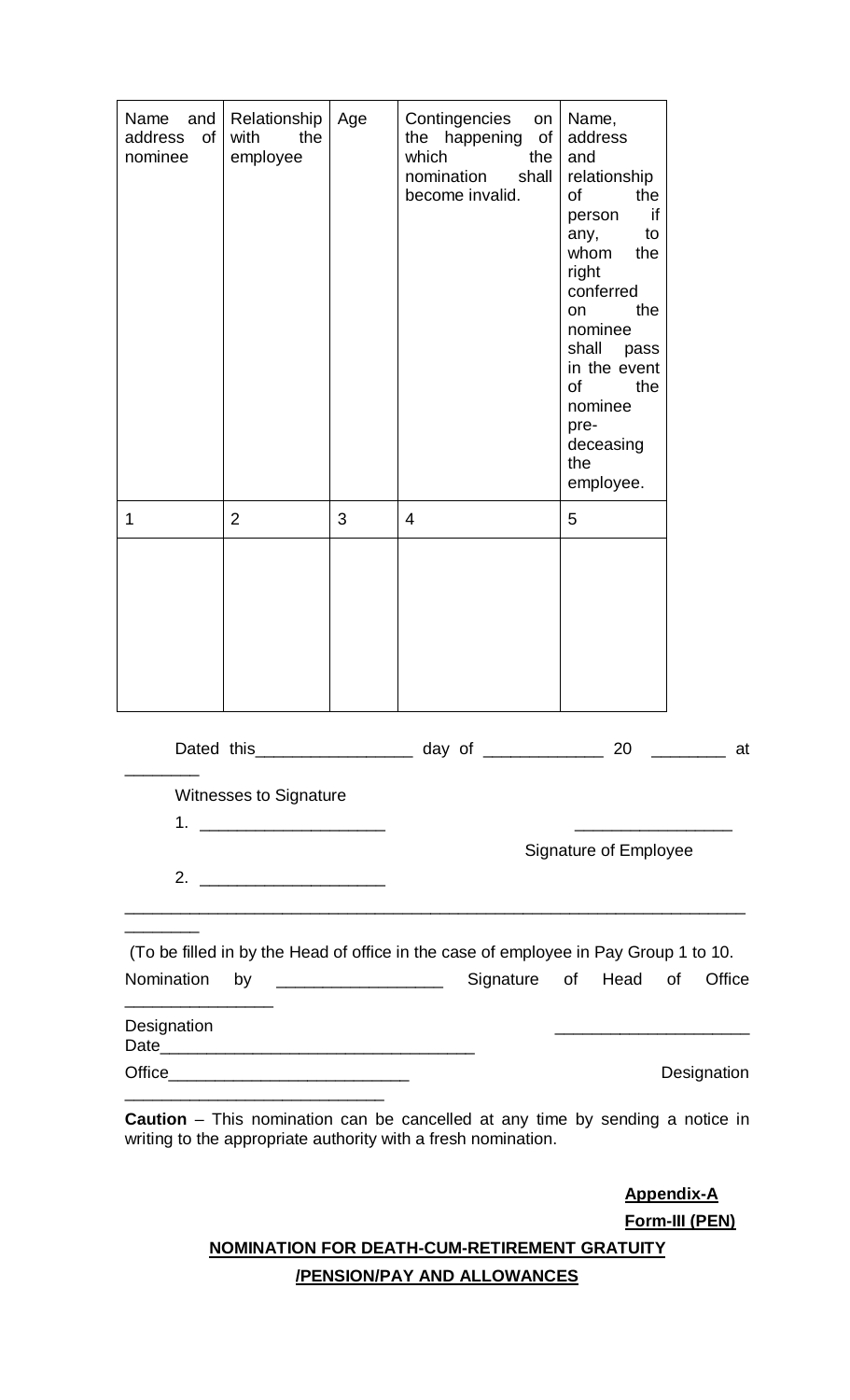(When the employee has family and wishes to nominate more than one member thereof.)

I, hereby, nominate the persons mentioned below, who are members of my family and confer on them the right to receive to the extent specified below, any gratuity and the pension that may be sanctioned by the Institution and arrears of my pay and allowances due to me, in the event of my death while in service, and the right to receive gratuity, pension and pay &allowances on my death to the extent specified below, any gratuity which having become admissible to me on retirement may remain unpaid at my death.

| Name(s)<br>and<br>address(es)<br>of<br>nominee(s) | Relationship<br>with<br>the<br>employee | Age | Amount of<br>or share of<br>pension,<br>gratuity<br>and<br>pay<br>and<br>allowances<br>payable to<br>each. | Contingencies<br>on<br>the happening of<br>which<br>the<br>nomination<br>shall<br>become invalid. | Name,<br>address<br>and<br>relationship<br>of<br>the<br>if<br>person<br>to<br>any,<br>whom<br>the<br>right<br>conferred<br>the<br>on<br>nominee<br>shall<br>pass<br>in the event<br><b>of</b><br>the<br>nominee<br>pre-<br>deceasing<br>the<br>employee. |
|---------------------------------------------------|-----------------------------------------|-----|------------------------------------------------------------------------------------------------------------|---------------------------------------------------------------------------------------------------|----------------------------------------------------------------------------------------------------------------------------------------------------------------------------------------------------------------------------------------------------------|
| 1                                                 | $\overline{2}$                          | 3   | $\overline{4}$                                                                                             | 5                                                                                                 | 6                                                                                                                                                                                                                                                        |
|                                                   |                                         |     |                                                                                                            |                                                                                                   |                                                                                                                                                                                                                                                          |

N.B. - The employee should draw lines across the blank space below the last entry to prevent the insertion of any name after he has signed.

Dated this \_\_\_\_\_\_\_\_\_\_\_\_\_\_\_\_\_\_\_\_\_ day of \_\_\_\_\_\_\_\_\_\_\_\_\_\_\_\_\_\_ 20 \_\_\_\_\_\_\_\_\_\_\_ at \_\_\_\_\_\_\_\_ Witnesses to Signature 1. \_\_\_\_\_\_\_\_\_\_\_\_\_\_\_\_\_\_\_\_ \_\_\_\_\_\_\_\_\_\_\_\_\_\_\_\_\_ Signature of Employee 2. \_\_\_\_\_\_\_\_\_\_\_\_\_\_\_\_\_\_\_\_ \_\_\_\_\_\_\_\_\_\_\_\_\_\_\_\_\_\_\_\_\_\_\_\_\_\_\_\_\_\_\_\_\_\_\_\_\_\_\_\_\_\_\_\_\_\_\_\_\_\_\_\_\_\_\_\_\_\_\_\_\_\_\_\_\_\_\_

**Note** – Column (4) should be filled in so as to cover the whole amount of pension, gratuity and pay and allowances.

(To be filled in by the Head of office in the case of employee in Pay Group 1 to 10)

\_\_\_\_\_\_\_\_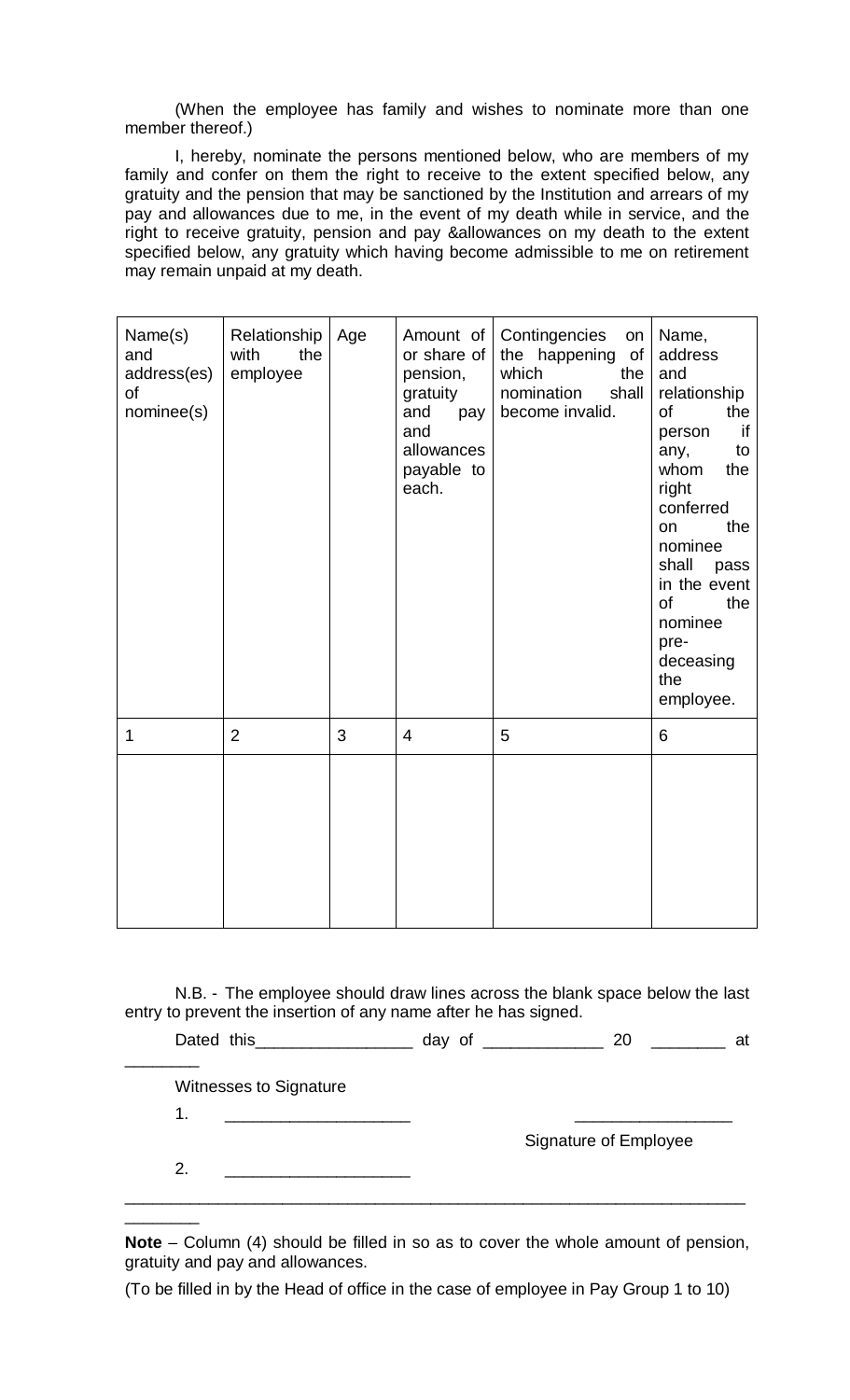| Nomination by | <u> 1980 - Andrea Andrew Maria (h. 1980).</u>                                                                                                                                                                                        | Signature of Head of Office |  |             |
|---------------|--------------------------------------------------------------------------------------------------------------------------------------------------------------------------------------------------------------------------------------|-----------------------------|--|-------------|
| Designation   | Date and the contract of the contract of the contract of the contract of the contract of the contract of the contract of the contract of the contract of the contract of the contract of the contract of the contract of the c       |                             |  |             |
|               | Office <b>Contract Contract Contract Contract Contract Contract Contract Contract Contract Contract Contract Contract Contract Contract Contract Contract Contract Contract Contract Contract Contract Contract Contract Contrac</b> |                             |  | Designation |

**Caution** – This nomination can be cancelled at any time by sending a notice in writing to the appropriate authority with a fresh nomination.

> **Appendix-A Form-IV (PEN)**

# **NOMINATION FOR DEATH-CUM-RETIREMENT GRATUITY /PENSION/PAY AND ALLOWANCES**

### (When the employee has no family)

I, hereby, nominate the following to whom pension/gratuity should be paid in the event of my death:

| Name(s)<br>and<br>address(es)<br>of<br>nominee(s) | Relationship<br>with<br>the<br>employee | Age | Amount of<br>or share of<br>pension,<br>gratuity<br>and<br>pay<br>and<br>allowances<br>payable to<br>each. | Contingencies<br>on<br>the happening of<br>which<br>the<br>nomination<br>shall<br>become invalid. | Name,<br>address<br>and<br>relationship<br><b>of</b><br>the<br>if<br>person<br>to<br>any,<br>whom<br>the<br>right<br>conferred<br>the<br>on<br>nominee<br>shall<br>pass<br>in the event<br>of<br>the<br>nominee<br>pre-<br>deceasing<br>the<br>employee. |
|---------------------------------------------------|-----------------------------------------|-----|------------------------------------------------------------------------------------------------------------|---------------------------------------------------------------------------------------------------|----------------------------------------------------------------------------------------------------------------------------------------------------------------------------------------------------------------------------------------------------------|
| 1                                                 | $\overline{2}$                          | 3   | $\overline{4}$                                                                                             | 5                                                                                                 | 6                                                                                                                                                                                                                                                        |
|                                                   |                                         |     |                                                                                                            |                                                                                                   |                                                                                                                                                                                                                                                          |

N.B. - The employee should draw lines across the blank space below the last entry to prevent the insertion of any name after he has signed.

Dated this\_\_\_\_\_\_\_\_\_\_\_\_\_\_\_\_\_\_\_\_\_ day of \_\_\_\_\_\_\_\_\_\_\_\_\_\_\_\_\_ 20 \_\_\_\_\_\_\_\_\_\_\_ at \_\_\_\_\_\_\_\_

Witnesses to Signature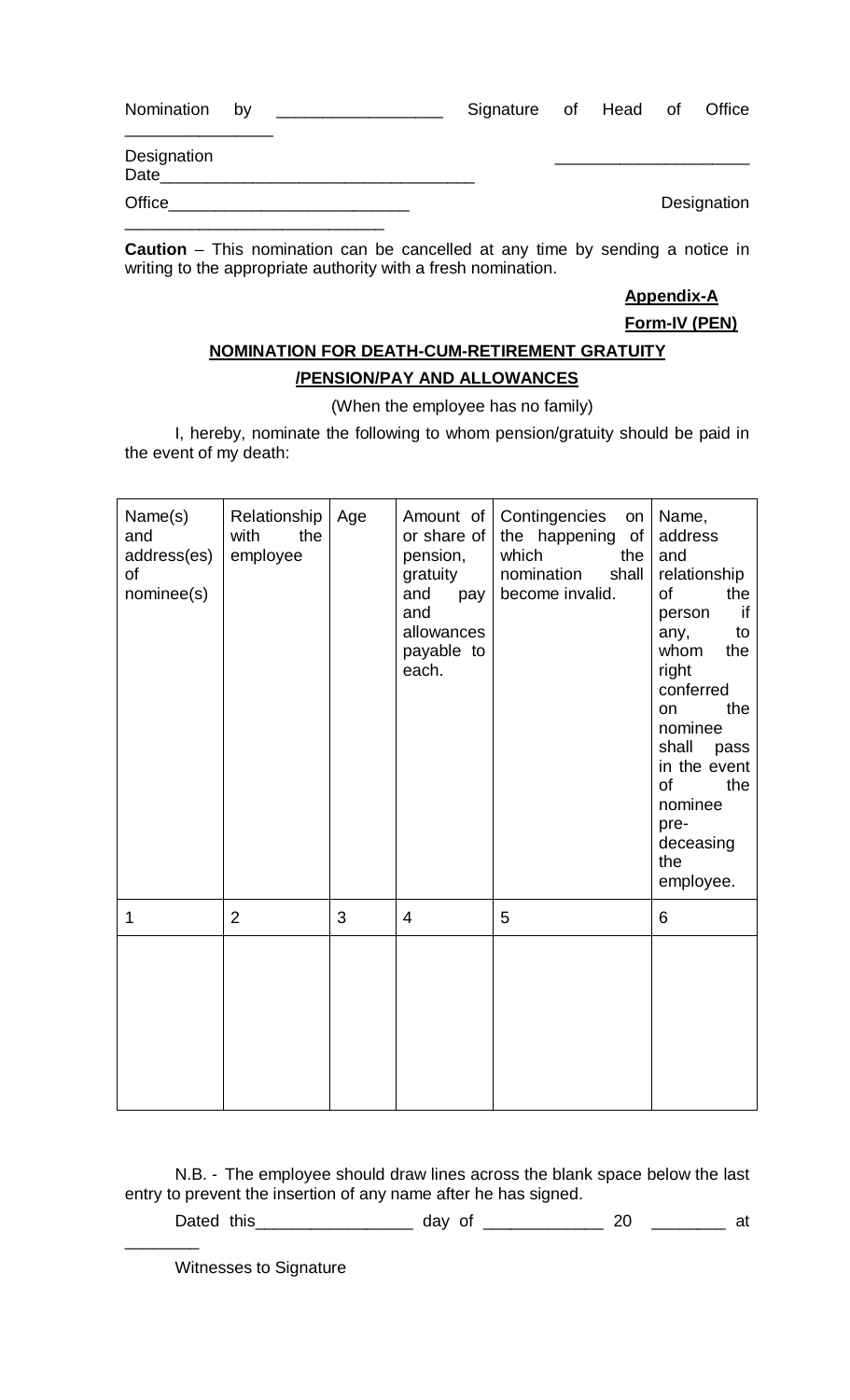1. \_\_\_\_\_\_\_\_\_\_\_\_\_\_\_\_\_\_\_\_ \_\_\_\_\_\_\_\_\_\_\_\_\_\_\_\_\_

Signature of Employee

 $2.$ 

**Caution** – This nomination can be cancelled at any time by sending a notice in writing to the appropriate authority with a fresh nomination.

# **APPENDIX-B Form-II (PEN)**

# **PART-I**

# (To be filled in and signed by the applicant himself) **APPLICATION FOR PENSION AND COMMUTATION**

To

The Commissioner/

Director/SMO/M.S.

\_\_\_\_\_\_\_\_\_\_\_\_\_\_\_ \_\_\_\_\_\_\_\_\_\_\_\_\_\_\_.

Sir,

I have the honour to say that I am due to retire/have been permitted to retire/have retired from PESSI service with effect from \_\_\_\_\_\_\_\_\_\_\_\_\_. I, therefore, request that the compensation pension/invalid pension/superannuation pension/retiring pension, admissible under PESSI (Pension) Regulation 2003 as amended from time to time, may kindly be sanctioned to me.

2. I declare that I have neither applied for nor received any pension or gratuity for any portion of my service with the Institution, nor shall I submit any application hereafter without quoting a reference to this application and to the orders which may be passed on it.

3. Should the amount of the pension and/or gratuity granted to me be afterwards found to be in excess of that to which I am entitled under Punjab Employees' Social Security Institution (Pension) Regulations, 2003, I hereby undertake to refund any excess amount paid to me.

| 4. | wish<br>______ | draw<br>- - - - | m <sub>y</sub> | nensior | ∙nrm |
|----|----------------|-----------------|----------------|---------|------|
|    |                |                 |                |         |      |

(Name of office)

5. The following documents, duly attested, are enclosed:-

- i. Three specimen signatures of mine.
- ii. Three recent photographs of mine.
- iii. Two sets of thumb and finger impression.
- iv. Two attested photo copies of National Identity Card.
- v. Last pay certificate
- vi. Two sets of dependent family members.

|       | Signature:      |  |
|-------|-----------------|--|
| Name: |                 |  |
|       | Postal Address: |  |
|       |                 |  |

\_\_\_\_\_\_\_\_\_\_\_\_\_\_\_\_\_\_\_\_\_\_\_\_\_\_

Dated: \_\_\_\_\_\_\_\_\_\_\_\_\_\_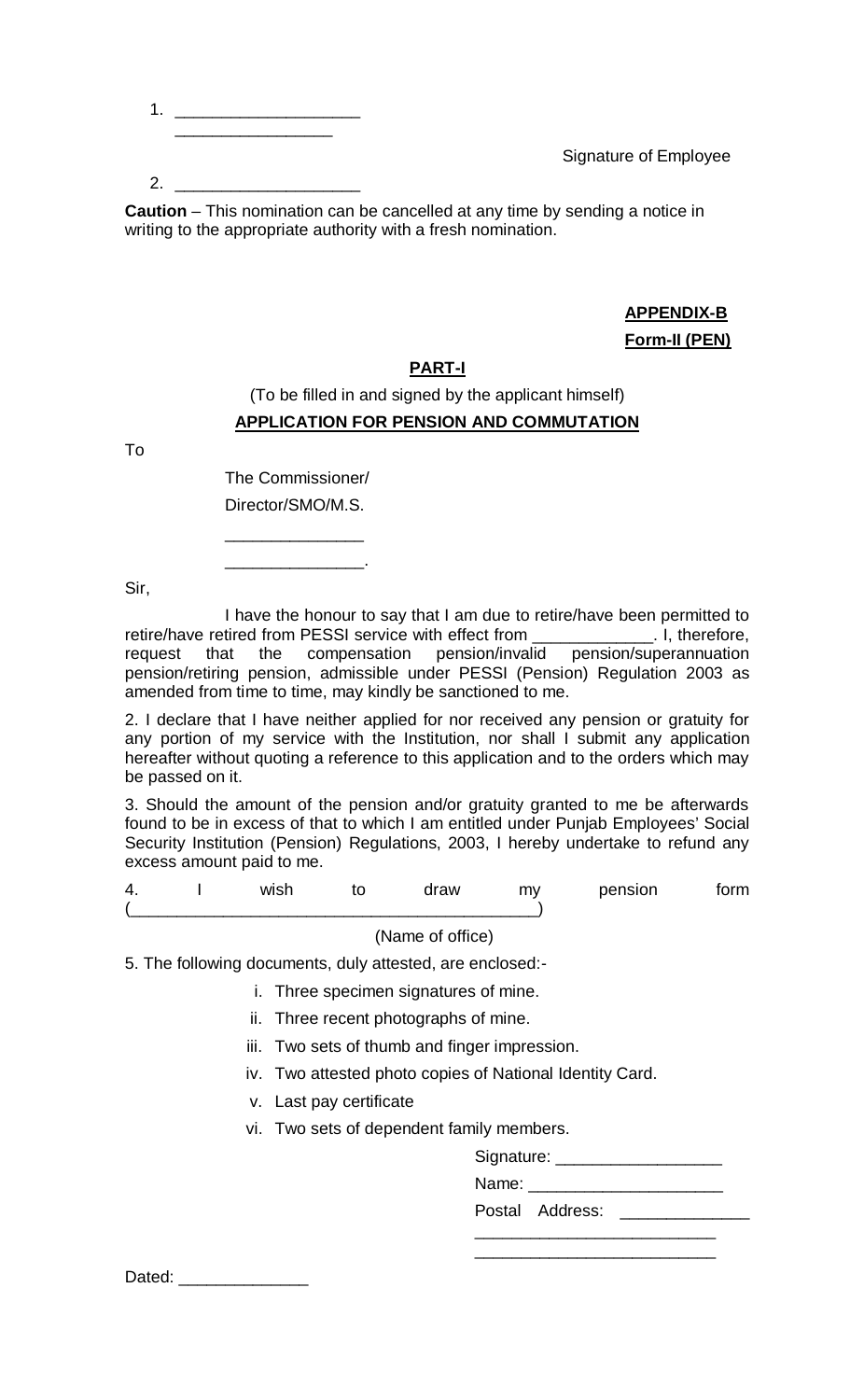# **PART-I (Continued) APPLICATION FOR FAMILY PENSION**

The Commissioner/

|           |     |              |                                                       | Director/SMO/M.S. |                                     |                   |                          |                                                                                                                                                |
|-----------|-----|--------------|-------------------------------------------------------|-------------------|-------------------------------------|-------------------|--------------------------|------------------------------------------------------------------------------------------------------------------------------------------------|
|           |     |              |                                                       |                   |                                     |                   |                          |                                                                                                                                                |
|           |     |              |                                                       |                   |                                     |                   |                          |                                                                                                                                                |
| Dear Sir, |     |              |                                                       |                   |                                     |                   |                          |                                                                                                                                                |
|           |     |              | I have the honour to say that my husband/wife Ex_     |                   |                                     |                   |                          |                                                                                                                                                |
| ın        | the | office<br>0f |                                                       |                   |                                     |                   | has                      | expired<br>on<br>I, therefore, request that the family pension admissible under the                                                            |
|           |     |              | rules may kindly be sanctioned to me.                 |                   |                                     |                   |                          |                                                                                                                                                |
|           | 2.  |              |                                                       |                   |                                     |                   |                          | I declare that I have neither applied for nor received any family                                                                              |
| pension.  |     |              |                                                       |                   |                                     |                   |                          |                                                                                                                                                |
|           | 3.  |              | hereby undertake to refund any such excess.           |                   |                                     |                   |                          | Should the amount of the family pension granted to me be afterwards<br>found to be in excess of that to which I am entitled under the rules, I |
|           | 4.  |              | wish                                                  | to                | draw                                |                   | my                       | pension                                                                                                                                        |
| from      | 5.  |              | The following documents, duly attested are enclosed:- |                   |                                     |                   |                          |                                                                                                                                                |
|           |     | i.           | thumb and finger impression on the prescribed form.   |                   |                                     |                   |                          | Three specimen signatures of mine duly attested/two sets of my                                                                                 |
|           |     |              | ii. Three photographs of mine.                        |                   |                                     |                   |                          |                                                                                                                                                |
|           |     | iii.         | List and particulars of family members                |                   |                                     |                   |                          |                                                                                                                                                |
|           |     |              | iv. Descriptive Roll.                                 |                   |                                     |                   |                          |                                                                                                                                                |
|           |     |              | v. Death Certificate                                  |                   |                                     |                   |                          |                                                                                                                                                |
|           |     |              | vi. Non-marriage and non-separation certificate       |                   |                                     |                   |                          |                                                                                                                                                |
|           |     |              | widow/widower/deceased                                |                   |                                     |                   |                          | vii. Attested photocopy of the National identity Card of the                                                                                   |
|           |     |              |                                                       |                   |                                     | Yours faithfully, |                          |                                                                                                                                                |
|           |     |              |                                                       |                   |                                     |                   |                          |                                                                                                                                                |
|           |     |              |                                                       |                   |                                     |                   |                          | Widow/Husband/Entitled member                                                                                                                  |
|           |     |              |                                                       |                   |                                     |                   |                          | Of the family_____________________                                                                                                             |
|           |     |              |                                                       |                   |                                     |                   |                          | Postal Address: 2008                                                                                                                           |
|           |     |              |                                                       |                   |                                     |                   |                          |                                                                                                                                                |
|           |     |              |                                                       |                   |                                     |                   |                          |                                                                                                                                                |
|           |     |              |                                                       |                   |                                     |                   | Dated: _________________ |                                                                                                                                                |
|           |     |              |                                                       | <b>PART-II</b>    |                                     |                   |                          |                                                                                                                                                |
|           |     |              |                                                       |                   | (To be completed by Administration) |                   |                          |                                                                                                                                                |

# **SECTION- (1)**

- 1. Name of applicant
- 2. Father's Name
- 3. Nationality
- 4. Postal Address

To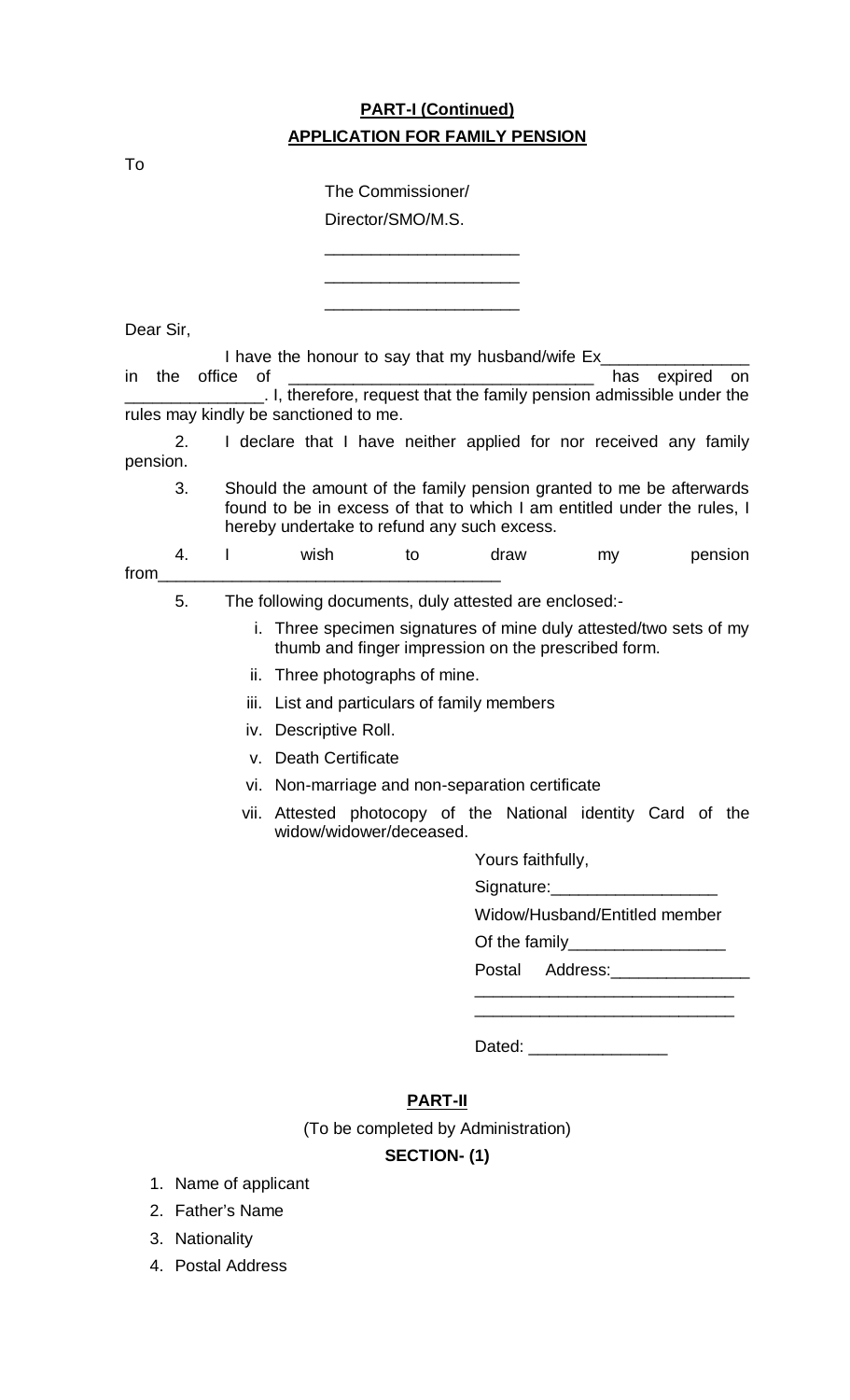- 5. Post held on the date of retirement and pay group
- 6. Date of birth of the applicant
- 7. Date of joining PESSI
- 8. Date of Retirement
- 9. Date of application for pension/commutation
- 10. Length of service including interruptions \_\_\_\_\_\_\_\_out of this length of nonqualifying service and interruptions is \_\_\_\_\_\_\_\_\_\_\_\_\_\_
- 11.Class of pension applied for
- 12.Last pay drawn
- 13.Place of payment
- 14.Date from which pension is to commence

# **PART-II SECTION-2**

REMARKS BY ADMINISTRATIVE HEAD OF THE OFFICE WHERE EMPLOYEE IS SERVING

(To be completed only after receiving the pension application)

- ii) Character and past conduct of the applicant.
- iii) The application and its contents have been checked and have been found to be correct.
- iv) The application and its contents have been checked and have been found to contain errors which have been corrected in red ink.
- v) Specific remarks as to whether the service claimed is established and whether it would be admitted for pension or not.
- vi) Any other remarks.

\_\_\_\_\_\_\_\_\_\_\_\_\_\_\_\_\_\_\_\_\_\_\_\_\_\_\_\_\_\_\_ Director (Administration) (Signature)

# **PART-II**

**SECTION-(3)**

## **CALCULATION OF QUALIFYING SERVICE**

|    |    | <b>1. Total length of service including interruption Years</b> | <b>Months</b> | <b>Days</b> |
|----|----|----------------------------------------------------------------|---------------|-------------|
|    |    | From ___________ to ___________ i.e.,                          |               |             |
|    |    | <b>Less: Non-qualifying service</b>                            |               |             |
|    | a) | Leave without pay                                              |               |             |
|    | b) | Suspension not treated as duty                                 |               |             |
|    |    | or as leave                                                    |               |             |
|    | C) | Un-authorized absence                                          |               |             |
|    |    |                                                                |               |             |
| 2. |    | Net qualifying service                                         |               |             |
|    |    |                                                                |               |             |
| 3. |    | Length of Service                                              | years.        |             |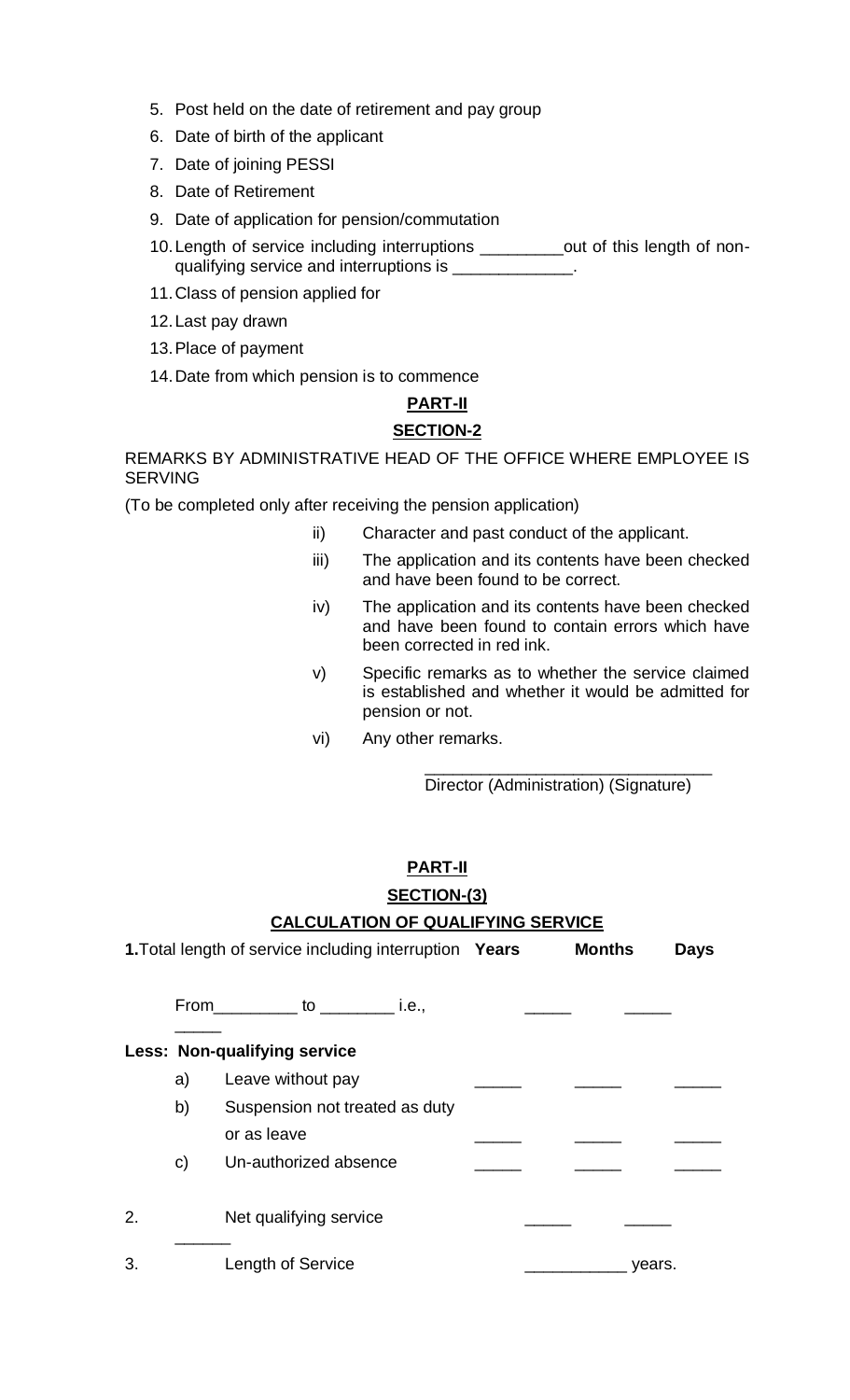# **PART-II SECTION-4 CALCULATION OF PENSION**

1. Last pay drawn Rs.\_\_\_\_\_\_\_\_\_\_

2. Amount of Gratuity **(in case where qualifying service is 5 years or more but less than 10 years)**Rs.\_\_\_\_\_\_\_\_\_\_

3. Gross Pension:

Rs.\_\_\_\_\_\_\_\_\_\_

4. Less \_\_\_\_% of Gross Pension, **if the applicant wishes to convert into commutation** Rs.\_\_\_\_\_\_\_\_\_\_

\_\_\_\_\_\_\_\_\_\_\_\_\_\_\_\_\_\_\_\_\_\_\_\_\_\_\_\_\_\_\_\_\_\_\_\_\_\_\_\_\_\_\_\_\_\_\_\_\_\_\_\_\_\_\_\_\_\_\_\_\_\_\_\_\_

5. Pension after commutation Rs.\_\_\_\_\_\_\_\_\_\_

## **PART-II**

# **SECTION-5 CALCULATION OF COMMUTATION**

1.Amount of pension surrendered

See section (4) above

| <b>Total Amount</b> | Rs. |
|---------------------|-----|
| Surrendered         | Rs. |

2. Length of qualifying service:

\_\_\_\_\_\_\_\_\_\_\_\_\_\_\_\_years. 3. Age next birth day or 60 in case of superannuation

\_\_\_\_\_\_\_\_\_\_\_\_\_\_\_\_\_\_\_\_\_\_\_\_\_\_\_\_\_\_\_\_\_\_\_\_\_\_\_\_\_\_\_\_\_

\_\_\_\_\_\_\_\_\_\_\_\_\_\_\_\_years.

- 4. Rate of commuted value.
- 5. Lump sum commutation admissible Rs.\_\_\_\_\_\_\_\_\_\_\_\_\_\_\_\_\_

\_\_\_\_\_\_\_\_\_\_\_\_\_\_\_\_\_\_\_

\_\_\_\_\_\_\_\_\_\_\_\_\_\_\_\_\_\_\_

 $\overline{\phantom{a}}$  , and the contract of the contract of the contract of the contract of the contract of the contract of the contract of the contract of the contract of the contract of the contract of the contract of the contrac Rs.\_\_\_\_\_\_\_\_\_\_\_\_\_\_\_\_\_

> DY.DIRECTOR (PENSION)

\_\_\_\_\_\_\_\_\_\_\_\_\_\_\_\_\_\_\_\_\_\_\_

DIRECTOR (FUNDS)

# **PART-II**

# **SECTION-6**

1. The calculations contained in the preceding pages have been checked

2. Length of qualifying service accepted \_\_\_\_\_\_\_\_\_\_\_\_\_\_\_\_ years.

3. Amount of gratuity/commuted value of pension Rs.\_\_\_\_\_\_\_\_\_\_\_\_\_\_\_\_

4. Amount of pension \_\_\_\_\_\_\_\_\_\_\_\_\_\_\_\_\_\_\_\_\_\_\_\_\_\_\_\_\_\_\_\_\_\_\_\_\_\_\_\_\_

5. There are discrepancies in the application, the details of which are given below.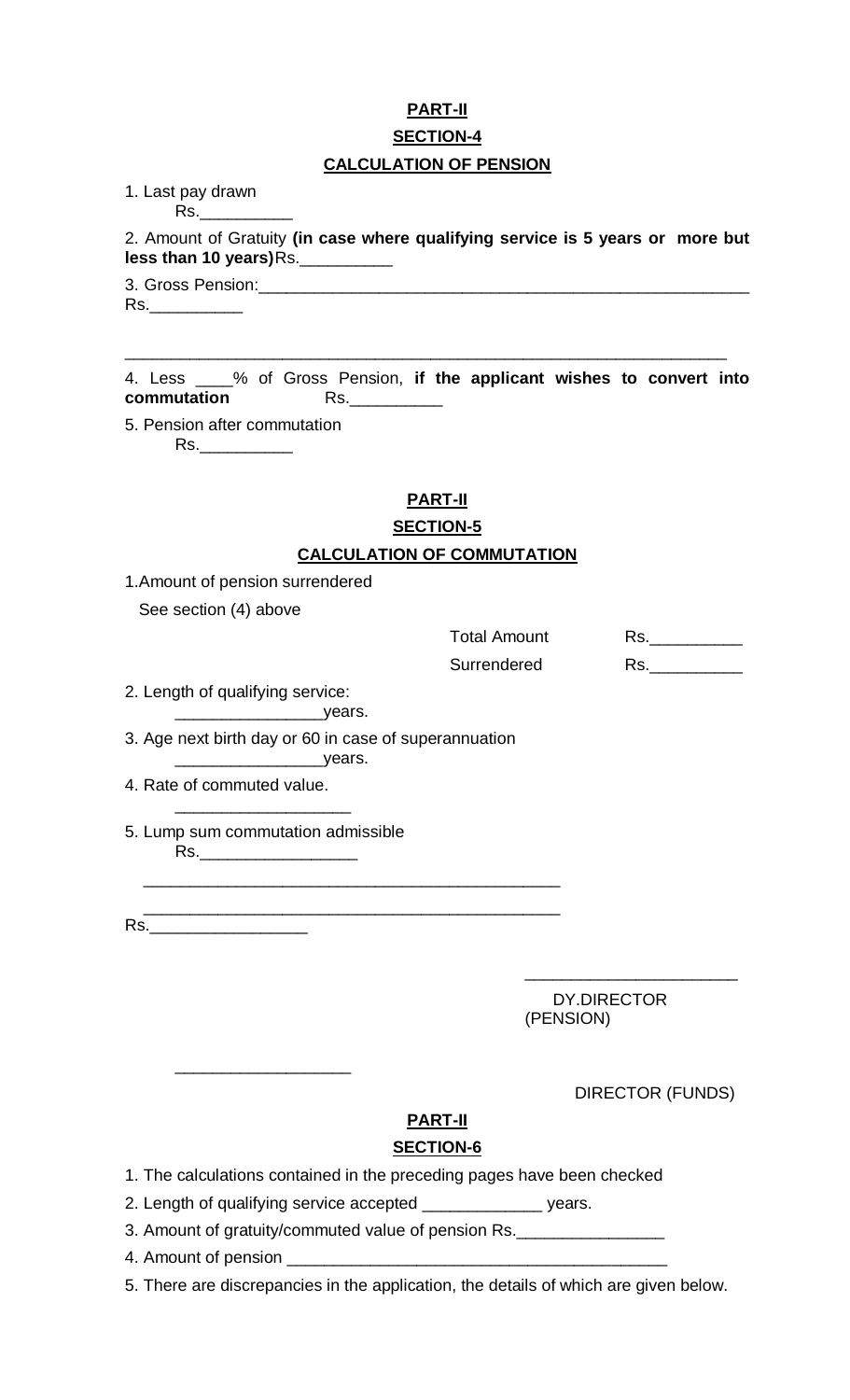These have, however, been corrected in red ink.

|                 | 6. According to Para 5 above, the actual amount of pension/gratuity/<br>commutation payable is: |    |     |                                    |                                                                                                            |              |
|-----------------|-------------------------------------------------------------------------------------------------|----|-----|------------------------------------|------------------------------------------------------------------------------------------------------------|--------------|
|                 |                                                                                                 |    |     |                                    |                                                                                                            |              |
|                 |                                                                                                 |    |     |                                    |                                                                                                            |              |
|                 |                                                                                                 |    |     |                                    | <b>DIRECTOR AUDIT (Signature)</b>                                                                          |              |
|                 | Dated:______________________.                                                                   |    |     |                                    |                                                                                                            |              |
|                 |                                                                                                 |    |     | <b>PART-II</b><br><b>SECTION-7</b> |                                                                                                            |              |
|                 | (Order of the Competent Authority)                                                              |    |     |                                    |                                                                                                            |              |
|                 |                                                                                                 |    |     |                                    | The undersigned is satisfied that the service of<br>has been wholly satisfactory. The grant of pension     | Mr/Miss/Mrs. |
|                 | is, hereby, sanctioned.                                                                         |    |     |                                    | and commutation which the Director (Audit) has found to be admissible under rules                          |              |
|                 |                                                                                                 |    |     |                                    | Vice Commissioner (Signature)                                                                              |              |
|                 |                                                                                                 |    |     |                                    | Date                                                                                                       |              |
|                 |                                                                                                 |    |     | <b>PART-III</b>                    |                                                                                                            |              |
| Certified that: |                                                                                                 |    |     |                                    |                                                                                                            |              |
|                 | Rs.____________                                                                                 |    |     |                                    |                                                                                                            |              |
|                 | (Rupees______________                                                                           |    |     |                                    | $\qquad \qquad \text{).}$<br>amount of commutation as per PESSI Pension Regulations-2003 have been paid to | the<br>being |
|                 |                                                                                                 |    |     |                                    | through                                                                                                    | cheque       |
|                 | No.______________________                                                                       |    |     | dated                              | bank.                                                                                                      | through      |
|                 |                                                                                                 |    |     |                                    |                                                                                                            |              |
|                 |                                                                                                 |    |     |                                    | (Signature)                                                                                                |              |
|                 |                                                                                                 |    |     |                                    | Director (Finance)                                                                                         |              |
|                 |                                                                                                 |    |     |                                    | Dated: __________________                                                                                  |              |
|                 |                                                                                                 |    |     | <u>PART-IV</u>                     |                                                                                                            |              |
| month           |                                                                                                 |    |     |                                    | Instructions have been issued for payment of Rs.                                                           | per<br>to    |
|                 |                                                                                                 |    |     | as                                 | pension,                                                                                                   | through      |
|                 | <u> 1989 - Andrea Stadt Britain, amerikansk politik (* 1908)</u>                                |    |     |                                    | (Name of office)                                                                                           |              |
| under           | intimation                                                                                      | to | the |                                    | pensioner, with<br>effect                                                                                  | from         |
|                 |                                                                                                 |    |     |                                    |                                                                                                            |              |
|                 |                                                                                                 |    |     |                                    | Signature                                                                                                  |              |
|                 |                                                                                                 |    |     |                                    | <b>Director Funds</b>                                                                                      |              |
|                 |                                                                                                 |    |     |                                    |                                                                                                            |              |

**Appendix-C**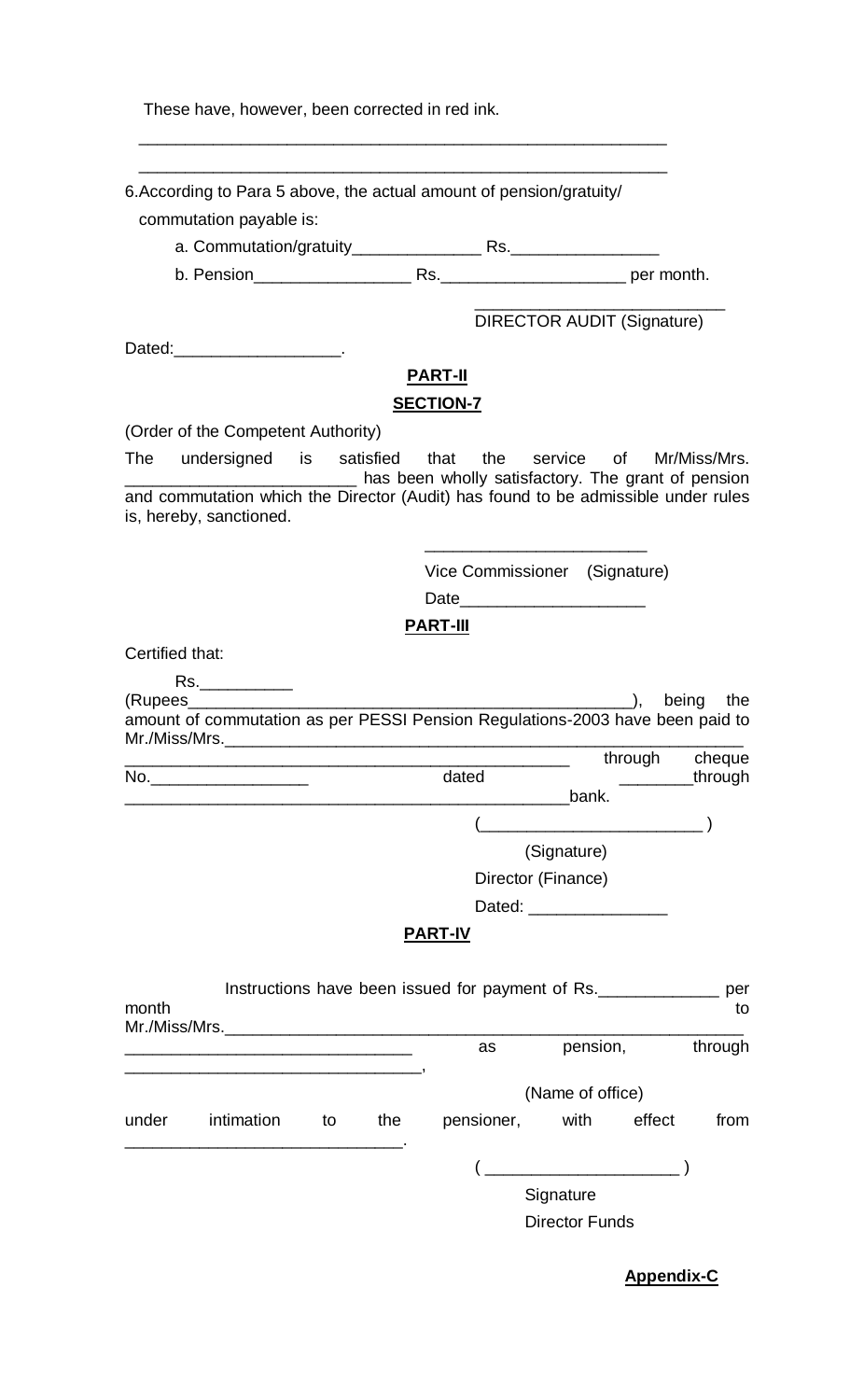## **Form-III (PEN)**

# **FORM FOR GRANT OF FAMILY PENSION**

### **PART-I**

## (PARTICULARS OF DECEASED EMPLOYEE)

(To be completed by the Administration/personnel)

- a) Name
- b) Designation
- c) Pay Group
- d) Date of birth
- e) Date joined
- f) Date, place and cause of death
- g) Age on the day of death
- h) Qualifying service on the date of death
- i) Emoluments last drawn
- j) The length of qualifying service accepted by the Institution

Director (Admn)/DG.(MP)

 $Dated$ <sub>\_\_\_\_\_</sub>

### **PART-II**

- 1. Amount of Gross pension
- 2. 25% of the Gross pension to be converted to commutation
- 3. Amount of commutation payable
- 4. Amount of net pension payable
- 5. Name/Names of person(s) to whom commutation/pension is payable and his/her/their addresses.
- 6. Place when commutation/pension is payable.
- 7. Date from which pension is payable
- 8. Period for which pension is payable
- 9. Remarks if any.

Director (Funds)

Dated \_\_\_\_\_\_\_\_\_\_\_\_\_\_

### **PART-III**

- 1. The part-I & II of this Form has been checked and its contents have been found to be correct.
- 2. Part-I & II of this form has been checked and its contents have been corrected in red ink.

Director (Audit) Dated

.

# **PART-IV**

## **ORDER OF THE AUTHORITY**

The grant of gratuity/commutation and pension as stated below is hereby approved.

Commutation Rs.

Pension Rs.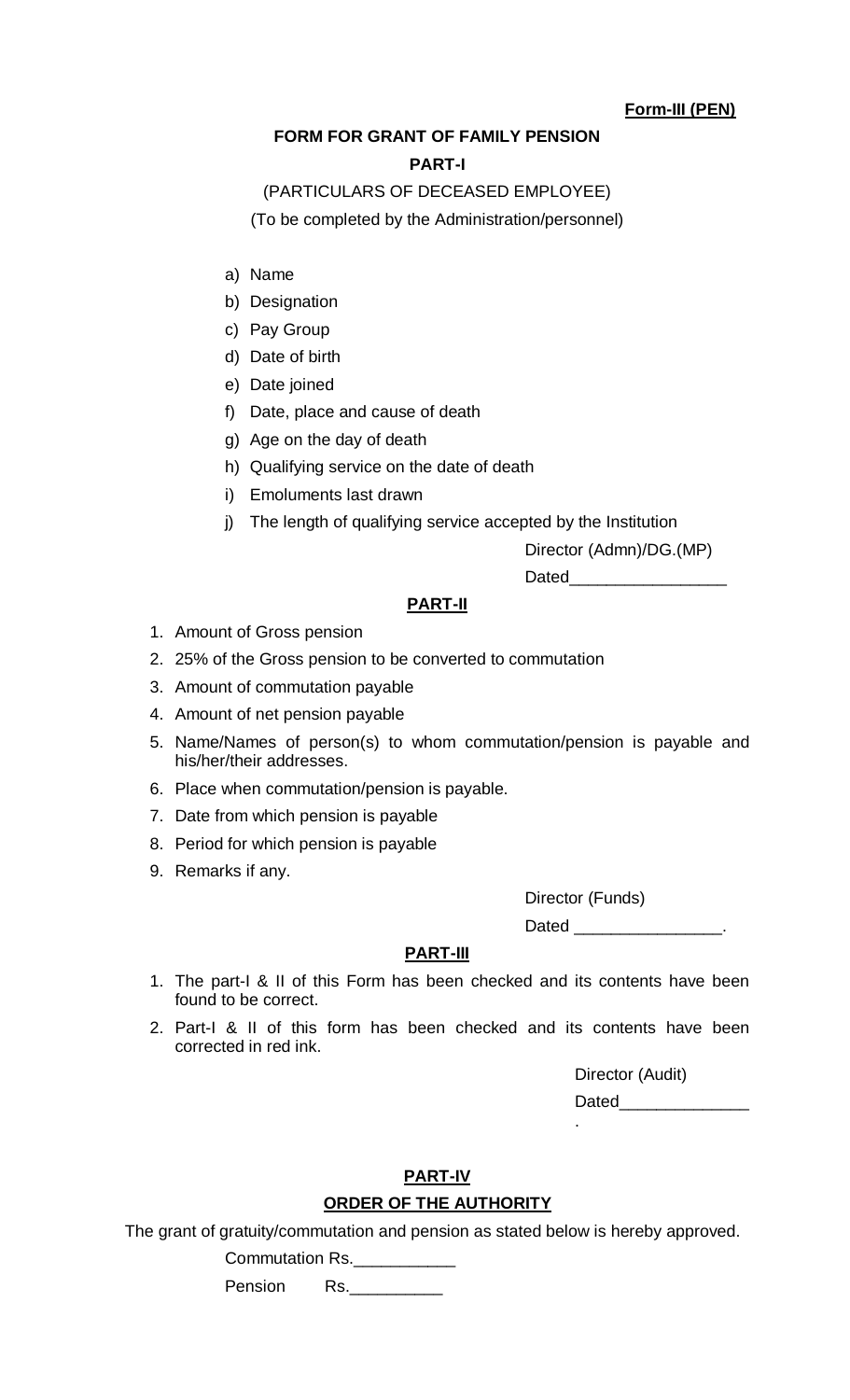#### Vice Commissioner

#### Dated Fig. 2. The contract of the contract of the contract of the contract of the contract of the contract of the contract of the contract of the contract of the contract of the contract of the contract of the contract of

Certified that Rs.\_\_\_\_\_\_\_\_\_, being the amount of gratuity/commutation of pension in respect of Late Mr./Mrs/Miss\_ as per Punjab Employees' Social Security Institution (Pension) Regulations 2003 have been paid to the following through cheque/cheques mentioned against his/her their name(s), through \_\_\_\_\_\_\_\_\_\_\_\_\_\_\_\_\_\_\_\_\_\_\_\_\_\_\_\_\_\_\_\_\_\_\_\_\_\_\_\_\_\_\_\_\_\_\_\_\_\_\_\_\_\_\_\_\_\_\_\_\_\_\_\_\_\_\_

\_\_\_\_\_\_\_\_\_\_\_\_\_\_\_\_\_\_\_\_\_\_\_\_\_\_\_\_\_\_\_\_\_\_\_\_\_\_\_\_\_\_\_\_\_\_\_\_\_\_\_\_\_\_\_\_\_\_\_\_\_\_\_\_\_\_\_ \_\_\_\_\_\_\_\_\_\_\_\_\_\_\_\_\_\_\_\_\_\_\_\_\_\_\_\_\_\_\_\_\_\_\_\_\_\_\_\_\_\_\_\_\_\_\_\_\_\_\_\_\_\_\_\_\_\_\_\_\_\_\_\_\_\_\_

\_\_\_\_\_\_\_\_\_\_\_\_\_\_\_\_\_\_\_\_\_\_\_\_\_\_\_\_\_\_\_\_\_\_\_\_\_\_\_\_\_\_\_\_\_\_\_\_\_.

Director (Finance) Dated:

\_\_\_\_\_\_\_\_\_\_\_\_\_\_\_\_\_\_\_.

Instructions have been issued for payment of pension to the following person(s) who was/were mentioned by late Mr/Mrs/Miss \_\_\_\_\_\_\_\_\_\_\_\_\_\_\_\_\_\_\_\_\_\_\_\_\_\_\_\_\_\_\_\_\_\_\_\_\_\_\_\_\_\_\_\_\_\_\_\_\_\_\_\_\_\_\_\_\_\_\_\_\_\_\_\_\_\_\_

\_\_\_\_\_\_\_\_\_\_\_\_\_\_\_\_\_\_\_\_\_\_\_\_\_\_\_\_\_\_\_\_\_\_\_\_\_\_\_\_\_\_\_\_\_\_\_\_\_\_\_\_\_\_\_\_\_\_\_\_\_\_\_\_\_\_\_ \_\_\_\_\_\_\_\_\_\_\_\_\_\_\_\_\_\_\_\_\_\_\_\_\_\_\_\_\_\_\_\_\_\_\_\_\_\_\_\_\_\_\_\_\_\_\_\_\_\_\_\_\_\_\_\_\_\_\_\_\_\_\_\_\_\_\_

\_\_\_\_\_\_\_\_\_through\_\_\_\_\_\_\_\_\_\_\_\_\_\_\_\_\_\_\_\_\_\_\_\_\_\_\_\_\_\_\_\_\_\_\_\_\_\_\_\_\_\_\_\_\_\_\_\_\_\_\_\_

Director (Funds)

| Dated: |  |
|--------|--|
|        |  |

#### **Appendix-D**

#### **APPLICATION FOR COMMUTATION OF PENSION**

I, \_\_\_\_\_\_\_\_\_\_\_\_\_\_\_\_\_\_\_\_\_\_\_\_\_\_\_\_\_\_\_\_\_\_\_\_\_\_\_\_\_\_\_\_\_\_\_\_\_ desire to commute \_\_\_\_\_\_\_\_\_\_\_\_\_\_\_\_\_ of my pension. I certify that I have correctly furnished the following particulars as required:

> \_\_\_\_\_\_\_\_\_\_\_\_\_\_\_\_\_\_\_\_\_\_\_\_\_\_\_\_\_\_\_ \_\_\_\_\_\_\_\_\_\_\_\_\_\_\_\_\_\_\_\_\_\_\_\_\_\_\_\_\_\_\_.

Place\_\_\_\_\_\_\_\_\_\_\_\_ Signature \_\_\_\_\_\_\_\_\_\_\_\_\_\_\_\_\_\_\_\_\_\_\_

Dated\_\_\_\_\_\_\_\_\_\_\_ Designation\_\_\_\_\_\_\_\_\_\_\_\_\_\_\_\_\_\_\_\_\_

Address\_\_\_\_\_\_\_\_\_\_\_\_\_\_\_\_\_\_\_\_\_\_\_\_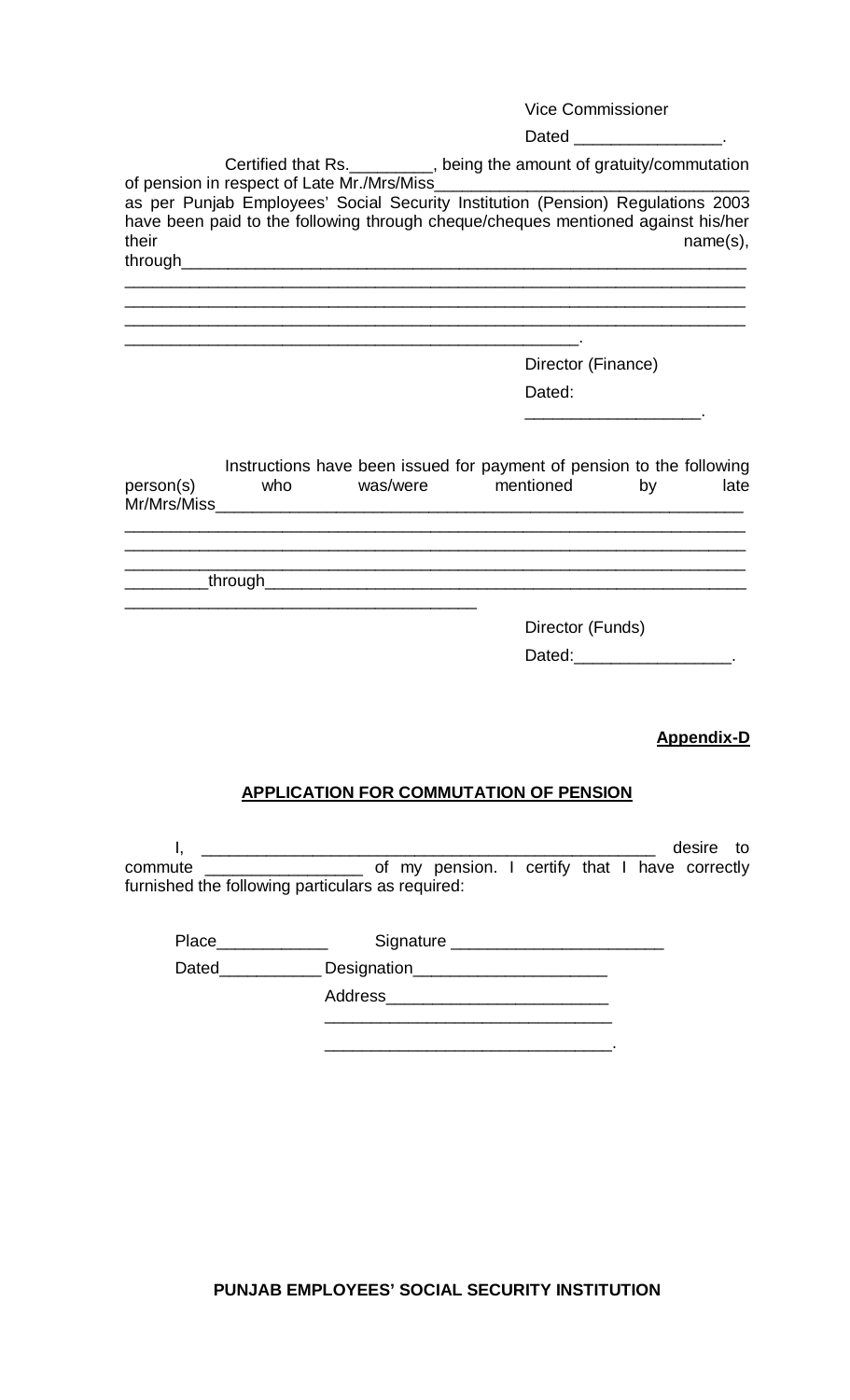### *FOR PENSION PURPOSE*

**SS-I(Pen)**

## **NO DEMAND CERTIFICATE**

| This    | <b>IS</b> |                                                                       | certified that Nothing is due |  | against    | Mr/Mrs./Miss |
|---------|-----------|-----------------------------------------------------------------------|-------------------------------|--|------------|--------------|
| Retired |           | as<br>H.O./L.O./Hosp.__________<br>out standing on account of _______ |                               |  | except Rs. | <b>PESSI</b> |
|         |           |                                                                       |                               |  |            |              |

\_\_\_\_.

Director (Finance)

## **PUNJAB EMPLOYEES' SOCIAL SECURITY INSTITUTION**

**S.S.1I(Pen)**

#### **UNDERTAKING**

I, \_\_\_\_\_\_\_\_\_\_\_\_\_\_\_\_\_\_\_\_\_\_\_\_\_\_\_ S/O \_\_\_\_\_\_\_\_\_\_\_\_\_\_\_\_\_\_\_\_\_\_ do declare that should the amount of pension and/or gratuity/commutation granted to me be afterwards found to be in excess of that to which I am entitled under Punjab Employees Social Security Institution (Pension) Regulations, 2003,coming into notice after issue of PPO I hereby undertake to refund any excess amount paid to me.

| Signature |  |
|-----------|--|
|-----------|--|

Name \_\_\_\_\_\_\_\_\_\_\_\_\_\_\_\_\_\_\_\_\_\_\_ Designation \_\_\_\_\_\_\_\_\_\_\_\_\_\_\_\_\_\_ Dated \_\_\_\_\_\_\_\_\_\_\_\_\_\_\_\_\_\_\_\_\_\_\_

Attested by.

## **THE PUNJAB EMPLOYEES' SOCIAL SECURITY INSTITUTION**

**SS-III (Pen)**

**FOR PENSION PURPOSE** NO.

\_\_\_\_\_\_\_\_\_\_\_\_\_\_\_\_\_\_\_

| INO. |  |  |  |
|------|--|--|--|
|      |  |  |  |
|      |  |  |  |

Date \_\_\_\_\_\_\_\_\_\_\_\_\_\_\_\_\_\_\_

## **NO ENQUIRY CERTIFICATE**

This is certified that no enquiry under (E&D) Rules or Punjab Removal from Service (Special Powers) Ordinance, 2000 is pending against Mr./Mrs./Miss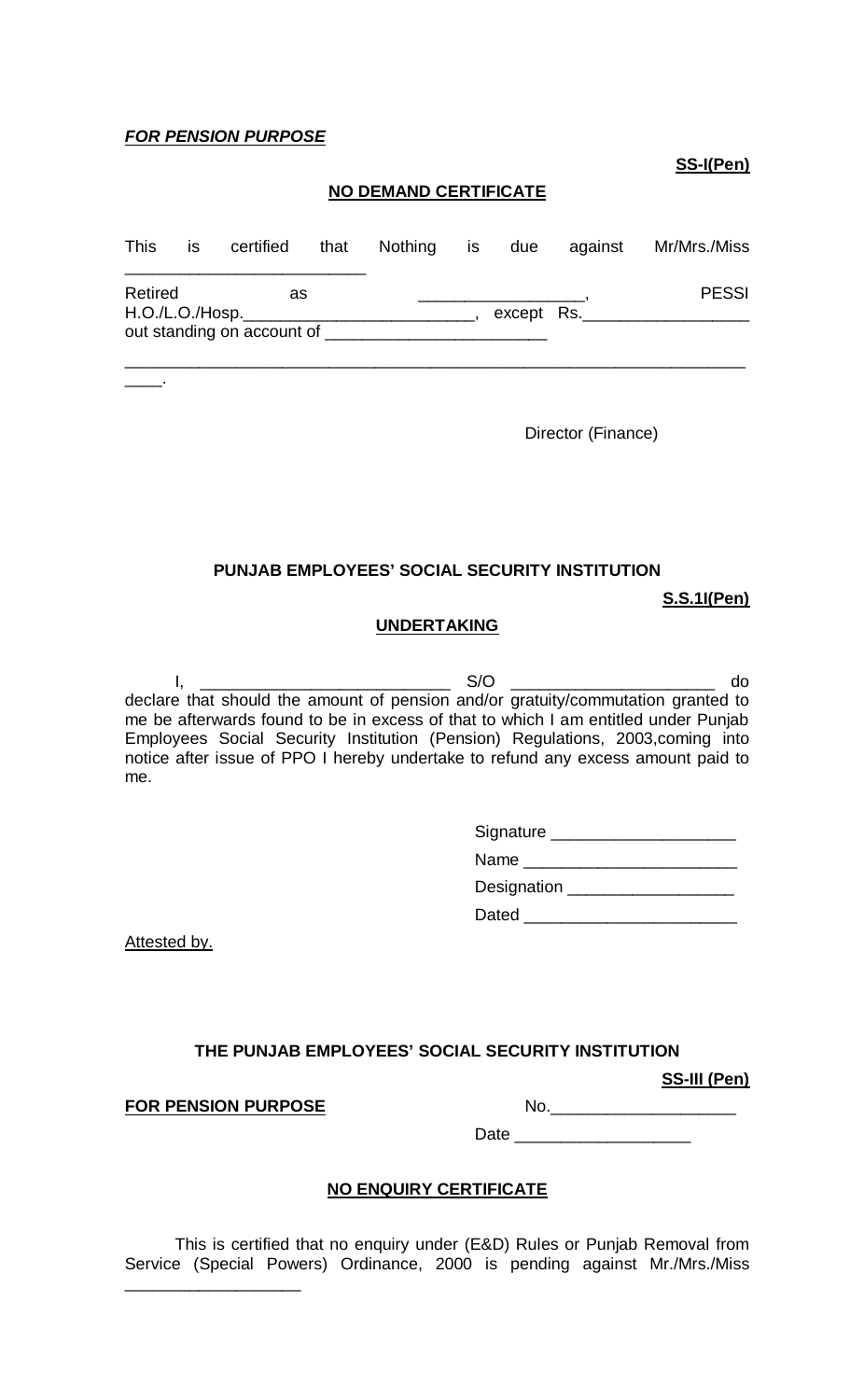Director (Admn.)/ Director Genl (M&T)

### **SS-IV (Pen)**

## **LEAVE ACCOUNT CERTIFICATE**

| <b>This</b>     | ıs | certified                                          |     | that |     | Mr./Mrs./Miss   |
|-----------------|----|----------------------------------------------------|-----|------|-----|-----------------|
| Retired         |    | as                                                 |     |      |     | <b>PESSI</b>    |
| H.O./L.O./Hosp. |    |                                                    | has |      | not | availed/availed |
|                 |    | days, leave without pay during his entire service. |     |      |     |                 |

Director (Admn.)/ Director Genl (M&T)

### **THE PUNJAB EMPLOYEES' SOCIAL SECURITY INSTITUTION**

### **SS-V(Pen)**

### **CERTIFICATE**

Certified that I have neither drawn nor applied for any pension/part of pension/gratuity/commutation of my pension or anticipatory pension before this nor I shall apply hereafter.

Name \_\_\_\_\_\_\_\_\_\_\_\_\_\_\_\_\_\_\_\_\_\_\_

Designation \_\_\_\_\_\_\_\_\_\_\_\_\_\_\_\_\_\_\_\_\_

Dated **Dated** 

Attested by.

Signature. \_\_\_\_\_\_\_\_\_\_\_\_\_\_\_\_\_\_\_

Designation & Stamp. \_\_\_\_\_\_\_\_\_\_\_\_\_\_\_\_\_

**FOR PENSION PURPOSE**

**PUNJAB EMPLOYEES' SOCIAL SECURITY INSTITUTION**

**S.S. VI(Pen)**

**List of family Members**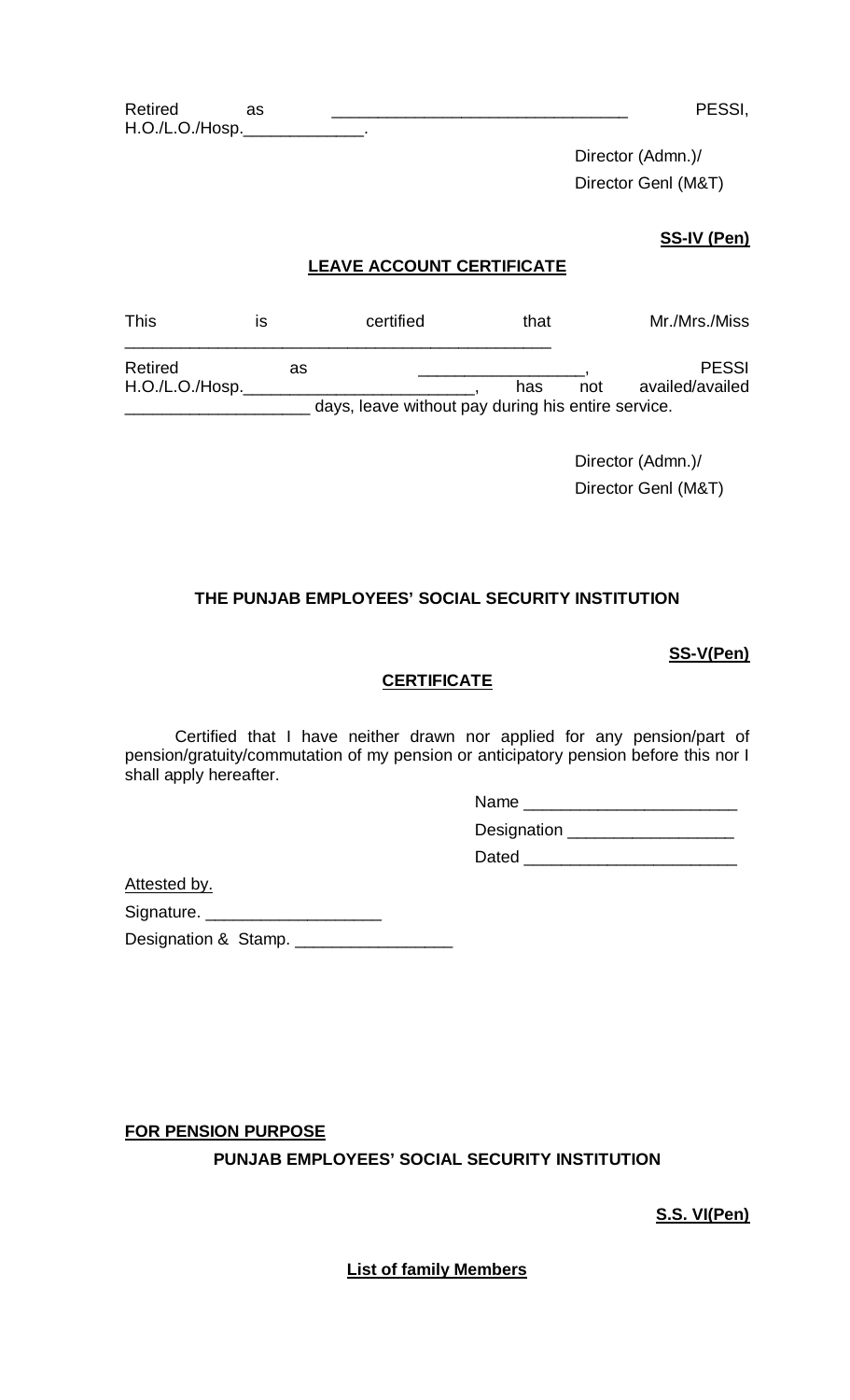| Sr.No.Name | <b>Relationship</b> | <u>Age</u> | <b>Martial Status</b>              | <b>Remarks</b> |
|------------|---------------------|------------|------------------------------------|----------------|
| 1.         |                     |            |                                    |                |
| 2.         |                     |            |                                    |                |
| 3.         |                     |            |                                    |                |
| 4.         |                     |            |                                    |                |
| 5.         |                     |            |                                    |                |
| 6.         |                     |            |                                    |                |
| 7.         |                     |            |                                    |                |
| 8.         |                     |            |                                    |                |
|            |                     |            | Signature ________________________ |                |
|            |                     |            |                                    |                |
|            |                     |            |                                    |                |

Certified that there is no other my family member except these names as mentioned above.

| Signature          |  |
|--------------------|--|
| <b>Designation</b> |  |
| Dated              |  |

# **FOR PENSION PURPOSE PUNJAB EMPLOYEES' SOCIAL SECURITY INSTITUTION**

## **S.S. VII(Pen)**

# **ANTICIPATORY CERTIFICATE**

It is certified that no anticipatory pension has been granted to against  $Mr./Miss/Mrs.$ 

\_\_\_\_\_\_\_\_\_\_\_\_\_\_\_\_\_\_\_\_\_\_\_\_\_\_\_\_\_\_\_\_\_\_\_\_\_\_\_\_\_\_\_\_\_\_\_\_\_\_\_\_\_\_\_\_\_\_\_\_\_ \_\_\_\_\_\_\_\_\_\_\_\_\_\_\_\_\_\_\_\_\_\_\_\_\_\_\_\_\_\_\_\_\_\_\_\_\_\_\_\_\_\_\_\_\_\_\_\_\_\_\_\_\_\_\_\_\_\_\_\_\_

| Impression of the balls of the thumb and all fingers of the left hand. |                                 |
|------------------------------------------------------------------------|---------------------------------|
|                                                                        |                                 |
|                                                                        |                                 |
|                                                                        |                                 |
|                                                                        | Impression taken in my presence |
| Dated -----------------------                                          | Signature of                    |
|                                                                        |                                 |
|                                                                        |                                 |
|                                                                        |                                 |
| 1.                                                                     |                                 |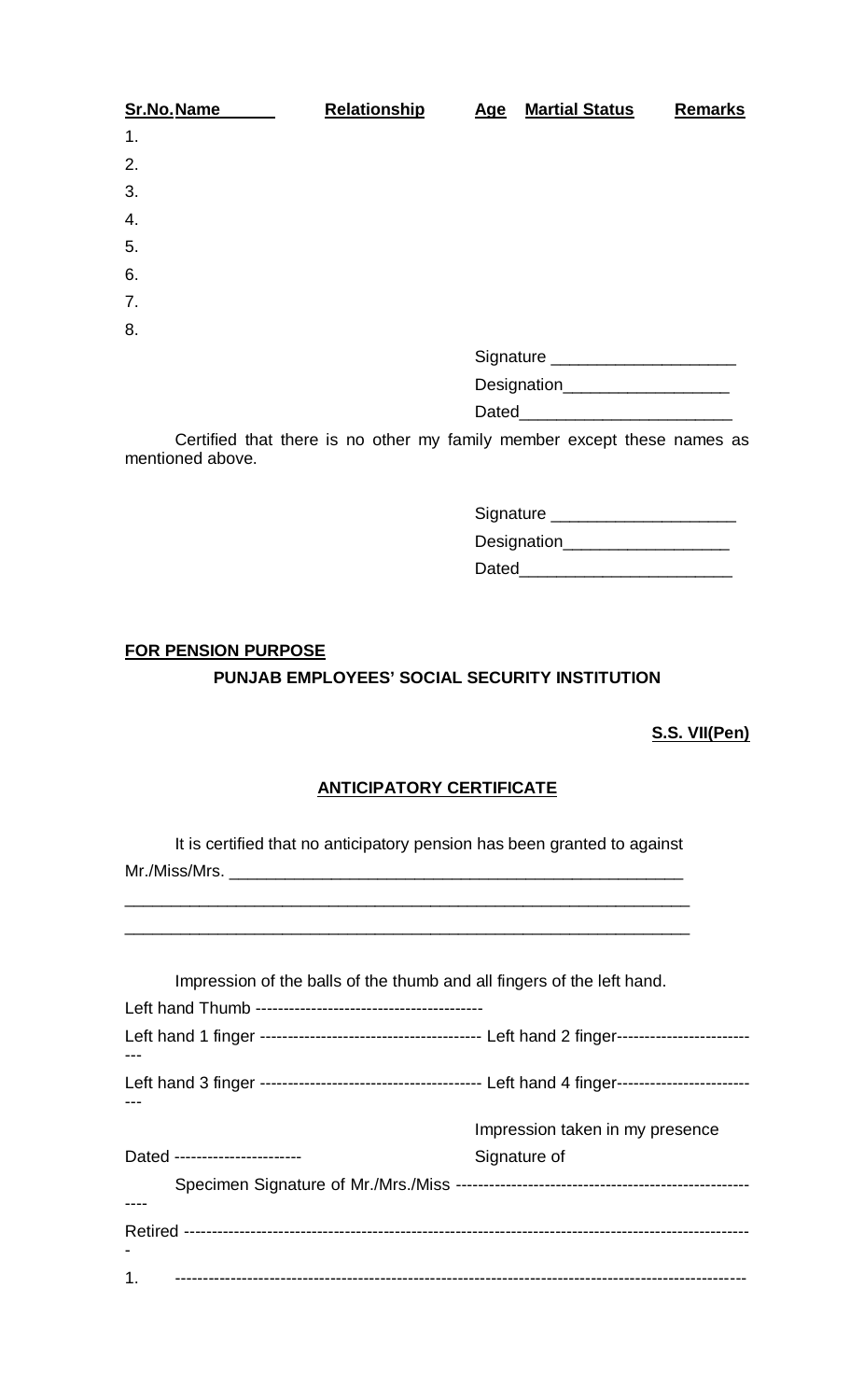| ◠ |  |
|---|--|
| ◠ |  |

# **Attested**

# PUNJAB EMPLOYEES SOCIAL SECURITY INSTITUTION **FORM OF DISCRIPTIVE ROLL**

| Widow/Son of/Daughter<br>Wife<br>of                                                                                                                                                              | of/Mr.<br><b>District</b> |
|--------------------------------------------------------------------------------------------------------------------------------------------------------------------------------------------------|---------------------------|
|                                                                                                                                                                                                  |                           |
|                                                                                                                                                                                                  |                           |
| the control of the control of the control of the control of the control of the control of                                                                                                        |                           |
|                                                                                                                                                                                                  |                           |
| 3. Resident                                                                                                                                                                                      | 0f                        |
| 4. Father's                                                                                                                                                                                      | Name                      |
| <u> 1989 - Johann Stoff, amerikansk politiker (d. 1989)</u><br>5. Height<br><u> 1989 - Johann Stein, mars an deutscher Stein und der Stein und der Stein und der Stein und der Stein und der</u> | Feet                      |
| the control of the control of the control of the control of the control of the control of                                                                                                        |                           |
| Colour<br>7. Colour of<br><b>Hair</b><br>Eyes_______________________                                                                                                                             | 0f                        |
| 8. Personal<br><b>Marks</b><br>$if \t{1}$<br>any<br>on and the set of the set of the set of the set of the set of the set of the set of the set of the set of the                                | Head                      |
|                                                                                                                                                                                                  |                           |
| 9. Place of payment (Name of office)                                                                                                                                                             |                           |
| 10. Signature of Right Hand or Thumb<br>Impression and<br>Impression                                                                                                                             | Finger                    |
| Little<br>Finger<br><u> 1989 - Johann Barbara, martxa alemaniar arg</u><br>Finger_                                                                                                               | Ring                      |
| Fore<br>Middle<br>Finger                                                                                                                                                                         | Finger                    |
| Thumb                                                                                                                                                                                            | Impression                |

**Attested** 

## PUNJAB EMPLOYEES SOCIAL SECURITY INSTITUTION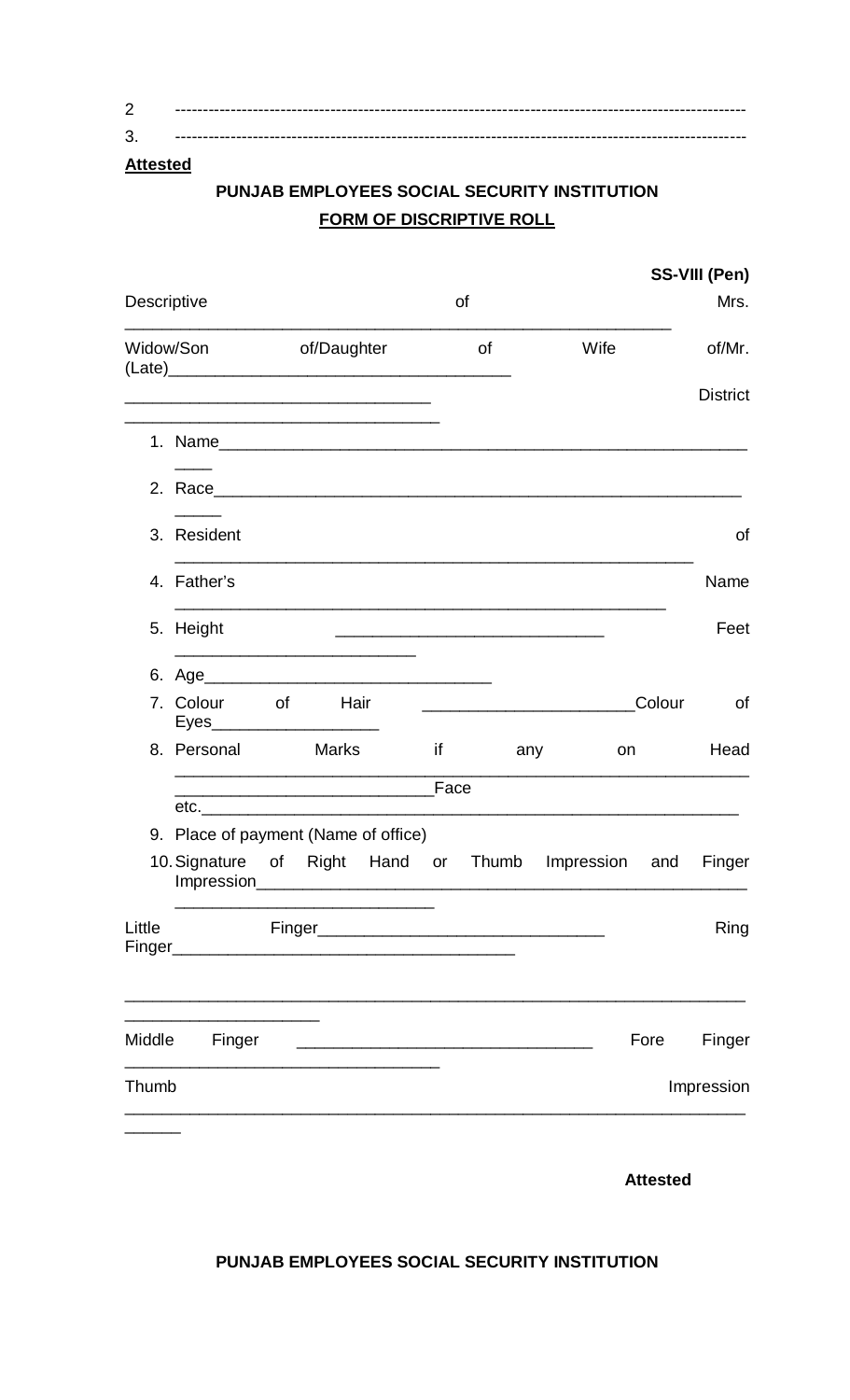## **FOR PENSION PURPOSE**

# **SPECIMEN SIGNATURE/THUMB IMPRESSION**

| Of                                                                                                                                                                                                     |                                                                                                                       |           |                               |      |                       |                        |                                                                       |    |
|--------------------------------------------------------------------------------------------------------------------------------------------------------------------------------------------------------|-----------------------------------------------------------------------------------------------------------------------|-----------|-------------------------------|------|-----------------------|------------------------|-----------------------------------------------------------------------|----|
| Widow of<br>Mr.                                                                                                                                                                                        |                                                                                                                       |           |                               |      |                       |                        |                                                                       |    |
| (Late)                                                                                                                                                                                                 |                                                                                                                       |           |                               |      |                       |                        |                                                                       |    |
|                                                                                                                                                                                                        |                                                                                                                       |           |                               |      |                       |                        |                                                                       |    |
|                                                                                                                                                                                                        |                                                                                                                       |           |                               |      |                       |                        |                                                                       |    |
|                                                                                                                                                                                                        |                                                                                                                       |           |                               |      |                       |                        |                                                                       |    |
|                                                                                                                                                                                                        |                                                                                                                       |           |                               |      |                       |                        |                                                                       |    |
|                                                                                                                                                                                                        |                                                                                                                       |           |                               |      | <b>Attested</b>       |                        |                                                                       |    |
|                                                                                                                                                                                                        | <b>PUNJAB EMPLOYEES SOCIAL SECURITY INSTITUTION</b>                                                                   |           |                               |      |                       |                        | <b>SS.X (Pen)</b>                                                     |    |
|                                                                                                                                                                                                        |                                                                                                                       |           | <b>INVALIDING CERTIFICATE</b> |      |                       |                        |                                                                       |    |
| Mr./Mrs./Miss_____________                                                                                                                                                                             | Certified                                                                                                             |           |                               |      |                       | that we have carefully | examined                                                              |    |
|                                                                                                                                                                                                        | <u> 1980 - Johann John Stone, meil er fan de ferske fan de ferske fan de ferske fan de ferske fan de ferske fan d</u> |           | $S/O$ ,                       |      |                       |                        | D/O, W/O                                                              |    |
| <u> La Carlo Carlo Carlo Carlo Carlo Carlo Carlo Carlo Carlo Carlo Carlo Carlo Carlo Carlo Carlo Carlo Carlo Car</u>                                                                                   | the control of the control of the control of the control of the control of the control of                             | <b>of</b> |                               | Head |                       | Office/Local           | Office/Hospital                                                       |    |
| (Designation)<br>on _______________. His age on this day, according to his service record is<br>___years.<br>We consider him/her to be completely and permanently incapacitated for further<br>service |                                                                                                                       |           |                               |      |                       |                        |                                                                       |    |
| of                                                                                                                                                                                                     | any kind in PESSI in consequence                                                                                      |           |                               |      |                       |                        |                                                                       | 0f |
|                                                                                                                                                                                                        |                                                                                                                       |           |                               |      | (The name of disease) |                        |                                                                       |    |
| or                                                                                                                                                                                                     |                                                                                                                       |           |                               |      |                       |                        | His incapacity does not appear to us to have been caused by irregular |    |
|                                                                                                                                                                                                        |                                                                                                                       | does      |                               |      |                       |                        |                                                                       |    |
| intemperate habits.                                                                                                                                                                                    |                                                                                                                       |           |                               |      |                       |                        |                                                                       |    |
| Committee:-                                                                                                                                                                                            |                                                                                                                       |           |                               |      |                       |                        | Recommendations of the Standing Medical Board/Invaliding              |    |
|                                                                                                                                                                                                        |                                                                                                                       |           |                               |      |                       |                        |                                                                       |    |

\_\_\_\_\_\_\_\_\_\_\_\_\_\_\_\_\_\_\_\_\_\_\_\_\_\_\_\_\_\_\_\_\_\_\_\_\_\_\_\_\_\_\_\_\_\_\_\_\_\_\_\_\_\_\_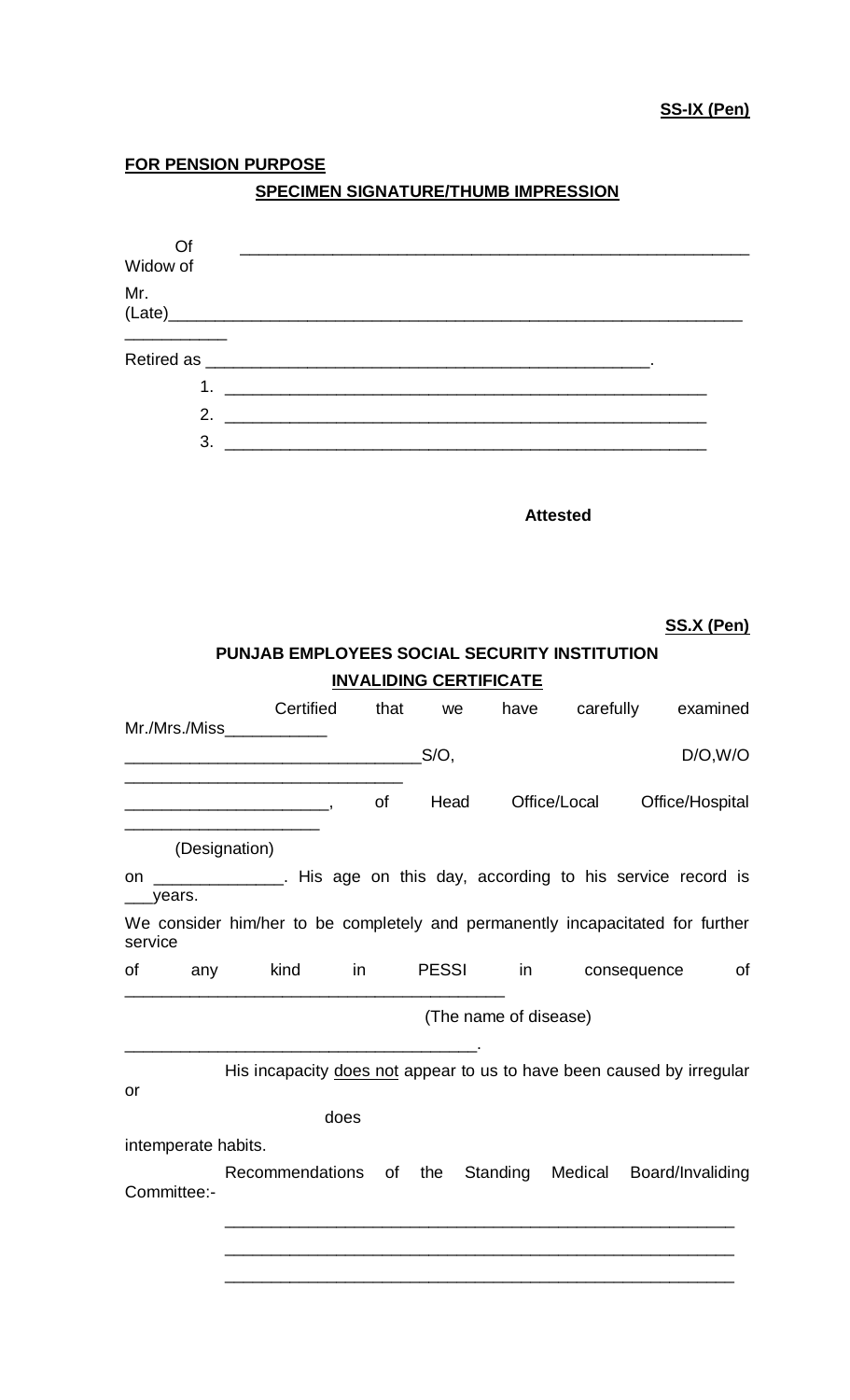| i. Medical<br>Advisor                      |              |
|--------------------------------------------|--------------|
| (Chairman)                                 |              |
| ii. M.S.PESSI<br>Hospital_________________ |              |
| (Member)                                   |              |
| iii. S.M.O.(HQ.)_________________          |              |
| (Member)                                   |              |
| iv. Splst.<br>disease________________      | of concerned |
| (Member)                                   |              |
| v. Director                                | (Funds)      |

Date:\_\_\_\_\_\_\_\_\_\_\_.

### (Member)

\_\_\_\_\_\_\_\_\_\_\_\_\_\_\_\_\_\_\_\_\_\_\_

Signature/thumb impression

Of the person examined.

### **PROPOSED CHANGES IN PESSI PENSION REGULATIONS AS COMPARED WITH CIVIL SERVICE PENSION RULES OF THE GOVERNMENT OF PUNJAB**

|    | PENSION RULES GOVT. OF PUNJAB                                                                                                                                                   | <b>PESSI PENSION REGULATIONS</b> |                                                                                                                                        |  |  |
|----|---------------------------------------------------------------------------------------------------------------------------------------------------------------------------------|----------------------------------|----------------------------------------------------------------------------------------------------------------------------------------|--|--|
|    | Commutation up to 40% of gross<br>pension is admissible as per revised<br>Pay Scales, 2001.                                                                                     | 1.                               | Commutation up to 50% of gross<br>pension proposed for employees in<br>PESSI Pay Group, 2001.                                          |  |  |
| 2. | The benefit of restoration of $2$ .<br>surrendered portion of pension in<br>lieu of commutation withdrawn for<br>employees who opted for Pay<br>Scales, 2001 w.e.f. 01.12.2001. |                                  | The benefit of restoration of pension<br>in lieu of commutation proposed to<br>be continued for employees in<br>PESSI Pay Group, 2001. |  |  |

## **REMARKS**

PESSI has developed its own pay package w.e.f. 01.12.2001. Before introduction of PESSI pay package 50% portion of pension was being commuted and all pensioners were being paid commutation at the said rate. Similarly the surrendered portion of pension was being resotred after expiry of no. of years purchased. The Government of Punjab had amended the same through pay revision rules, 2001 which have not been adopted by PESSI. In the PESSI Pension Regulations the procedure and percentage already in existence as on 30.11.2001 has been proposed to be continued.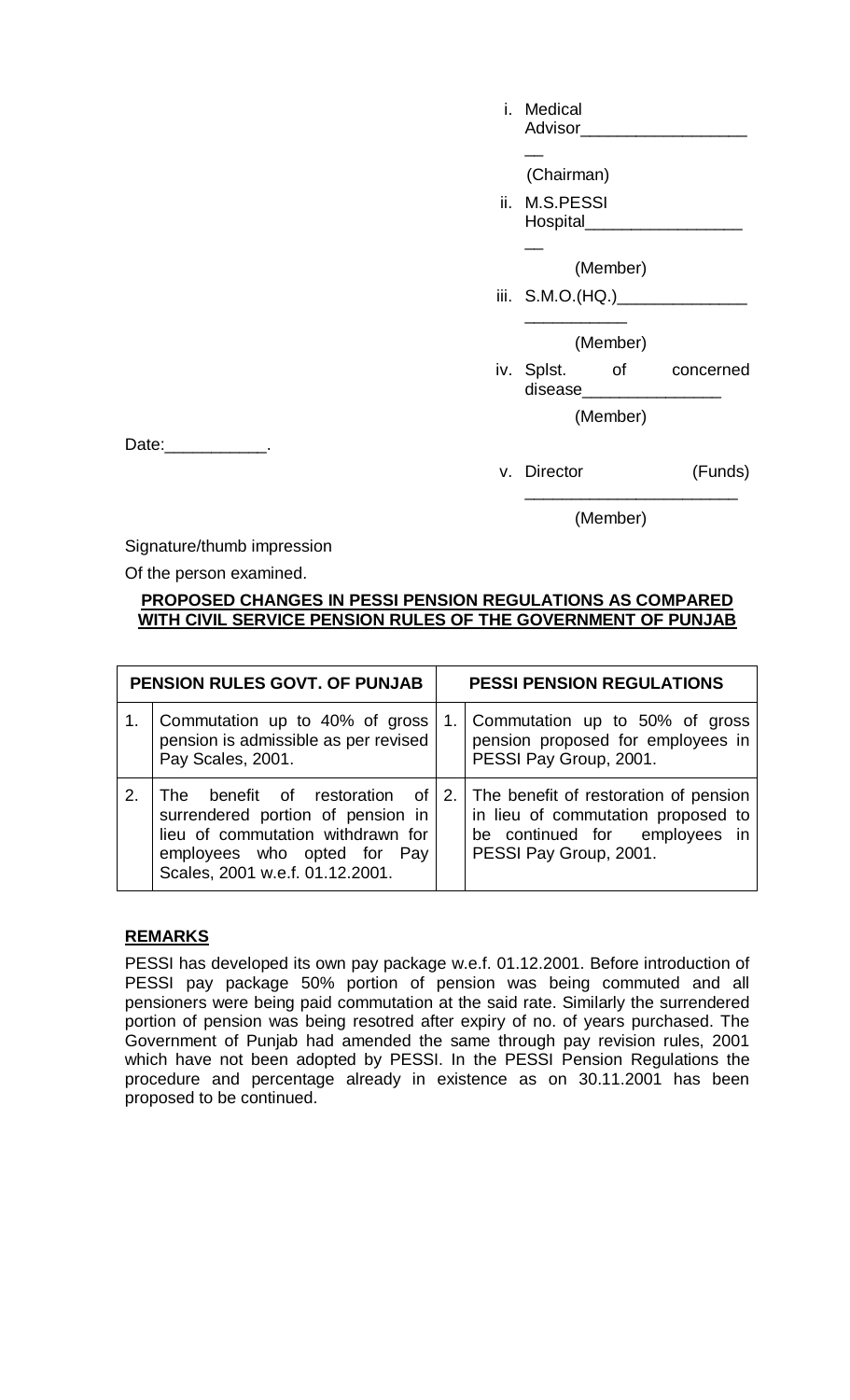## **PUNJAB EMPLOYEES SOCIAL SECURITY INSTITUTION INVALIDING CERTIFICATE**

| $Mr./Mrs./Miss_$    | Certified                                                                                                                                                                                     | that                                                 | we      | have      | carefully                                                                                                                                        | examined         |
|---------------------|-----------------------------------------------------------------------------------------------------------------------------------------------------------------------------------------------|------------------------------------------------------|---------|-----------|--------------------------------------------------------------------------------------------------------------------------------------------------|------------------|
|                     |                                                                                                                                                                                               |                                                      | $S/O$ , |           |                                                                                                                                                  | D/O, W/O         |
|                     | <u> 1989 - Johann John Harry Harry Harry Harry Harry Harry Harry Harry Harry Harry Harry Harry Harry Harry Harry</u>                                                                          | a                                                    |         |           |                                                                                                                                                  | the<br>in        |
| appearance          | Letter Covens and Sylving Covensian Covensian Covensing Covens. 2016 by<br>about                                                                                                              | $\frac{1}{\sqrt{1-\frac{1}{2}}}\qquad \text{years}.$ |         | to        | We consider<br>be                                                                                                                                | him/her<br>in    |
|                     |                                                                                                                                                                                               |                                                      |         |           |                                                                                                                                                  |                  |
|                     | a) Completely and permanently incapacitated for further service of any<br>kind.                                                                                                               |                                                      |         |           |                                                                                                                                                  |                  |
|                     | b) Completely and permanently incapacitated in the Department to<br>which he belongs.                                                                                                         |                                                      |         |           |                                                                                                                                                  |                  |
|                     | c) Incapacitated for further service in the appointment which he now<br>holds but we are of opinion that he/she is (or may) after resting for<br>character than that which he has been doing. |                                                      |         |           | months fit for further service of a less laborious                                                                                               |                  |
|                     | His incapacity does not appear to us to have been caused by irregular                                                                                                                         |                                                      |         |           |                                                                                                                                                  |                  |
| or                  |                                                                                                                                                                                               |                                                      |         |           |                                                                                                                                                  |                  |
| intemperate habits. | does                                                                                                                                                                                          |                                                      |         |           |                                                                                                                                                  |                  |
| Committee:-         | Recommendations of                                                                                                                                                                            |                                                      | the     | Standing  | Medical                                                                                                                                          | Board/Invaliding |
|                     |                                                                                                                                                                                               |                                                      |         |           |                                                                                                                                                  |                  |
|                     |                                                                                                                                                                                               |                                                      |         | 1.Medical |                                                                                                                                                  |                  |
|                     |                                                                                                                                                                                               |                                                      |         |           |                                                                                                                                                  |                  |
|                     |                                                                                                                                                                                               |                                                      |         |           | (Chairman)<br>2.M.S.PESSI<br>Hospital Manuscriptus Manuscriptus Manuscriptus Manuscriptus Manuscriptus Manuscriptus Manuscriptus Manuscriptus Ma |                  |
|                     |                                                                                                                                                                                               |                                                      |         |           |                                                                                                                                                  |                  |
|                     |                                                                                                                                                                                               |                                                      |         |           | (Member)                                                                                                                                         |                  |
|                     |                                                                                                                                                                                               |                                                      |         |           | 3. S.M.O.(HQ.)                                                                                                                                   |                  |
|                     |                                                                                                                                                                                               |                                                      |         |           | (Member)                                                                                                                                         |                  |
|                     |                                                                                                                                                                                               |                                                      |         |           | 4.Splst. of concerned<br>disease__________________                                                                                               |                  |
|                     |                                                                                                                                                                                               |                                                      |         |           | (Member)                                                                                                                                         |                  |
| Date: ____________. |                                                                                                                                                                                               |                                                      |         |           | 5.Director(Funds)                                                                                                                                |                  |

(Member)

\_\_\_\_\_\_\_\_\_\_\_\_\_\_\_\_\_\_\_\_\_\_ Signature/thumb impression